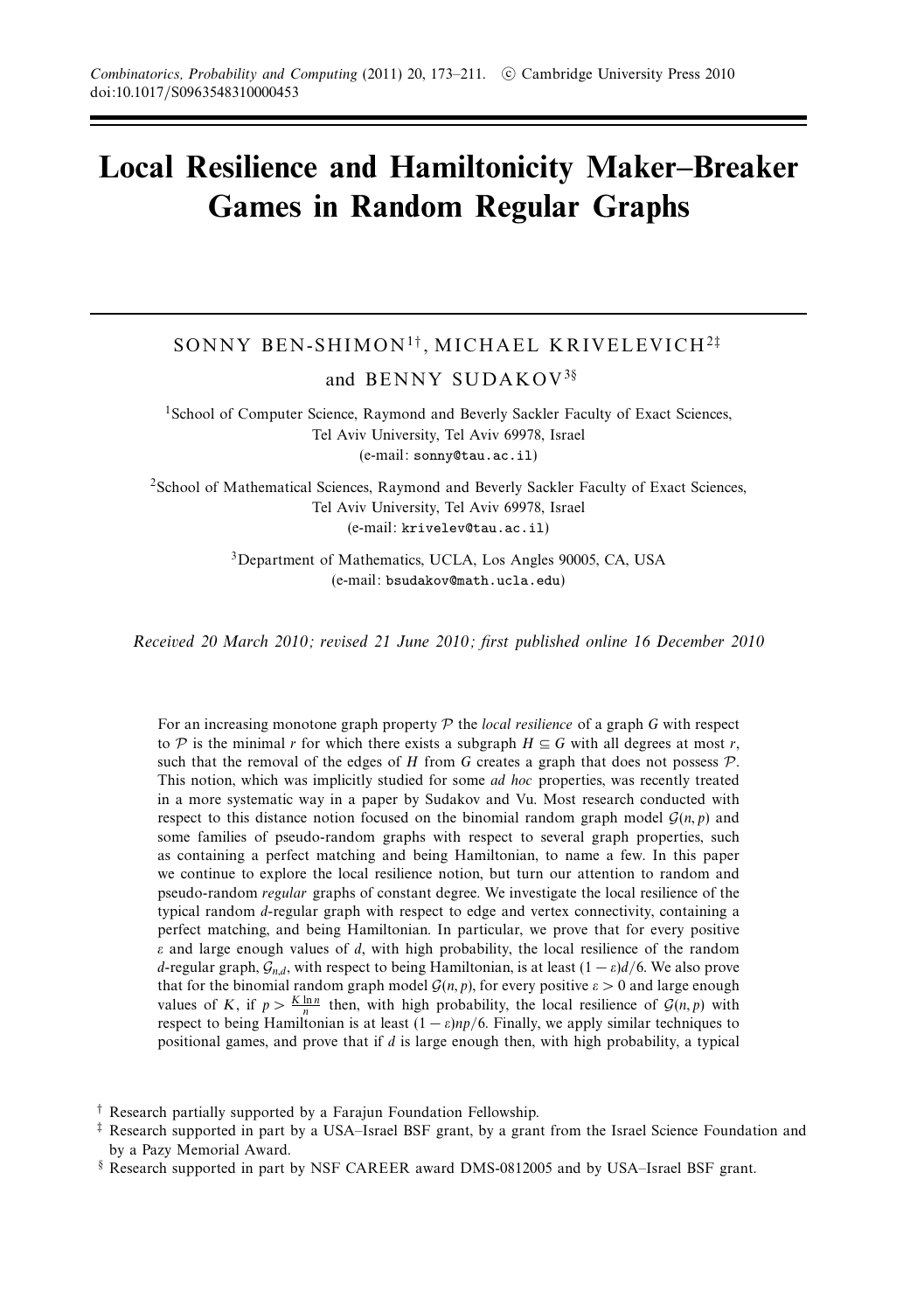random *d*-regular graph *G* is such that, in the unbiased Maker–Breaker game played on the edges of *G*, Maker has a winning strategy to create a Hamilton cycle.

# **1. Introduction**

Let  $P$  be some graph property. A basic question in extremal combinatorics asks to compute or to estimate the 'distance' of a graph *G* from possessing (or not possessing) the property  $P$ . The following definition comes to mind.

**Definition 1.1.** The global resilience of a graph  $G = (V, E)$  with respect to P is

$$
r_g(G,\mathcal{P}) = \min\bigg\{r : \exists F \subseteq \binom{V}{2} \text{ such that } |F| = r \text{ and } G' = (V,E \triangle F) \notin \mathcal{P}\bigg\}.
$$

Hence, the *global resilience* of G with respect to  $P$  is the minimal number of additions and removals of edges from *G* such that the resulting graph does not possess  $P$ . This is in fact the *edit distance* of G with respect to  $\overline{P}$ , and using this terminology, one can state the celebrated theorem of Turán [38] (in the case that  $r$  divides  $n$ ) as 'The complete graph *K<sub>n</sub>* on *n* vertices has global resilience  $\frac{n}{2}(\frac{n}{r} - 1)$  with respect to being *K<sub>r+1</sub>*-free.'

For some graph properties such as being connected or being Hamiltonian, the removal of all edges incident to a vertex of minimum degree is enough to destroy them, hence supplying a trivial upper bound on the global resilience. For such properties the notion of global resilience does not seem to convey what one would expect from such a distance measure. In a recent paper, Sudakov and Vu [37] initiated the systematic study of the following related notion, which conditions not on the maximal number of edges in the graph *H* but on its maximum degree  $\Delta(H)$ .

**Definition 1.2.** The local resilience of a graph  $G = (V, E)$  with respect to  $\mathcal{P}$  is

$$
r_{\ell}(G,\mathcal{P}) = \min \bigg\{ r : \exists H \subseteq \binom{V}{2} \text{ such that } \Delta(H) = r \text{ and } G \triangle H \notin \mathcal{P} \bigg\}.
$$

So, for local resilience, an additional constraint of a bounded number of editions done on edges incident to a single vertex is required. Using this definition, for example, the classical theorem of Dirac (see, e.g., [10, Theorem 10.1.1]) can be rephrased as '*Kn* has local resilience  $n/2$  with respect to being Hamiltonian.' As has already been pointed out in [37], there seems to be a duality between the global or local nature of the graph property at hand and the type of resilience that is more natural to consider. More specifically, global resilience seems to be a more appropriate notion for studying *local* properties  $(e.g.,)$ containing a  $K_k$  subgraph), whereas for global properties (e.g., being Hamiltonian), the study of local resilience appears to be more natural.

In this paper we will focus on the local resilience of monotone increasing graph properties  $P$  (i.e., properties that are kept under the addition of edges). This implies that one should only consider the removal of edges, as addition of edges cannot eliminate P.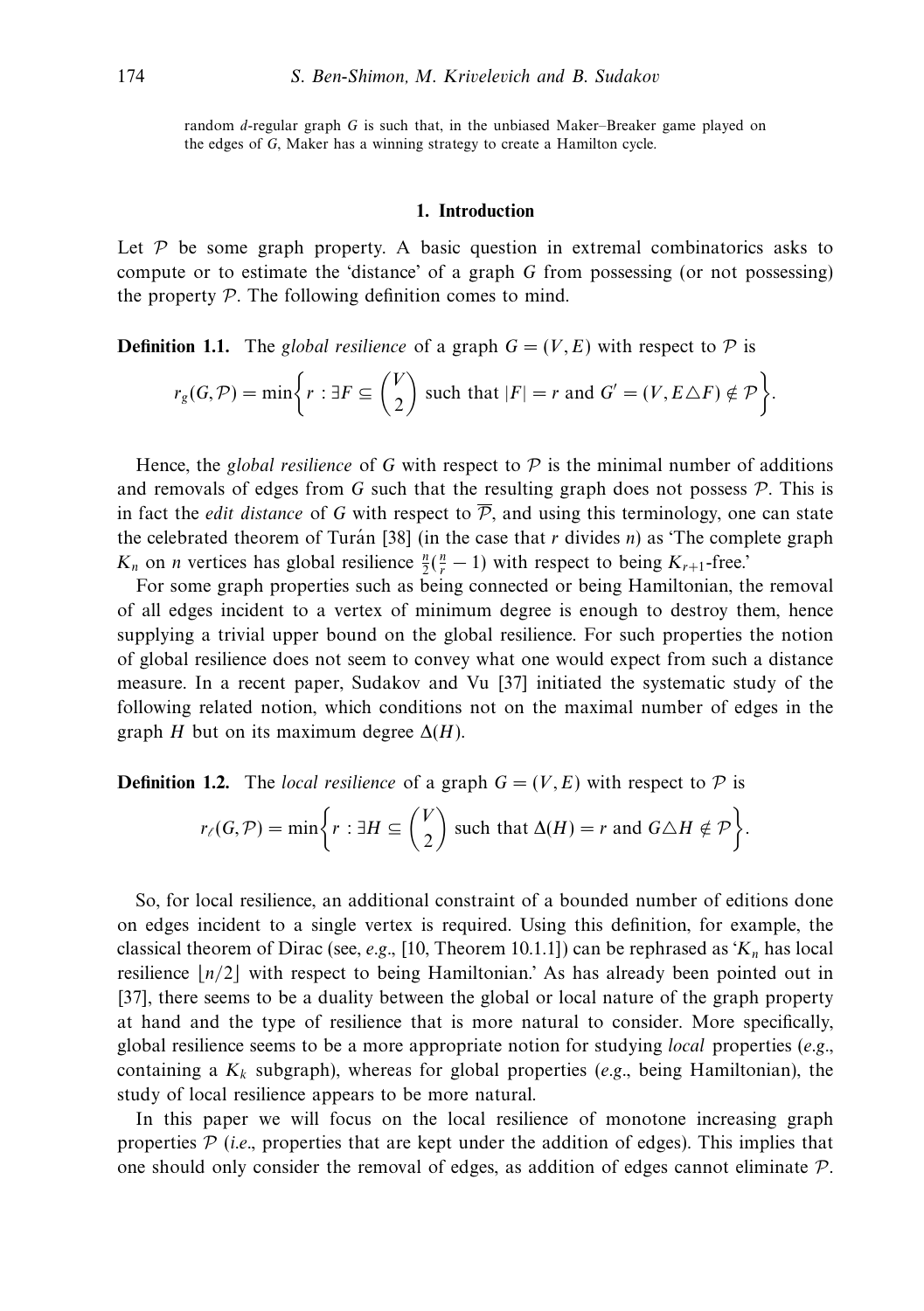Definition 1.2 hence takes the following simpler form:

 $r(G, \mathcal{P}) = \min\{r : \exists H \subseteq G \text{ such that } \Delta(H) = r \text{ and } G \setminus H \notin \mathcal{P}\}.$ 

Our results will mostly deal with local resilience of random graphs. The most widely used random graph model is the binomial random graph,  $\mathcal{G}(n, p)$ . In this model we start with *n* vertices, labelled, say, by  $\{1, \ldots, n\} = [n]$ , and select a graph on these *n* vertices by going over all  $\binom{n}{2}$  pairs of vertices, deciding independently with probability *p* for a pair to be an edge. The model  $\mathcal{G}(n, p)$  is thus a probability space of all labelled graphs on the vertex set [*n*] where the probability of such a graph,  $G = ([n], E)$ , to be selected is  $p^{|E|}(1-p)^{{n \choose 2}-|E|}$ . This product probability space gives us a wide variety of probabilistic tools to analyse the behaviour of various random graph properties of this probability space. (See monographs [5] and [21] for a thorough introduction to the subject of random graphs.) In this paper we will mostly consider a different random graph model. Our probability space, which is denoted by G*n,d* (where *dn* is even), is the uniform space of all *d*-regular graphs on *n* vertices labelled by the set [*n*]. In this model, one cannot apply the techniques used to study  $\mathcal{G}(n, p)$  as these two models do not share the same probabilistic properties. Whereas the appearances of edges in  $\mathcal{G}(n, p)$  are independent, the appearances of edges in  $\mathcal{G}_{nd}$  are not. Nevertheless, many results obtained thus far for the random regular graph model  $G_{n,d}$  are in some sense 'equivalent' to the results obtained in  $G(n, p)$ with suitable expected degrees, namely,  $d = np$ . This relation between the two random graph models was partially formalized by Kim and Vu in [24]. The main results of this current paper are yet further examples of this connection between the two random graph models, as will become apparent in the subsequent sections and in the Appendix. The interested reader is referred to [40] for a thorough survey of the random regular graph model  $\mathcal{G}_{n,d}$ . We will sometimes abuse notation a bit by using the same notation for both the distribution over graphs on a set of vertices and a random graph sampled from this distribution, but which of the two is meant should be clear from the context.

#### **1.1. Previous work**

A similar notion to that of local resilience of graph properties was first mentioned in a paper of Kim and Vu [24] where their main incentive was to prove some formal relation that ties the classic binomial random graph model  $G(n, p)$  and  $G_{n,d}$  when  $d = np$  and p is large enough. Local resilience as defined in Definition 1.2 was implicitly used in a paper of Kim, Sudakov and Vu [22], where it was proved that both typical random graphs  $G(n, p)$ and  $\mathcal{G}_{n,d}$ , for appropriate values of p and d, do not have non-trivial automorphisms, thus settling a conjecture of Wormald.

Recently, the third author and Vu in [37] initiated a systematic study of the local resilience of graph properties, for it was apparent that this notion plays a central role in several classical results in extremal graph theory and deserves some attention on its own right. In a relatively short period of time quite a few research papers on the subject followed (see, e.g., [9], [14], [26]). All of the above-mentioned papers dealt more specifically with the local resilience of random graphs with respect to several graph properties. We note that some of the following results were actually proved with respect to pseudorandom graphs, as will be done in the current paper, but in order to omit some technical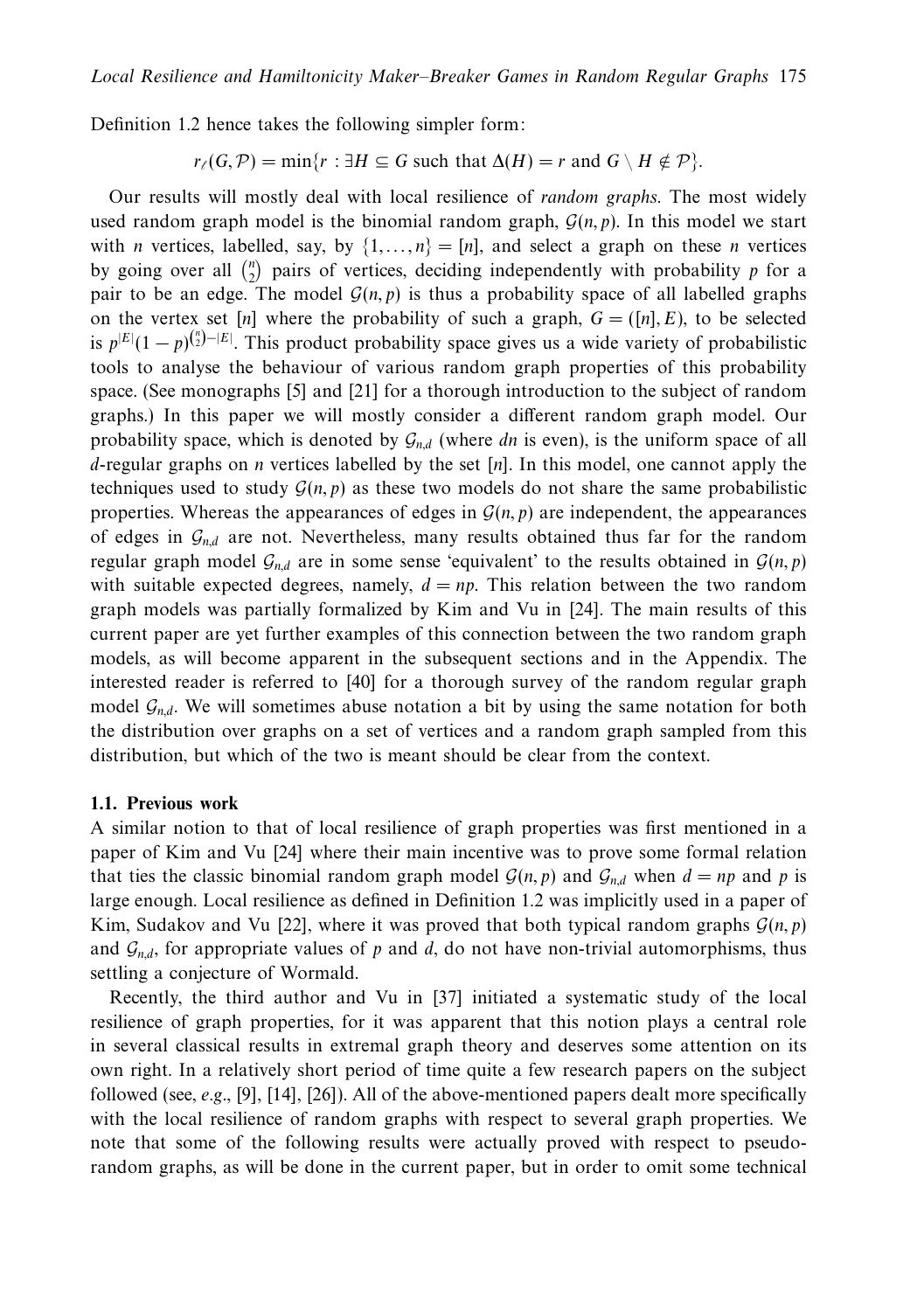definitions, we will solely state the results for random graphs. In this context one is looking at the typical behaviour of  $r_{\ell}(\mathcal{G})$ , where  $\mathcal G$  is some random-graph model. We will specifically cite some of the above-mentioned results which are closely related to the type of questions that this paper deals with, and, in fact, were the main motivation for it.

Let  $\mathcal{PM}$  denote the graph property of containing a perfect matching. In their paper, Sudakov and Vu [37] proved that there exists an absolute constant  $C > 0$  such that if  $p \ge \frac{C \log n}{n}$  and *n* is even, then for every  $\varepsilon > 0$  with high probability (or w.h.p. for brevity)<sup>1</sup>  $|r_{\ell}(\mathcal{G}(n, p), \mathcal{PM}) - \frac{np}{2}| \leq \varepsilon np$ , hence pretty much settling the local resilience question of random graphs with respect to this property. Another natural property to consider is the graph property of being Hamiltonian, which we denote by  $HAM$ . Note that for every graph *G* we have the following trivial lower bound:

$$
r_{\ell}(G, HAM) \leqslant r_{\ell}(G, \mathcal{PM}). \tag{1.1}
$$

**Remark 1.3.** When *n* is odd one can define the property  $PM$  as containing a matching that misses one vertex, and an analogous result to the one just mentioned can be similarly derived.

Still in [37], Sudakov and Vu showed that there exists an absolute constant *C* such that, for every  $\delta, \varepsilon > 0$ , if  $p \ge \frac{C \log^{2+\delta} n}{n}$  then w.h.p.  $r_{\ell}(G, \mathcal{HAM}) \ge (1 - \varepsilon) np/2$ . Frieze and Krivelevich in [14] studied this problem for the range of  $p$  'right after'  $G(n, p)$  becomes Hamiltonian w.h.p., but the lower bound they obtained in this range is weaker. They proved that there exist absolute constants  $\alpha$ ,  $C > 0$  such that for every  $p \geq \frac{C \log n}{n}$  w.h.p. *r*<sub>(</sub> $G(n, p)$ ,  $HAM$ )  $\geq$  *αnp*. It is plausible that for every  $\varepsilon > 0$  w.h.p.  $|r_l(G(n, p), HAM) -$ <br><sup>*np*</sup> $|<$  cup as soon as  $n \geq \log n$  but the above-mentioned results still leave a gan to fill In  $\frac{dp}{2} \leq \varepsilon np$  as soon as  $p \gg \frac{\log n}{n}$ , but the above-mentioned results still leave a gap to fill. In this work we make some progress on this front, but, alas, we are unable to close the gap completely.

#### **1.2. Our results**

As previously mentioned, in this work we continue to explore the notion of local resilience of random and pseudo-random graphs, but our focus is shifted to the regular case. Our first result deals with the connectivity property. Recall that for the  $G(n, p)$  model we need  $p \geq \frac{\log n}{n}$  for the graph to be w.h.p. connected, whereas in the regular case,  $\mathcal{G}_{n,d}$ , taking  $d \geq 3$  suffices for the random *d*-regular graph to be w.h.p. connected. We start by showing that, in this same range, not only is  $G_{n,d}$  w.h.p. connected but it is also somewhat resilient with respect to this property. Let  $\mathcal{EC}_k$  and  $\mathcal{VC}_k$  denote the graph properties of being *k*-edge connected and *k*-vertex connected, respectively. We start with the edge connectivity case.

**Theorem 1.** For every fixed  $d \geq 3$ , the following holds w.h.p. (a) If  $\frac{d}{2} + \sqrt{d} \le k \le d$ , then  $r_{\ell}(\mathcal{G}_{n,d}, \mathcal{EC}_k) = d - k + 1$ .

<sup>1</sup> In this context we mean that the mentioned event holds with probability tending to 1 as *n*, the number of vertices, goes to infinity.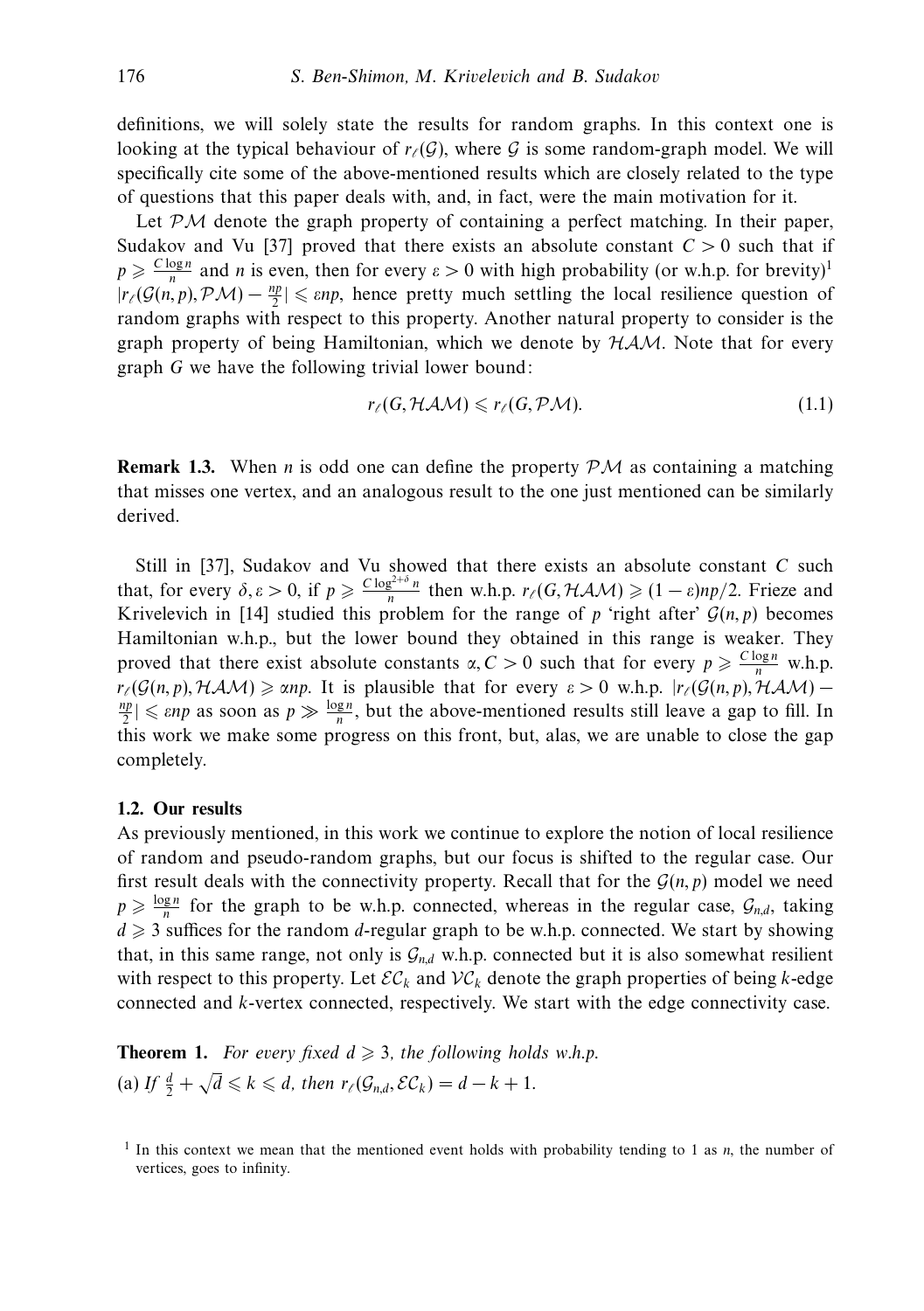(b) If  $1 \leq k < \frac{d}{2} + \sqrt{d}$ , then  $\frac{d}{2} - \sqrt{d} < r_{\ell}(\mathcal{G}_{n,d}, \mathcal{EC}_k) \leq \min\{d - k + 1, \frac{d}{2} + 4\sqrt{d \ln d}\}.$ 

Theorem 1 demonstrates an interesting threshold phenomenon that happens as we decrease *k* from *d* to 1 at around  $k = \frac{d}{2}$ . It is apparent that if we want our graph to stop being *k*-edge connected for  $k \ge d/2 + \sqrt{d}$ , then the best we can do is to remove the edges incident to a single vertex, but when *k* goes below  $d/2 - 4\sqrt{d} \ln d$  that is no longer the case, as one can find cuts where each vertex does not participate in 'too many' edges of the cut. The same phenomenon happens in the case of vertex connectivity.

**Theorem 2.** There exists an integer  $d_0 > 0$  such that, for every fixed  $d \geq d_0$ , the following holds w.h.p.

(a) If  $\frac{d}{2} + \sqrt{d} \le k \le d$ , then  $r_{\ell}(\mathcal{G}_{n,d}, \mathcal{VC}_k) = d - k + 1$ . (a)  $1f \frac{1}{2} + \sqrt{a} \le k \le a$ , then  $r_{\ell}(g_{n,d}, Vc_k) = a - k + 1$ .<br>
(b) If  $1 \le k < \frac{d}{2} + \sqrt{d}$ , then  $\frac{d}{2} - \sqrt{d} < r_{\ell}(g_{n,d}, Vc_k) \le \min\{d - k + 1, \frac{d}{2} + 4\sqrt{d \ln d}\}$ .

The next property we investigate is that of containing a perfect matching. This result, in fact, is inspired by the corresponding results for  $\mathcal{G}(n, p)$  of Sudakov and Vu in [37], although some modifications of their proof were needed for it to apply to the case of fixed values of *d*. We show that for large enough fixed *d*, the local resilience of the typical random regular graph with respect to the containment of a perfect matching is concentrated around the value *d/*2.

**Theorem 3.** There exists an integer  $d_0 > 0$  such that, for every fixed  $d \geq d_0$ , w.h.p.

$$
\frac{d}{2} - 10\sqrt{d \ln d} - 4\sqrt{d} < r_{\ell}(\mathcal{G}_{2n,d}, \mathcal{PM}) \leq \frac{d}{2} + 2\sqrt{d \ln d} + 2.
$$

Actually, Theorems 1, 2 and 3 are proved in a stronger setting, that of  $(n, d, \lambda)$ -graphs (which we define in Section 2.2). The results above, cited in the context of random regular graphs, are just simple implications when plugging in the known bounds on the second eigenvalue of the typical random regular graph.

We move to the main result of this paper, namely, a lower bound on the local resilience of the typical random regular graph of constant degree with respect to being Hamiltonian.

**Theorem 4.** For every  $\varepsilon > 0$  there exists an integer  $d_0(\varepsilon) > 0$  such that, for every fixed  $integer \, d \geqslant d_0$ , w.h.p.

$$
r_{\ell}(\mathcal{G}_{n,d}, \mathcal{HAM}) \geqslant (1-\varepsilon) d/6.
$$

Following the footsteps traced by the proof of Theorem 4, we are able to prove the 'corresponding' result in the case of the random graph model  $\mathcal{G}(n, p)$ , hence improving the non-explicit constant value  $\alpha$  of [14] to  $\frac{1}{6} - \varepsilon$  for any  $\varepsilon > 0$ .

**Theorem 5.** For every  $\varepsilon > 0$  there exists a constant  $K(\varepsilon) > 0$  such that, if  $p \geq K \log n/n$ , then w.h.p.

$$
r_{\ell}(\mathcal{G}(n,p),\mathcal{HAM})\geqslant(1-\varepsilon) \, np/6.
$$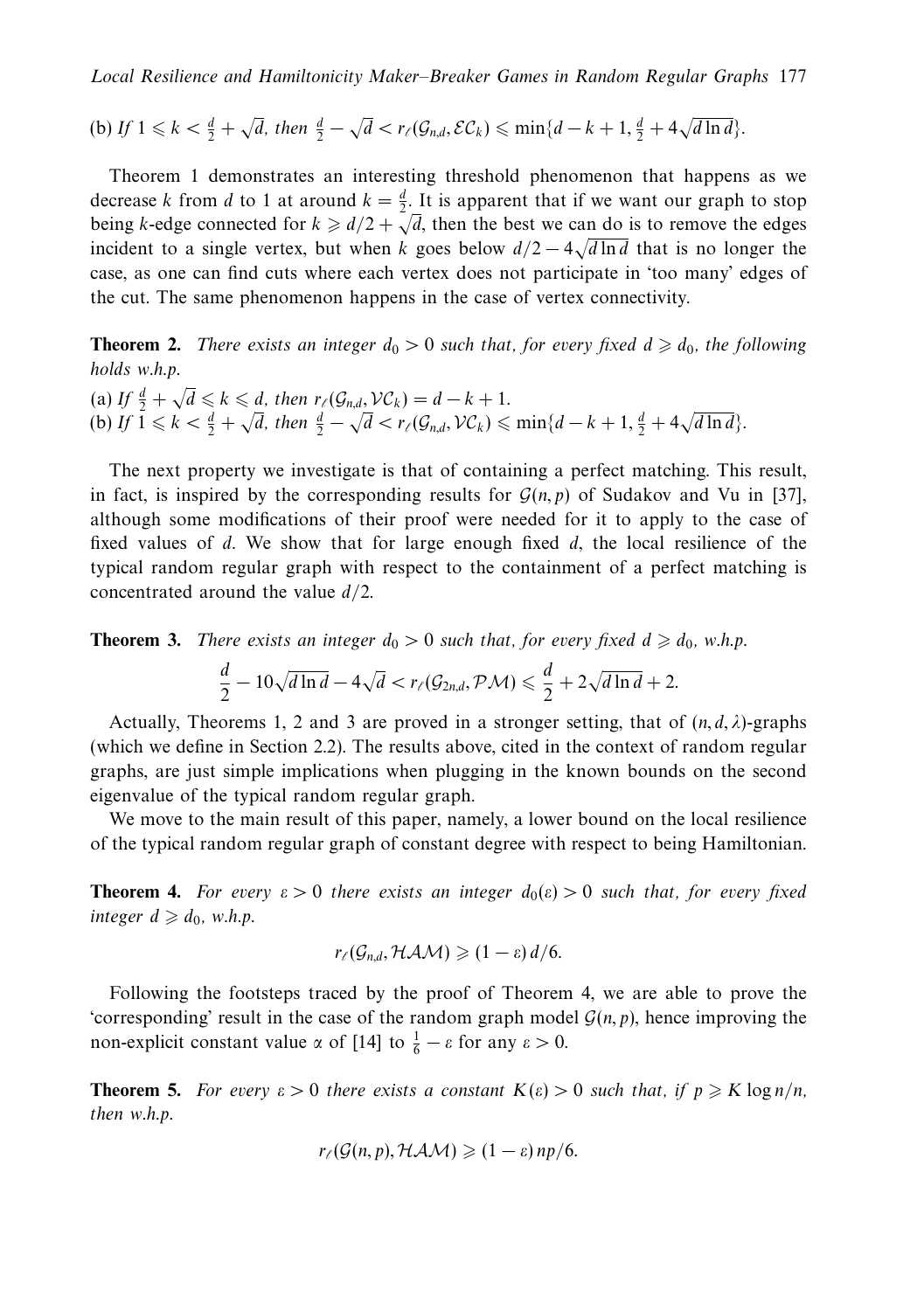#### **1.3. Positional games played on** *Gn,d*

Let  $G = (V, E)$  be a graph and consider the following game played on the set of edges *E*(*G*). The game is played by two players, Maker and Breaker, who alternately take turns occupying a previously unclaimed edge of *E*(*G*). We assume that Breaker moves first and that the game ends when all edges of the graph have been claimed by either of the players. The game is a win for Maker if and only if the graph spanned by the edges selected by Maker possesses some predefined graph property  $P$ . The graph  $G$  is called a Maker's win if, no matter how Breaker plays, Maker has a strategy (that can be adaptive to Breaker's choices) such that the game ends as a win for Maker, and we denote the family of winning boards for Maker by  $\mathcal{M}_{\mathcal{P}}$ . Although the above game is described in game-theoretic terms, it should be noted that these games are perfect-information games and  $\mathcal{M}_{\mathcal{P}}$  is some graph property. It clearly satisfies  $\mathcal{M}_{\mathcal{P}} \subseteq \mathcal{P}$ , and if  $\mathcal{P}$  is monotone increasing (decreasing) then  $\mathcal{M}_{\mathcal{P}}$  is also monotone increasing (decreasing). Furthermore, in the case of monotone increasing graph properties, the game can be terminated once the graph spanned by Maker's edges possesses the property regardless of whether all edges have been claimed. This game is a particular case of a general family of combinatorial games called positional games. Positional games have attracted more and more attention in the past decade, and a thorough introduction with a plethora of results can be found in a recent monograph of Beck [2].

One of the seminal results in this field is due to Chvatal and Erdős [8], who proved that  $K_n \in \mathcal{M}_{HAM}$  for large enough values of *n* (Hefetz and Stich [19] proved that  $n \geq 29$ suffices). The monotonicity of  $HAM$  leads to the natural question of how sparse a graph  $G \in \mathcal{M}_{HAM}$  can be. Hefetz, Krivelevich, Stojaković and Szabó [16, 17] addressed this problem twice. First, they proved that there exists a positive constant  $\ell$  such that w.h.p.  $\mathcal{G}(n, p) \in \mathcal{M}_{\mathcal{HAM}}$  for every  $p \geqslant \frac{\ln n + (\ln \ln n)^2}{n}$ . Note that this result is very close to being optimal, for if  $p = \frac{\ln n + 3 \ln \ln n - \omega(1)}{n}$  then w.h.p.  $\delta(G(n, p)) < 4$ , which directly implies that  $\mathcal{G}(n, p) \notin \mathcal{M}_{H,AM}$  (Breaker, having the advantage of the first move, will start by taking more than half of the edges incident to a vertex of degree at most 3 which exists with high probability, leaving Maker's graph with a vertex of degree at most 1 and thus without a Hamilton cycle). Second, they showed that for large enough values of *n* there exists a graph  $G \in \mathcal{M}_{HAM}$  on *n* vertices with  $e(G) \leq 21n$ .

We study the Hamiltonicity game played on the edges of random regular graphs. It turns out that using very similar ideas to the ones used in the proof of Theorem 4 can help demonstrate that a typical graph sampled from  $\mathcal{G}_{n,d}$  for large enough constant values of *d* is Maker's win for this game.

**Theorem 6.** There exists an integer  $d_0 > 0$  such that, for every fixed integer  $d \geq d_0$ , w.h.p.

$$
\mathcal{G}_{n,d} \in \mathcal{M}_{\mathcal{HAM}}.
$$

It should be noted that, in contrast to the result of [17], Theorem 6 gives a very large and natural family of graphs on which Maker wins the Hamiltonicity game. Moreover, a typical graph in this family will be locally sparse, whereas the construction of the graph of [17] contains many cliques of large constant size.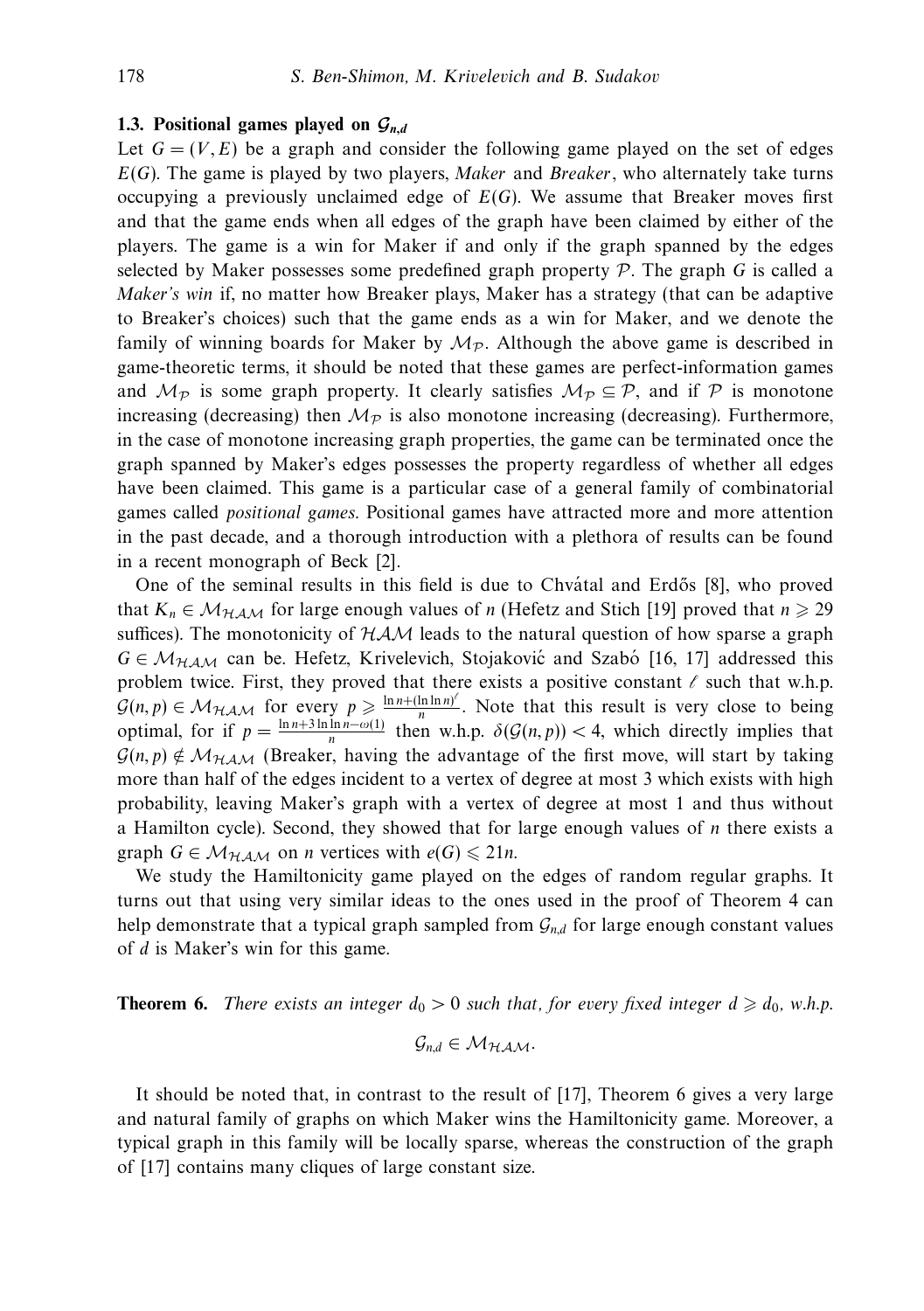Finally, we would like to pinpoint the ideological connection between Maker–Breaker games and the notion of local resilience, and specifically the similar nature of Theorems 4 and 6. Both theorems imply that, even for constant (albeit large) values of *d*, a typical graph sampled from  $\mathcal{G}_{n,d}$  is not only Hamiltonian (see [4, 11, 13, 35, 36]), but even an edgedeleting adversary (of somewhat limited power) cannot make the graph non-Hamiltonian. This connection 'in spirit' of these two notions also leads to similar ideas and techniques, which we show can be applied in the proofs in both settings.

# **1.4. Organization**

The rest of the paper is organized as follows. We start with Section 2, where we state all the needed preliminaries that are used throughout the proofs of our results. Section 3 is devoted to the proofs of Theorems 1, 2 and 3, which share common ideas. In Section 4 we give in detail the full proof of Theorem 4, which is somewhat more involved than the previous proofs and requires a delicate investigation of the random graph model. As the main focus of this current paper is on random regular graphs of constant degree, we relegate the full proof of Theorem 5 to the Appendix, where the proof itself follows quite closely that of Theorem 4. Section 5 is devoted to the proof of Theorem 6, and we conclude the paper with some final remarks and open questions in Section 6.

## **2. Preliminaries**

In this section we provide the necessary background information needed in the course of the proofs of the main results of this paper. We choose the algebraic approach to pseudo-randomness (although this can be readily replaced by many other qualitatively equivalent definitions of pseudo-random graphs), as the transition from  $(n, d, \lambda)$ -graphs with a large enough spectral gap to random regular graphs is quite standard. We then move on to describe in detail some previous results regarding the random graph model  $\mathcal{G}_{nd}$  when *d* is fixed. We will also need to introduce the more general setting of random graphs of a specified degree sequence, and although our main results are not stated in this general setting, our proofs of the Hamiltonicity result will rely heavily on this setting. We start with the (mostly standard) notation that will be used throughout this paper.

## **2.1. Notation**

Although this paper mainly deals with graphs where neither loops nor parallel edges are allowed, it will be more convenient to define some of the notation in a more general setting where parallel edges and loops may exist. In order to remove any ambiguity, we refer to an object in the more general setting as a *multigraph*, whereas the term *graph* is strictly reserved for the case where no loops nor parallel edges appear.

Given two multigraphs  $M_1 = (V, E_1)$  and  $M_2 = (V, E_2)$  on the same vertex set, we denote by  $M_1 + M_2 = (V, E)$  the multigraph over the same vertex set, V, with an edge multiset *E* taken as the union as multisets of  $E_1$  and  $E_2$ .

Given a graph  $G = (V, E)$ , the *neighbourhood*  $N_G(U)$  of a subset  $U \subseteq V$  of vertices is the set of vertices defined by  $N_G(U) = \{v \notin U : \exists u \in U, \{v, u\} \in E\}$ , and the degree of a vertex *v* is  $d_G(v) = |N_G(\{v\})|$ . We denote by  $E_G(U)$  the set of edges of G that have both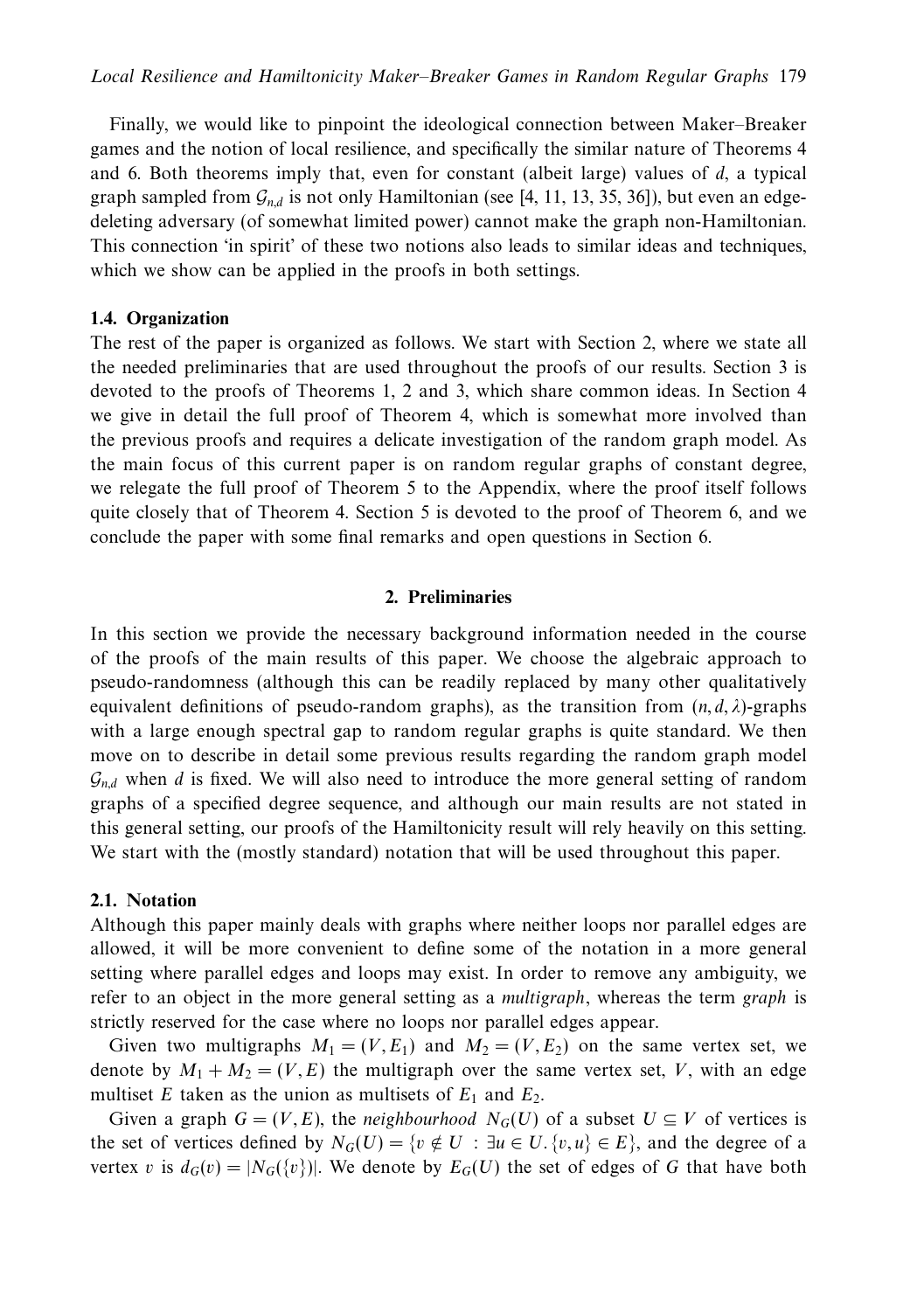endpoints in *U*, and by  $e_G(U)$  its cardinality. Similarly, for two disjoint subsets of vertices *U* and *W*,  $E_G(U, W)$  denotes the set of edges with an endpoint in *U* and the other in *W*, and  $e_G(U, W)$  its cardinality. We will sometimes refer to  $e_G({u}, W)$  by  $d_G(u, W)$ . We use the usual notation of  $\Delta(G)$  and  $\delta(G)$  to denote the respective maximum and minimum degrees in *G*. We say that *H* is a *subgraph* of *G*, and write  $H \subseteq G$  if the graph  $H = (V, F)$ has the same vertex set as *G* and its edge set satisfies  $F \subseteq E$ . If  $V = V_1 \cup V_2$  is a partition of the vertex set, we let  $G_{V_1,V_2} = (V_1 \cup V_2, E_G(V_1, V_2))$  be the induced bipartite subgraph of  $G$  with parts  $V_1$  and  $V_2$ . We denote the maximal density of sets of vertices of cardinality at most *k* by  $\rho(G, k) = \max\{\frac{e_G(U)}{|U|} : U \subseteq V \text{ s.t. } |U| \leq k\}$ . Lastly, we will denote by  $\ell(G)$  the length of a longest path in *G*.

The main research interest of this paper is the asymptotic behaviour of some properties of graphs, when the graph is sampled from some probability measure  $G$  over a set of graphs on the same vertex set [*n*], and the number of vertices, *n*, grows to infinity. Therefore, from now on and throughout the rest of this work, when needed we will always assume *n* to be large enough. We use the usual asymptotic notation. For two functions of *n*, *f*(*n*) and *g*(*n*), we denote  $f = O(g)$  if there exists a constant  $C > 0$  such that  $f(n) \leq C \cdot g(n)$  for large enough values of *n*;  $f = o(g)$  or  $f \ll g$  if  $f/g \to 0$  as *n* goes to infinity;  $f = \Omega(g)$  if  $g = O(f)$ ;  $f = \Theta(g)$  if both  $f = O(g)$  and  $g = O(f)$ .

Throughout the paper we will need to employ bounds on large deviations of random variables. We will mostly use the following well-known bound on the lower and the upper tails of the binomial distribution due to Chernoff (see, e.g., [1, Appendix A]).

**Theorem 2.1 (Chernoff bounds).** Let  $X \sim Bin(n, p)$ . Then, for every  $\Delta > 0$ :

 $\left| \text{Im}(\mathbf{X}) \mathbb{P}\left[ \mathbf{X} > (1 + \Delta)np \right] < \exp(-np((1 + \Delta) \ln(1 + \Delta) - \Delta)),$ (**b**)  $\mathbb{P}\left[ X \leq (1 - \Delta)np \right]$  < exp( $-\frac{\Delta^2 np}{2}$ ),  $\left| \cosh \left( \frac{p}{|X - np|} \right) \right| < 2 \exp(-np((1 + \Delta) \ln(1 + \Delta) - \Delta)).$ 

Lastly, we stress that throughout this paper we may omit floor and ceiling values when these are not crucial, to avoid cumbersome exposition.

#### **2.2. (***n, d, λ***)-graphs**

The *adjacency matrix* of a *d*-regular graph *G* on *n* vertices labelled by  $\{1, \ldots, n\}$  is the *n* × *n* binary matrix,  $A = A(G)$ , where  $A_{ij} = 1$  if and only if  $(i, j) \in E(G)$ . As *A* is real and symmetric, it has an orthogonal basis of real eigenvectors and all its eigenvalues are real. We denote the eigenvalues of *A* in descending order by  $\lambda_1 \geq \lambda_2 \cdots \geq \lambda_n$ , where  $\lambda_1 = d$ and its corresponding eigenvector is  $\mathbb{1}_n$  (the  $n \times 1$  all ones vector). Finally, let  $\lambda = \lambda(G)$  =  $\max\{|\lambda_2(G)|, |\lambda_n(G)|\}$ , and call such a graph *G* an  $(n, d, \lambda)$ -graph. For an extensive survey of fascinating properties of  $(n, d, \lambda)$ -graphs the reader is referred to [28]. The celebrated expander mixing lemma (see, *e.g.*, [1] or [7]) states roughly that the smaller  $\lambda$  is, the more random-like is the graph.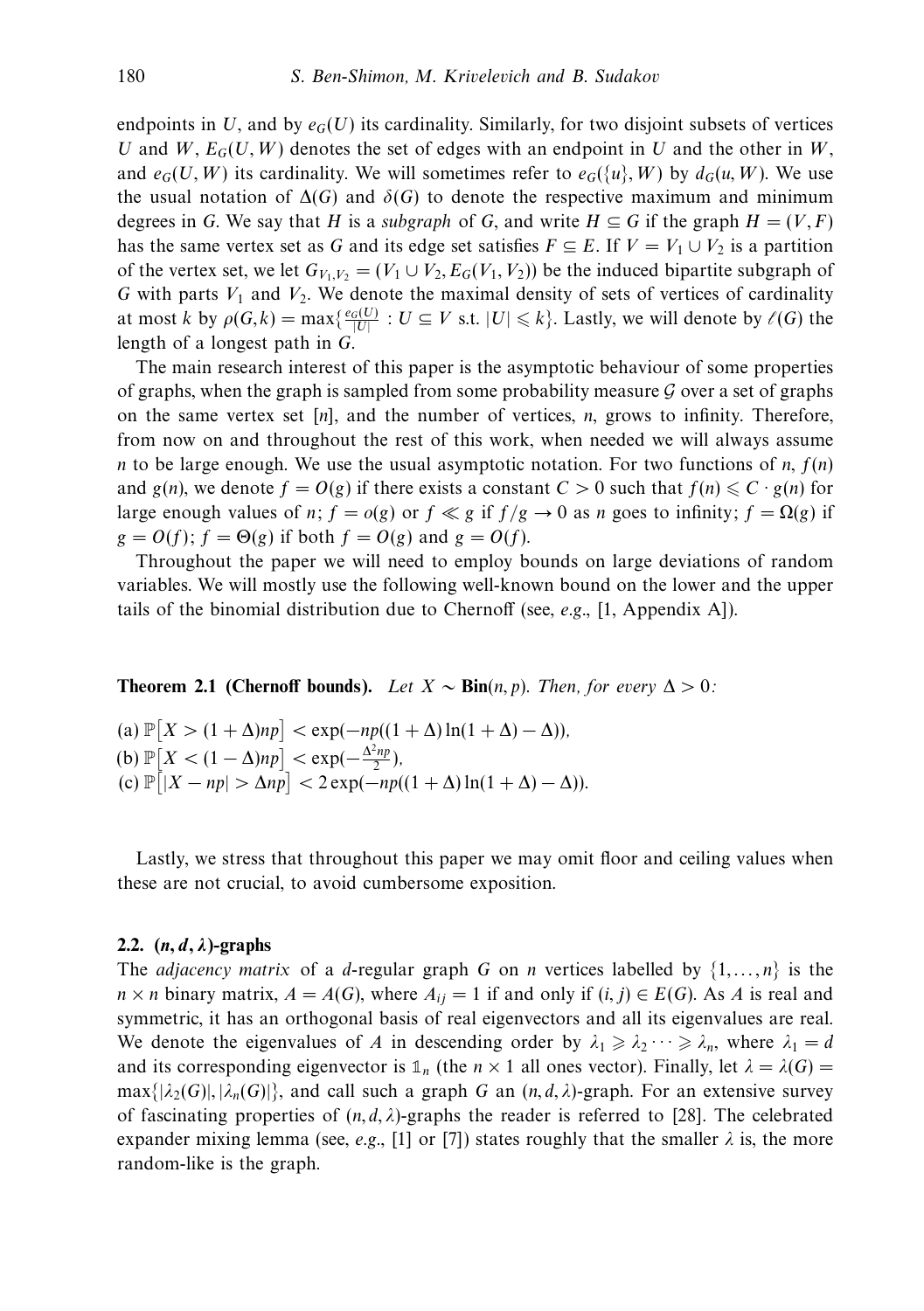**Lemma 2.2 (Expander Mixing Lemma: Corollary 9.2.5 in [1]).** Let  $G = (V, E)$  be an  $(n, d, \lambda)$ -graph. Then every pair of disjoint subsets of vertices  $U, W \subseteq V$  satisfies

$$
\left|e_G(U,W)-\frac{|U||W|d}{n}\right|\leqslant \frac{\lambda}{n}\sqrt{|U|(n-|U|)|W|(n-|W|)}.
$$

We state two corollaries of the above (see,  $e.g., [7, Section 4.2]$ ), which will be applied in the succeeding sections.

**Corollary 2.3.** Let  $G = (V, E)$  be an  $(n, d, \lambda)$ -graph. Then every subset of vertices  $U \subseteq V$ satisfies

$$
e(U, V \setminus U) \geqslant \frac{(d - \lambda)|U|(n - |U|)}{n}.
$$

**Corollary 2.4.** Let  $G = (V, E)$  be an  $(n, d, \lambda)$ -graph. Then every subset of vertices  $U \subseteq V$ satisfies

$$
e(U) \leqslant \frac{d}{n} \binom{|U|}{2} + \frac{\lambda}{n} |U| \bigg(n - \frac{|U|}{2}\bigg).
$$

## **2.3. Random regular graphs**

When thinking about a random regular graph model, a natural choice of probability space, which we denote by  $\mathcal{G}_{n,d}$ , is to fix a base set of *n* vertices and to sample uniformly a *d*-regular graph over this vertex set. This random graph model has attracted much attention, and several techniques have been developed in order to explore its properties. In this section, we will simply state some of the known results for this model without discussing them nor their proofs (which can be found in [40]). We start with the following easy observation. By symmetry, for every pair of vertices  $u, v \in V$ ,

$$
\mathbb{P}[\{u,v\} \in E(\mathcal{G}_{n,d})] = \frac{d}{n-1}.\tag{2.1}
$$

In light of Section 2.2, a possible way to go about proving results on the random graph model  $\mathcal{G}_{n,d}$  is to compute or to estimate the typical value of  $\lambda(\mathcal{G}_{n,d})$  and then to use the properties of  $(n, d, \lambda)$ -graphs. In our context, in light of Lemma 2.2, we would like to have *d*-regular graphs with spectral gap,  $d - \lambda(G)$ , as large as possible. Friedman, confirming a conjecture of Alon, showed that a typical random *d*-regular graph has a spectral gap which closely matches the upper bound provided by the Alon–Boppana bound (see, *e.g.*, [33]), hence providing an accurate evaluation of the second eigenvalue  $\lambda(G)$ .

**Theorem 2.5 (Friedman [12]).** For every 
$$
\varepsilon > 0
$$
 and fixed  $d \ge 3$ , w.h.p.  

$$
\lambda(\mathcal{G}_{n,d}) \leq 2\sqrt{d-1} + \varepsilon.
$$
 (2.2)

With Lemma 2.2 and Theorem 2.5 at hand, the following theorem is an immediate consequence.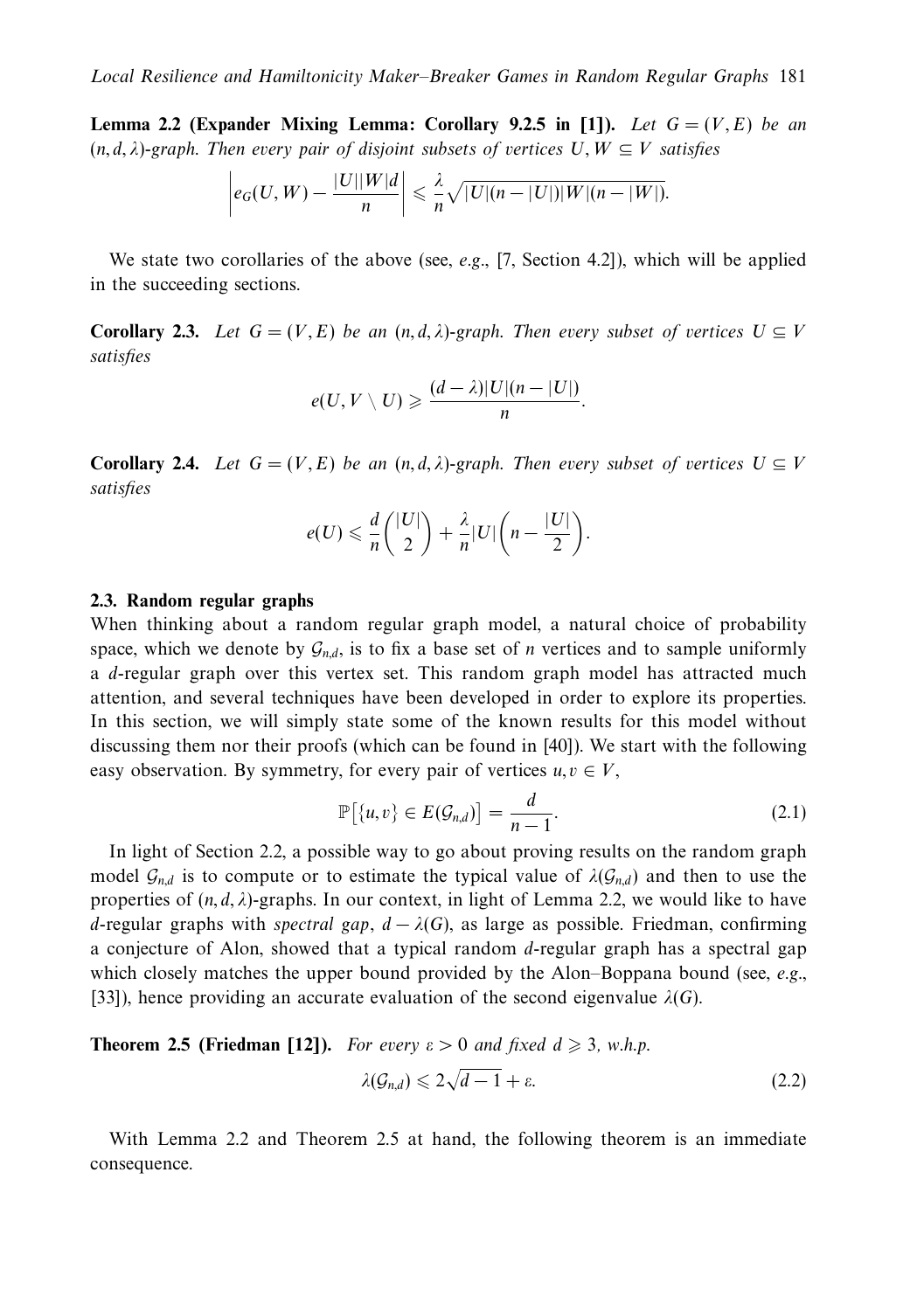**Theorem 2.6.** For every fixed integer  $d \geq 3$ , if  $G = (V, E)$  is sampled from  $\mathcal{G}_{n,d}$ , then w.h.p. every pair of subsets of vertices  $A, B \subseteq V$  satisfies

$$
\left| e(A,B) - \frac{|A||B|d}{n} \right| \leqslant 2\sqrt{d|A||B|}.\tag{2.3}
$$

The probability space  $\mathcal{G}_{nd}$  may be a natural probability space to consider, but unfortunately, the inherent dependence of the appearance of edges in a graph sampled from this space creates many technical difficulties. It is sometimes more convenient to work with a different probability space that is in some sense equivalent (for our purposes) to  $\mathcal{G}_{n,d}$ , where this equivalence is defined as follows.

**Definition 2.7.** Let  $A = (A_n)_{n=1}^{\infty}$  and  $B = (B_n)_{n=1}^{\infty}$  be two sequences of probability measures, such that for every natural *n*,  $A_n$  and  $B_n$  are defined on the same measurable space  $(\Omega_n, \mathcal{F}_n)$ . We say that A and B are *contiguous* if, for every sequence of sets  $X_n \in \mathcal{F}_n$ ,

$$
\lim_{n\to\infty}A_n(X_n)=0\Longleftrightarrow \lim_{n\to\infty}B_n(X_n)=0.
$$

Our probability measure will be the one induced by some random graph distribution over a fixed set of vertices. Following the notation of [21, Chapter 9.5] we denote contiguity of two random graphs  $\mathcal{G}_n$  and  $\mathcal{Q}_n$  (on the same vertex set) by  $\mathcal{G}_n \approx \mathcal{H}_n$ . By  $\mathcal{G}_n + \mathcal{Q}_n$  we mean the random multigraph obtained by the union of the two graphs, and by  $\mathcal{G}_n \oplus \mathcal{Q}_n$  the random graph obtained by taking the union conditioned on the resulting graph being simple. In particular, we will make use of the following results (which were later generalized in a uniform way in [15]) on the contiguity of the random regular graph probability measure  $\mathcal{G}_{n,d}$  and of the sums of random regular graphs of appropriate degrees.

**Theorem 2.8 (Janson [20]).** For every two fixed integers  $d_1, d_2 \geq 3$ ,

$$
\mathcal{G}_{n,d_1}\oplus\mathcal{G}_{n,d_2}\approx\mathcal{G}_{n,d_1+d_2}.
$$

**Theorem 2.9 (Kim and Wormald [25]).** Let  $\mathcal{H}_n$  denote the uniform probability space of all Hamiltonian cycles on a set of *n* fixed vertices. Then

$$
\mathcal{H}_n\oplus\mathcal{H}_n\approx\mathcal{G}_{n,4}.
$$

We move on to the more general setting of random graphs with a given degree sequence. Let  $\mathcal{G}_{n,d}$  be the uniform probability space over all graphs on vertex set *V* of size *n* with degree sequence  $\mathbf{d} = \{d_v\}_{v \in V}$ . We call such a sequence **d** graphic if there exists at least one graph with this degree sequence. Note that not all degree sequences are graphic. For one, the sum of degrees must always be even. Although our main focus in this paper is the random regular graph model, we will resort to the study of this more general setting towards proving some of our results below. Denote by  $\bar{d} = \frac{1}{n} \sum_{v \in V} d_v$  the average degree, and by *D* the maximum degree in this degree sequence. The following result, due to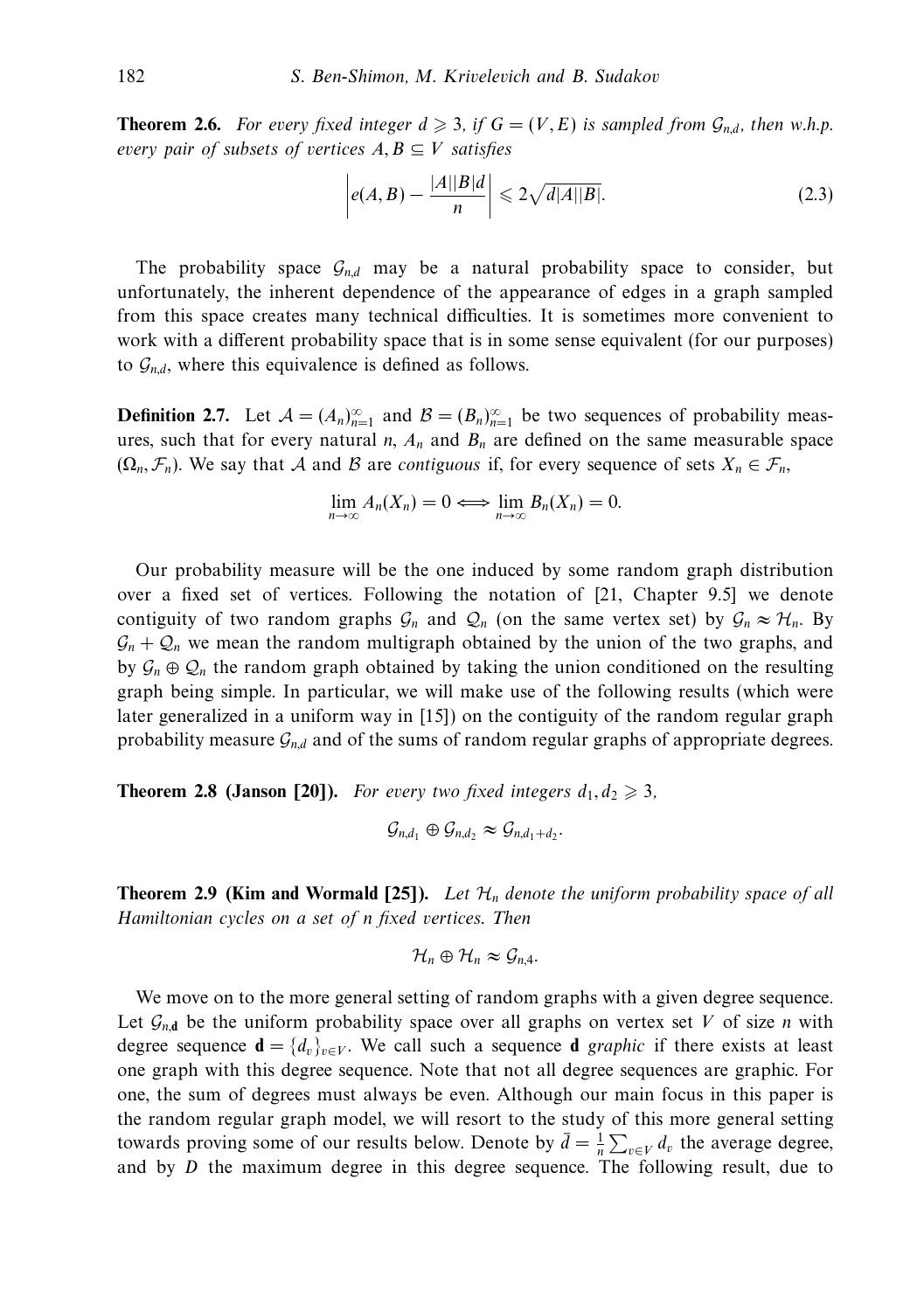McKay [32], estimates the probability that a random graph with a given degree sequence is edge-disjoint from some given bounded degree graph on the same vertex set.

**Theorem 2.10 (McKay [32]).** For every graphic degree sequence **d** with  $1 \leq D \leq \sqrt{n}$ , if *G*<sub>0</sub> is a graph on *n* vertices of maximum degree  $\Delta(G_0) = O(1)$ , then

$$
(1-o(1))\exp(-\gamma-\gamma^2-\nu+o(1)) \leq \mathbb{P}\big[E(\mathcal{G}_{n,\mathbf{d}})\cap E(G_0)=\emptyset\big] \leq (1+o(1))\exp(-\gamma-\gamma^2-\nu+o(1)),
$$

where  $\gamma = \frac{1}{dn} \sum_{v \in V} {d_v \choose 2}$  and  $v = \frac{1}{dn} \sum_{uv \in E(G_0)} d_u d_v$ .

As a direct consequence we get the following corollary, which states that events that occur with negligible probability in  $\mathcal{G}_{n,d_1} + \mathcal{G}_{n,d_2}$  will occur with negligible probability in  $\mathcal{G}_{n,d_1} \oplus \mathcal{G}_{n,d_2}$ .

**Corollary 2.11.** For every two integers  $d_1, d_2 \geq 3$ , if  $P$  is a graph property such that  $\mathbb{P}\big[\mathcal{G}_{n,d_1} + \mathcal{G}_{n,d_2} \in \mathcal{P}\big] = o(1)$ , then

$$
\mathbb{P}\big[\mathcal{G}_{n,d_1}\oplus\mathcal{G}_{n,d_2}\in\mathcal{P}\big]=o(1).
$$

The proof of Corollary 2.11 is immediate from Theorem 2.10, as it guarantees that conditioning on the event that the graphs sampled from  $\mathcal{G}_{n,d_1}$  and  $\mathcal{G}_{n,d_2}$  are edge-disjoint can increase the probability of such an event by a constant (that depends on  $d_1$  and  $d_2$ ) multiplicative factor. In turn, applying Theorem 2.8 enables us to study the properties of random regular graphs (of fixed degree) by generating the graph in two phases, where in each phase we generate a random regular graph (of smaller degree), and we can also 'disregard' multiple edges, as we will be interested only in events which appear with probability tending to 0 as *n* grows (or their complement).

The following is a well-known asymptotic property of  $\mathcal{G}_{n,d}$  (see, e.g., [40]) which states that w.h.p. any constant size subset of vertices contains at most one cycle. Recall that for any graph  $G = (V, E)$  we let

$$
\rho(G,\tau)=\max\bigg\{\frac{e_G(U)}{|U|}: U\subseteq V \text{ s.t. } |U|\leq \tau\bigg\}.
$$

**Theorem 2.12.** Let  $\mathbf{d} = \{d_v\}_{v \in V}$  be a graphic degree sequence such that  $D = O(1)$  and let  $\tau = O(1)$ . Then w.h.p.  $\rho(\mathcal{G}_{n,d}, \tau) \leq 1$ .

We would like to compute  $\mathbb{P}[\{u, v\} \in E(\mathcal{G}_{n,d})]$  for two fixed vertices  $u, v \in V$  similarly to (2.1). We start with the following definition.

**Definition 2.13.** Let  $G = (V, E)$  and  $G' = (V, E')$  be two graphs on the same vertex set. We write

$$
G \sim G' \Leftrightarrow \exists \{v_1, v_2\}, \{u_1, u_2\} \in E, E' = E \setminus \{\{v_1, v_2\}, \{u_1, u_2\}\} \cup \{\{v_1, u_1\}, \{v_2, u_2\}\},
$$
(2.4)

that is,  $G \sim G'$  if G and G' differ only by a single simple switch of edges.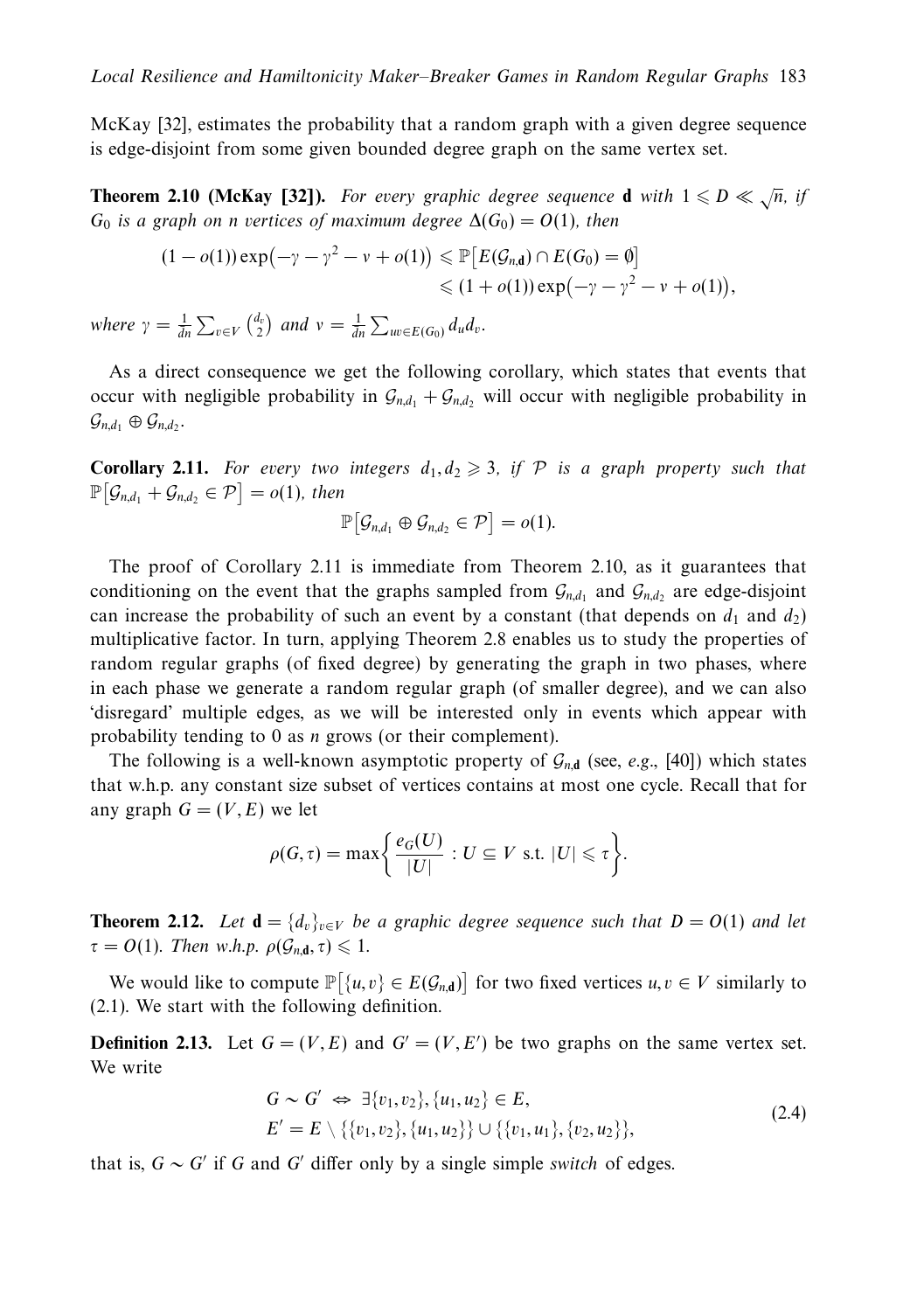Note that a simple switch operation does not affect the degree sequence of the vertices.

**Proposition 2.14.** Let  $\mathbf{d} = \{d_v\}_v \in V$  be a graphic degree sequence such that  $D = O(1)$ . Then, for every distinct  $u, v \in V$ ,

$$
(1 - o(1)) \frac{d_u d_v - d_u - d_v}{\overline{d}n + d_u d_v - 2d_u - 2d_v} \leqslant \mathbb{P}\big[\{u, v\} \in E(\mathcal{G}_{n,d})\big] \leqslant \frac{d_u d_v}{\overline{d}n + d_u d_v - (D+1)(d_u + d_v)}.
$$
\n
$$
(2.5)
$$

**Proof.** Fix a pair of vertices *u* and *v*, and let

$$
A = \{G \in \mathcal{G}_{n,\mathbf{d}} : \{u,v\} \in E(G)\},
$$
  

$$
B = \{G \in \mathcal{G}_{n,\mathbf{d}} : \{u,v\} \notin E(G)\}.
$$

Let F denote the auxiliary bipartite graph with vertex set  $A \cup B$ , where two vertices of this graph are connected by an edge if the corresponding graphs differ by a simple switch. The graph F is undirected, as a simple switch is clearly reversible. For every  $G \in \mathcal{G}_{n,d}$  we denote by  $r(G)$  its degree in  $\mathcal F$ , and thus

$$
\sum_{G \in A} r(G) = \sum_{G \in B} r(G). \tag{2.6}
$$

To count the number of simple switches that transform a graph in *A* to a graph in *B*, we need to find all ordered pairs of vertices  $(x, y)$  such that  $\{x, y\} \in E(G)$  and  $\{u, x\}, \{v, y\} \notin E$ , as this will allow us to perform the switch  $G' = G - \{u, v\} - \{x, y\} + \{u, x\} + \{v, y\}$ , where the resulting graph is in *B*. So for every  $x \notin N_G(u) \cup \{u\}$  we have  $d_x - |N_G(x) \cap N_G(v)|$  – **1**{ $x,v$  ∈*E*(*G*) options for choosing the vertex *y* (where **1**<sub>*ϕ*</sub> denotes the indicator variable of the event  $\varphi$ ):

$$
\forall G \in A, \qquad r(G) = \sum_{x \notin N_G(u) \cup \{u\}} (d_x - |N_G(x) \cap N_G(v)| - 1_{\{x,v\} \in E(G)}).
$$

Similarly, to count the number of simple switches that transform a graph in *B* to a graph in *A*, we need to find all ordered pairs of vertices  $(x, y)$  such that  $\{u, x\}, \{v, v\} \in E(G)$ but  $\{x, y\} \notin E$ , as this will allow us to perform the switch  $G' = G - \{u, x\} - \{v, y\} +$  $\{u, v\} + \{x, y\}$ , where the resulting graph is in *A*. So for every  $x \in N_G(u) \cup \{u\}$  we have  $d_v - |N_G(x) \cap N_G(v)| - 1_{\{x,v\} \in E(G)}$  options for choosing the vertex *y*:

$$
\forall G \in B, \qquad r(G) = \sum_{x \in N_G(u)} (d_v - |N_G(x) \cap N_G(v)| - 1_{\{x, v\} \in E(G)}).
$$

To prove the upper bound of (2.5) we establish a lower bound on the left-hand side of  $(2.6)$ :

$$
\sum_{G \in A} r(G) = \sum_{G \in A} \sum_{x \notin N_G(u) \cup \{u\}} (d_x - |N_G(x) \cap N_G(v)| - 1_{\{x, v\} \in E(G)})
$$
\n
$$
\geq \sum_{G \in A} \left( \sum_{x \in V} d_x - d_u - \sum_{x \in N_G(u)} d_x - \sum_{x \in V} |N_G(x) \cap N_G(v)| - \sum_{x \in V} 1_{\{x, v\} \in E(G)} \right).
$$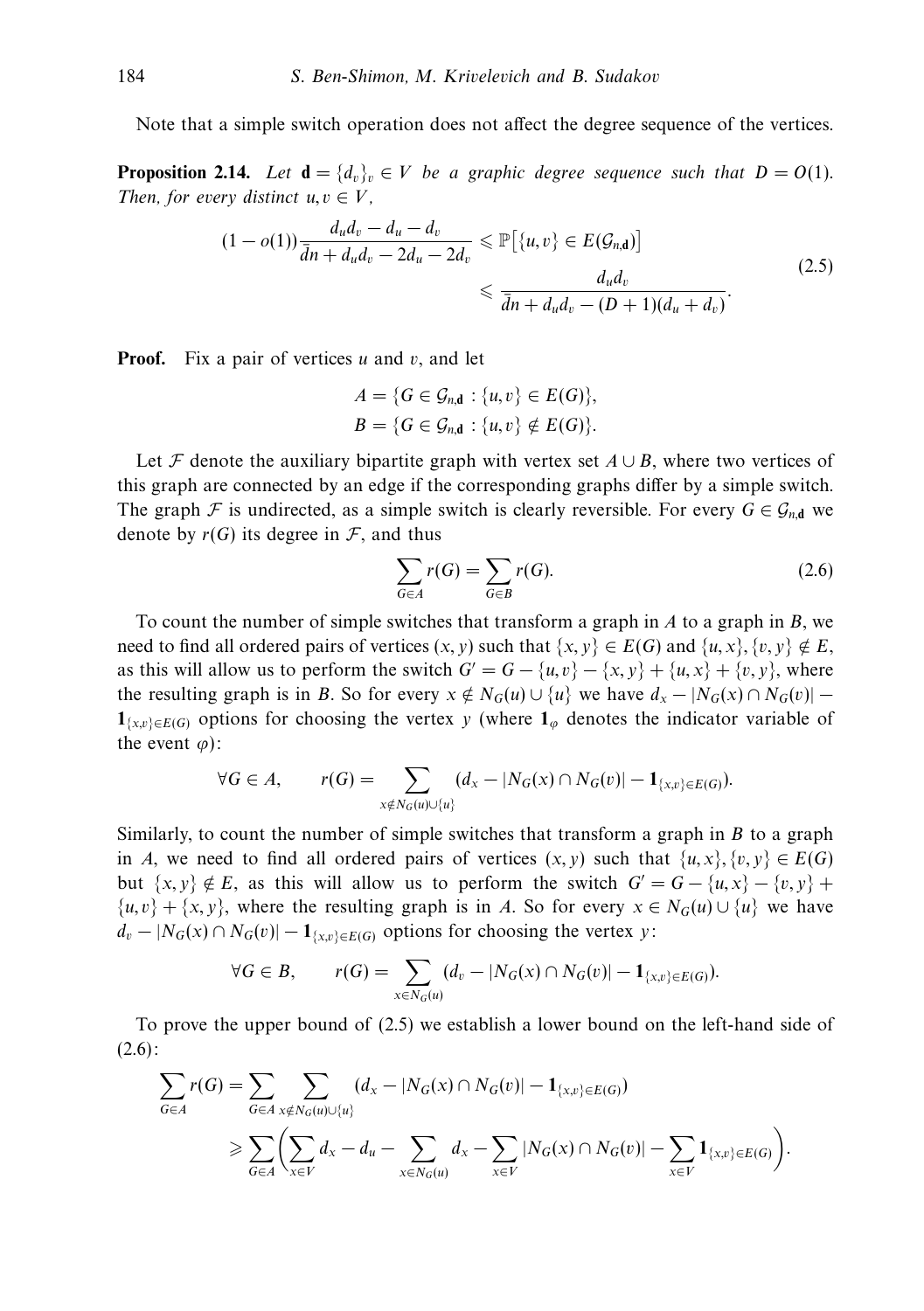All the above summations are bounded as follows:

$$
\sum_{x \in V} d_x = \bar{d}n, \qquad \qquad \sum_{x \in N_G(u)} d_x \le D \cdot d_u, \sum_{x \in N_G(v)} |N_G(x) \cap N_G(v)| = \sum_{x \in N_G(v)} d_x \le D \cdot d_v, \qquad \sum_{x \in V} \mathbf{1}_{\{x, v\} \in E(G)} = d_v.
$$

Putting it all together yields the following lower bound on  $\sum_{G \in A} r(G)$ :

$$
\sum_{G\in A} r(G) \geqslant |A|(\bar{d}n-(D+1)(d_u+d_v)).
$$

On the other hand, we have that the right-hand side of (2.6) satisfies

$$
\sum_{G\in B}r(G)\leqslant |B|d_u\cdot d_v.
$$

Putting the two together implies

$$
\frac{|A|}{|B|} \leqslant \frac{d_u d_v}{\bar{d}n - (D+1)(d_u + d_v)},
$$

and therefore

$$
\frac{|A|}{|A|+|B|} \leq \frac{d_u d_v}{\bar{d}n + d_u \cdot d_v - (D+1)(d_u + d_v)}.
$$

Let  $\mathcal{G}'$  denote the family of graphs with the given degree sequence **d** such that the assertion of Theorem 2.12 holds; then  $\mathbb{P}[\mathcal{G}_{n,\mathbf{d}} \in \mathcal{G}'] = 1 - o(1)$ . We note that if  $G \in \mathcal{G}'$  then any two non-adjacent vertices can have at most two common neighbours, and any two adjacent vertices can have at most one common neighbour.

Let  $A' = A \cap G'$  and  $B' = B \cap G'$ . By the upper bound just proved and our assumption that  $D = O(1)$ , we have that  $\mathbb{P}[\mathcal{G}_{n,d} \in A'] \leq \mathbb{P}[\mathcal{G}_{n,d} \in A] = o(1)$ . This clearly implies that  $\mathbb{P}\big[\mathcal{G}_{n,\mathbf{d}} \in B'\big] = (1 - o(1))$  and in particular  $|B'| \geq (1 - o(1))|B|$ .

To get the lower bound of (2.5), we upper-bound the left-hand side of (2.6),

$$
\sum_{G \in A} r(G) = \sum_{G \in A} \sum_{x \notin N_G(u) \cup \{u\}} (d_x - |N_G(x) \cap N_G(v)| - 1_{\{x, v\} \in E(G)})
$$
  

$$
\leq \sum_{G \in A} \sum_{x \neq u, v} d_x = |A| (\bar{d}n - d_u - d_v),
$$

and lower-bound the right-hand side of (2.6) by going over only the graphs in *B* ,

$$
\sum_{G \in B} r(G) \geqslant \sum_{G \in B'} r(G) = \sum_{G \in B'} \sum_{x \in N_G(u)} (d_v - |N_G(x) \cap N_G(v)| - 1_{\{x, v\} \in E(G)})
$$
  
 
$$
\geqslant |B'|d_u \cdot (d_v - 2).
$$

Since *u* and *v* can be interchanged, we can similarly infer that  $\sum_{G \in B} r(G) \geq |B'| d_v \cdot (d_u - 2)$ . Averaging the last two inequalities implies  $\sum_{G \in B} r(G) \geqslant |B'| (d_u d_v - d_u - d_v)$ . Recalling that  $|B| = (1 + o(1))|B'|$  and plugging in the above results in

$$
\frac{|A|}{|B|} \geq (1 - o(1)) \frac{|A|}{|B'|} \geq (1 - o(1)) \frac{d_u d_v - d_u - d_v}{\bar{d}n - d_u - d_v}.
$$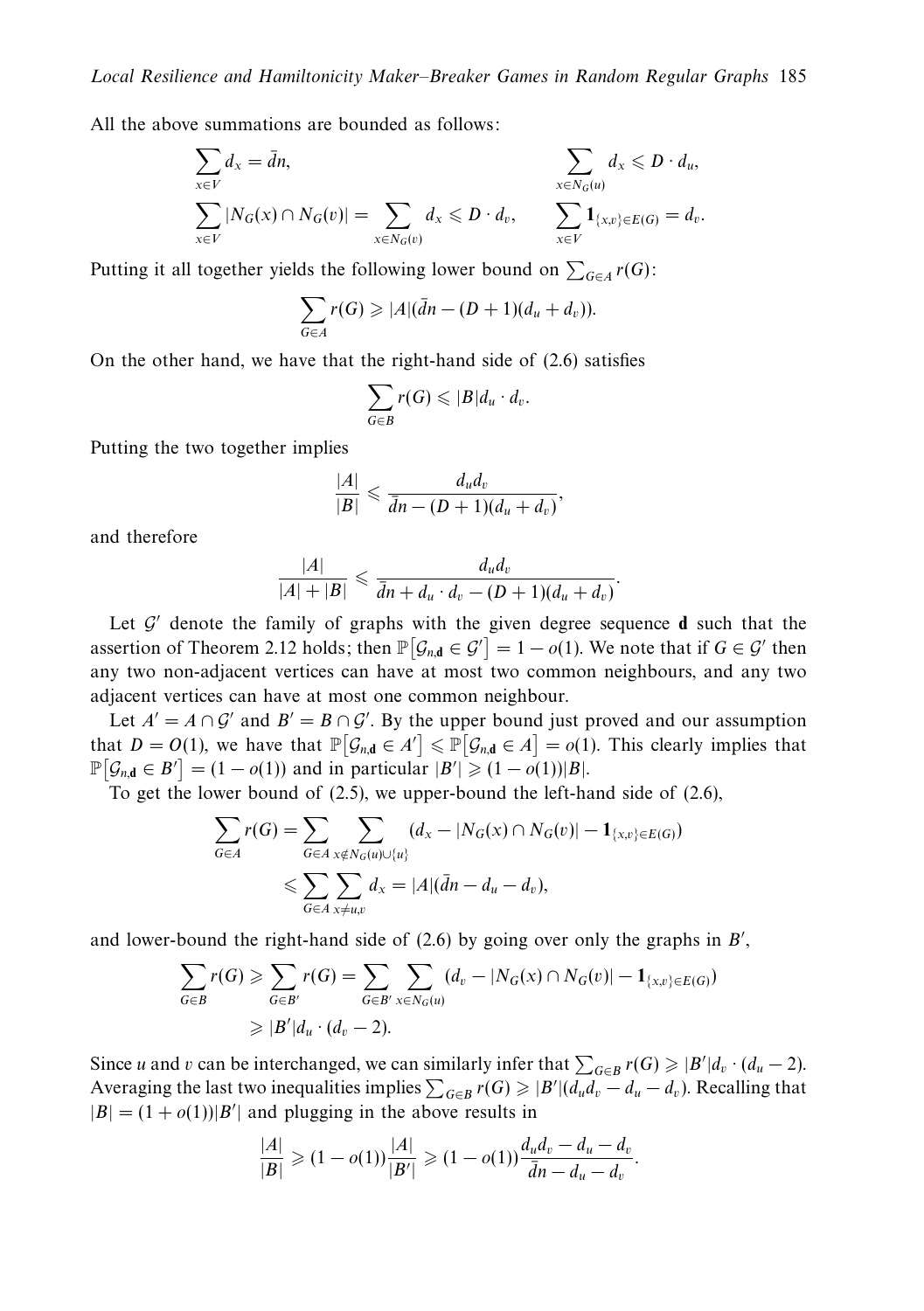Finally, the lower bound of (2.5),

$$
\frac{|A|}{|A+|B|} \ge (1 - o(1)) \frac{d_u d_v - d_u - d_v}{\bar{d}n + d_u d_v - 2d_u - 2d_v},
$$

follows.

As a corollary of Proposition 2.14 we upper bound the probability that a predetermined set of edges is contained in a random regular graph. It should be noted that a similar result has already appeared in [23], but this result applies only when the set of edges is of constant cardinality, which will not be sufficient for our purposes.

**Corollary 2.15.** For every fixed positive  $\varepsilon > 0$  and fixed integer  $d \geq 3$ , there exists a constant  $C = C(\varepsilon, d)$  such that, if *V* is a fixed set of *n* vertices and  $E_0 \subseteq {V \choose 2}$  is a set of  $m \leq (1 - \varepsilon) \frac{nd}{2}$ pairs of vertices from *V*, then

$$
\mathbb{P}\big[E_0\subseteq E(\mathcal{G}_{n,d})\big]\leqslant\bigg(\frac{Cd}{n}\bigg)^m.
$$

**Proof.** Let  $G \sim \mathcal{G}_{nd}$  and assign some arbitrary ordering on the pairs of  $E_0 =$  ${e_1, e_2, \ldots, e_m}$ . Let  $F = (V, E_0)$  be the graph composed of the edges of  $E_0$  with *V* as the vertex set. For every  $1 \leq i \leq m$ , let  $F_i = (V, \{e_1, \ldots, e_i\})$ , and let  $F_0$  be the empty graph on *V*. Note that if  $\Delta(F) > d$  then the claim is trivially true, hence we can and will assume  $\Delta(F) \leq d$ . We bound the event that all pairs in  $E_0$  are in G by bounding the probability that  $e_i \in E(G)$  conditioned on the event that the previous edges  $\{e_1, \ldots, e_{i-1}\}$  were selected in the random graph, *G*:

$$
\mathbb{P}\big[E_0 \subseteq E(G)\big] = \prod_{i=1}^m \mathbb{P}\big[e_i \in E(G) \mid E(F_{i-1}) \subseteq E(G)\big].
$$

For  $1 \le i \le m$ , let **d**<sub>*i*</sub> denote the degree sequence  $\{d - d_{F_{i-1}}(v)\}_{v \in V}$ . The maximum degree in **d**<sub>*i*</sub> is clearly bounded by  $d = O(1)$ , and the degree sum of **d**<sub>*i*</sub> is  $dn - 2(i - 1) > dn - 2m$  ≥ *εdn*. Let  $G_i \sim G_{n,\mathbf{d}_i}$ . Then

$$
\mathbb{P}\big[e_i \in E(G) \mid E(F_{i-1}) \subseteq E(G)\big] = \mathbb{P}\big[e_i \in E(G_i) \mid E(G_i) \cap E(F_{i-1}) = \emptyset\big] \le \frac{\mathbb{P}\big[e_i \in E(G_i)\big]}{\mathbb{P}\big[E(G_i) \cap E(F_{i-1}) = \emptyset\big]}.
$$

Using Proposition 2.14 we have that

$$
\mathbb{P}\big[e_i \in E(G_i)\big] \leqslant \frac{d^2}{\varepsilon dn - 2d(d+1)} \leqslant \frac{d}{2\varepsilon n}.
$$

To lower-bound the denominator  $\mathbb{P}\left[E(G_i) \cap E(F_{i-1}) = \emptyset\right]$  we resort to Theorem 2.10. Let *γ* and *ν* be as defined in Theorem 2.10. Then

$$
\gamma = \frac{1}{dn - 2(i-1)} \sum_{v \in V} \binom{d - d_{F_{i-1}}(v)}{2} \leq \frac{1}{\varepsilon dn} \cdot n \cdot \binom{d}{2} = \frac{d-1}{2\varepsilon}
$$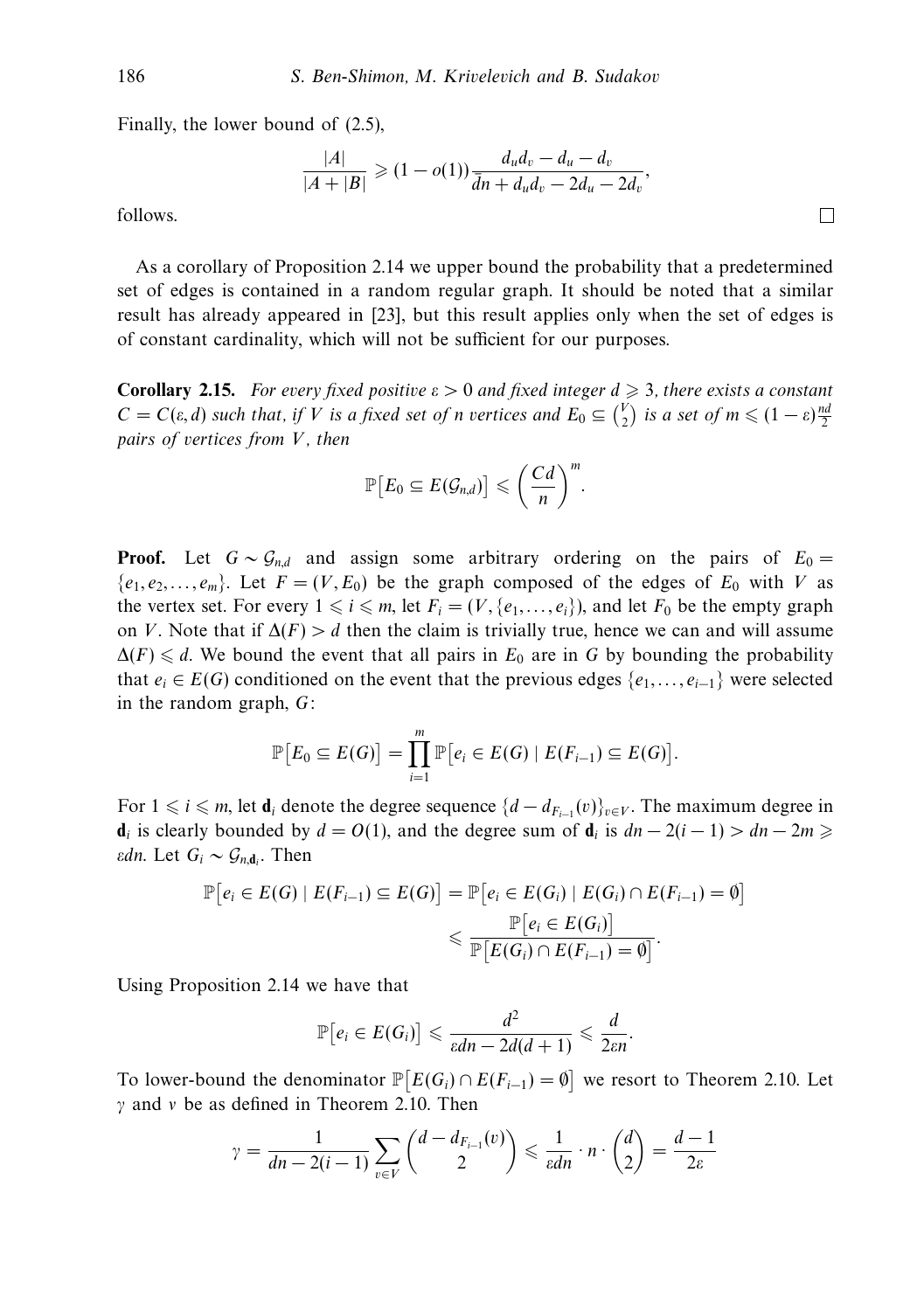and

$$
v = \frac{1}{dn - 2(i-1)} \sum_{uv \in F_{i-1}} (d - d_{F_{i-1}}(u))(d - d_{F_{i-1}}(v)) \leq \frac{1}{\varepsilon dn} \cdot (i-1)d^2 \leq \frac{dm}{\varepsilon n} \leq \frac{d^2(1-\varepsilon)}{2\varepsilon}.
$$

Plugging it in, we have

$$
\mathbb{P}\big[G_i \cap F_{i-1} = \emptyset\big] \geqslant (1 - o(1)) \cdot \exp\big(-\gamma^2 - \gamma - \nu + o(1)\big) \geqslant C'(\varepsilon, d),
$$

where  $C'$  is a constant that depends on  $\varepsilon$  and  $d$ . The claim follows from putting together both bounds. П

The following is a well-known concentration result for  $G_{n,d}$  which makes use of martingales and the Azuma–Hoeffding inequality (see, e.g., [1], [31]).

**Theorem 2.16 ([40]).** For every graphic degree sequence  $\mathbf{d} = \{d_v\}_{v \in V}$  with  $D = O(1)$  and positive constant  $c > 0$ , if *X* is a random variable defined on  $\mathcal{G}_{n,\mathbf{d}}$  such that  $|X(G) - X(G')| \leq$ *c* for every pair of graphs  $G \sim G'$ , then for all  $\varepsilon > 0$ 

$$
\mathbb{P}\left[X \leq (1-\varepsilon)\mathbb{E}[X]\right] \leq \exp\left(-\frac{\varepsilon^2 \mathbb{E}[X]^2}{\bar{d}nc^2} + \gamma(\gamma+1) + o(1)\right)
$$
  

$$
\leq \exp\left(-\frac{\varepsilon^2 \mathbb{E}[X]^2}{Dnc^2} + \frac{D^2 - 1}{4} + o(1)\right),
$$

where  $\bar{d} = \frac{1}{n} \sum_{v} d_{v}$  and

$$
\gamma = \frac{1}{\bar{d}n} \sum_{v} \binom{d_v}{2} = \frac{1}{2} \left( \frac{\sum_{v} d_v^2}{\sum_{v} d_v} - 1 \right) \leqslant \frac{D-1}{2}.
$$

**Remark 2.17.** Theorem 2.16 appears in [40] as a concentration result for the random regular graph model  $G_{n,d}$ , but the proof of this more general result can be derived using exactly the same arguments and plugging in the probability of the event of generating a simple graph in the configuration model with the given degree sequence **d** (see, e.g., [32]), instead of the probability of this event for the regular case.

# **3. Connectivity and perfect matching**

In this section we proceed to prove Theorems 1, 2 and 3, where our main technical ingredient will be the Lovász local lemma.

# **3.1. Edge and vertex connectivity**

For every integer  $k \geq 1$ , a graph  $G = (V, E)$  is *k*-edge connected if the removal of any *k* − 1 edges from *G* does not result in a disconnected graph, or alternatively, if there is no partition of the vertex set  $V = V_1 \cup V_2$  satisfying  $e(V_1, V_2) < k$ . Similarly, *G* is *k*-vertex connected if the removal of every *k* − 1 vertices does not result in a disconnected graph, or equivalently, if every subset of vertices  $U$  of cardinality at most  $|V|/2$  satisfies  $|N_G(U)| \geqslant k.$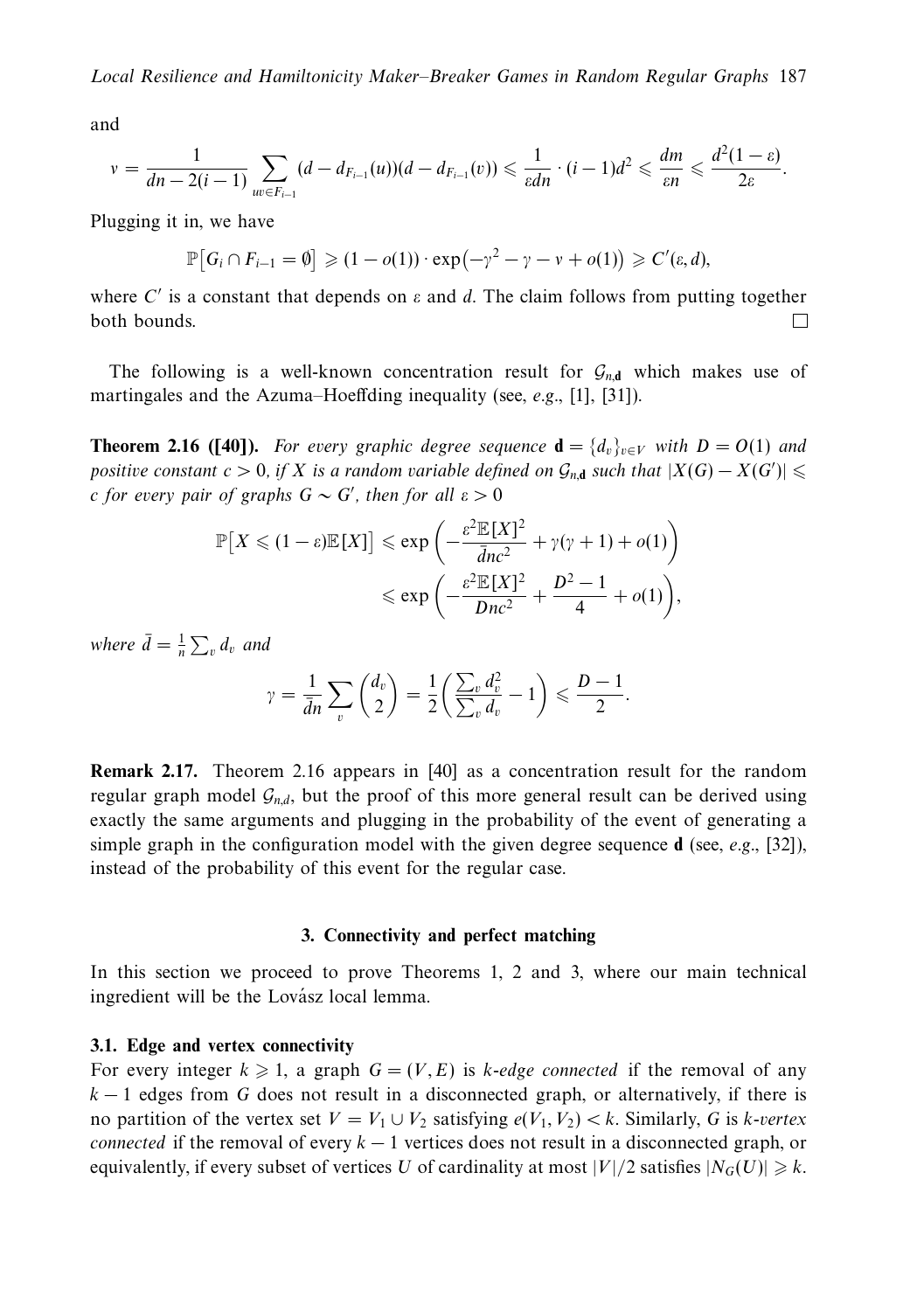Note that for every graph *G*, if  $k' < k$  then

$$
r_{\ell}(G, \mathcal{EC}_k) \leqslant r_{\ell}(G, \mathcal{EC}_{k'}),\tag{3.1}
$$

$$
r_{\ell}(G,\mathcal{VC}_k) \leqslant r_{\ell}(G,\mathcal{VC}_{k'}).
$$
\n(3.2)

Clearly, if *G* is *d*-regular, then the removal of  $d - k + 1$  edges incident to the same vertex results in a graph that is neither *k*-edge connected nor *k*-vertex connected, and hence the following trivial upper bound for the local resilience of *d*-regular graphs with respect to being *k*-edge connected and *k*-vertex connected is established.

**Claim 3.1.** For every pair of integers  $3 \leq d \leq n-1$  and  $1 \leq k \leq d$ , and every *d*-regular graph *G*,

$$
r_{\ell}(G, \mathcal{EC}_k) \leq d - k + 1,
$$
  

$$
r_{\ell}(G, \mathcal{VC}_k) \leq d - k + 1.
$$

Applying the Lovász local lemma produces a different upper bound on the local resilience of any *d*-regular graph with respect to being *k*-edge connected or *k*-vertex connected for every integer  $k \geq 1$ .

**Proposition 3.2.** For every integer  $3 \leq d \leq n-1$ , if  $G = (V, E)$  is a *d*-regular graph on *n* **i i** deposition 5.2. For every integer  $\overline{s} \leq a \leq n-1$ , if  $\overline{a} = (r, E)$  is a a-regatar graph on *n* vertices, then there exists a subgraph *H* with  $\Delta(H) \leq d/2 + 4\sqrt{d \ln d}$  such that the graph *G* − *H* is disconnected.

**Proof.** Partition *V* into two sets  $V_1$  and  $V_2$  by choosing for each vertex a side uniformly at random. For every vertex  $v \in V$  the random variable  $d_{G_{V_1, V_2}}(v)$  is distributed according to the binomial distribution with *d* trials and success probability  $1/2$ . Let  $A<sub>v</sub>$  denote the event  $d_{G_{V_1, V_2}}(v) > d/2 + 4\sqrt{d \ln d}$ . Then, setting  $\Delta = 8\sqrt{\ln d/d} \le 5$  in Theorem 2.1(a), and using the fact that  $(\Delta + 1) \ln(\Delta + 1) - \Delta > \Delta^2/10$ ,  $\mathbb{P}[A_v] < \exp(-\frac{d}{2} \cdot \frac{\varepsilon^2}{10}) \leq d^{-3}$ . If *u* is a vertex of distance at least 3 from  $v$ , then clearly the events  $A_v$  and  $A_u$  are independent, hence  $A_v$  is dependent on fewer than  $d^2$  other such events. For  $d \ge 3$  we have that  $e \cdot d^2 \cdot d^{-3} < 1$ , and hence the Lovász local lemma (see, *e.g.*, [1, Corollary 5.1.2]) asserts that there exists a partition of *V* into  $V_1$  and  $V_2$  such that  $d_{G_{V_1,V_2}}(v) \le d/2 + 4\sqrt{d \ln d}$  for every vertex  $v \in V$ . Taking  $H = G_{V_1, V_2}$  completes the proof.  $\Box$ 

Proposition 3.2 therefore implies that for every pair of integers  $3 \leq d \leq n-1$  and  $1 \leq k \leq d$  we have

$$
r_{\ell}(G, \mathcal{EC}_k) \leq d/2 + 4\sqrt{d \ln d},\tag{3.3}
$$

$$
r_{\ell}(G, \mathcal{VC}_k) \leq d/2 + 4\sqrt{d \ln d}.\tag{3.4}
$$

Note that in light of Claim 3.1, Proposition 3.2 provides an improved upper bound only for  $k \leq d/2 - 4\sqrt{d \ln d + 1}$ .

To get a lower bound on the local resilience with respect to *k*-edge connectivity, we turn to  $(n, d, \lambda)$  pseudo-random graphs.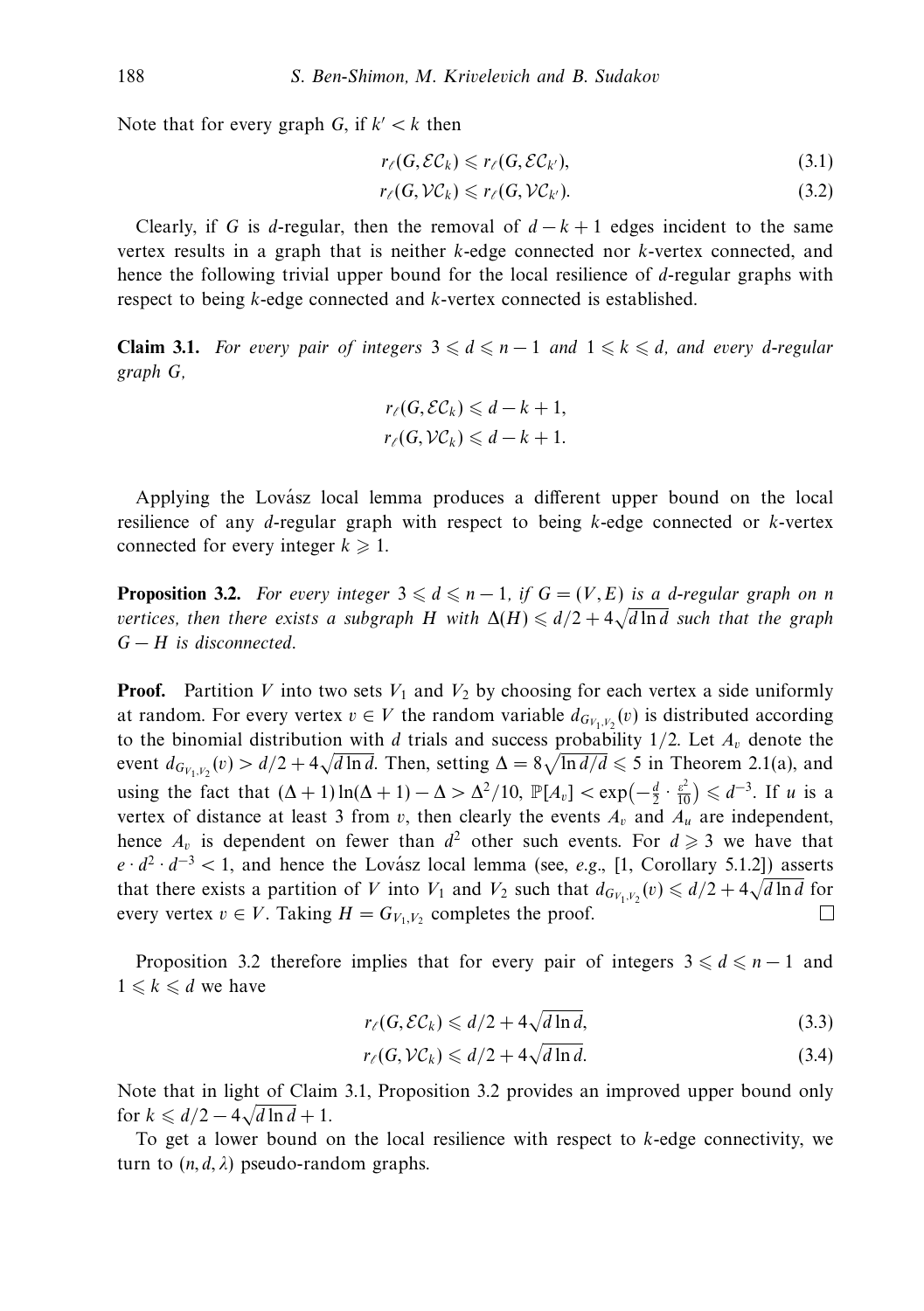**Proposition 3.3.** For every integer  $3 \leq d \leq n-1$ , if  $G = (V, E)$  is an  $(n, d, \lambda)$ -graph with  $\lambda \leq d \cdot \frac{n-4}{3n-4}$ , then for every subgraph  $H \subseteq G$  satisfying  $\Delta(H) \leq \frac{d-\lambda}{2}(1-\frac{4}{n})$ , the subgraph  $G - H$  is  $(d - \Delta(H))$ -edge connected.

**Proof.** Let  $V = V_1 \cup V_2$  be some partition of the vertex set of *G* where  $|V_1| \leq |V_2|$ , and let  $\Delta = \Delta(H)$ . Corollary 2.3 implies that  $e_{G-H}(V_1, V_2) \geq e_G(V_1, V_2) - |V_1| \cdot \Delta \geq f_{G,\Delta}(|V_1|)$ , where  $f_{G,\Delta} : [[n/2]] \to \mathbb{R}$  is a function defined by  $f_{G,\Delta}(1) = d - \Delta$  and  $f_{G,\Delta}(t) = t(d - \lambda \Delta$ ) –  $t^2 \cdot \frac{d-\lambda}{n}$  for every  $2 \le t \le n/2$ . Note that with the assumptions on  $\lambda$  and  $\Delta$ , and by using standard tools to analyse the extrema of  $f_{G,\Delta}$ , the function  $f_{G,\Delta}$  attains its minimum at  $t = 1$ , and hence  $e_{G-H}(V_1, V_2) \ge f_{G,\Delta}(1) = d - \Delta$ , which completes the proof.  $\Box$ 

Using the bound on the typical second eigenvalue of  $\mathcal{G}_{n,d}$  for fixed values of *d* given by Theorem 2.5, we get the following corollary.

**Corollary 3.4.** For every fixed  $d \ge 3$  and for every  $\frac{d}{2} + \sqrt{d} \le k \le d$ , if  $G \sim \mathcal{G}_{n,d}$ , then w.h.p., for every subgraph  $H \subseteq G$  satisfying  $\Delta(H) \leq d - k$ , the subgraph  $G - H$  is *k*-edge connected.

We proceed to explore the local resilience of an  $(n, d, \lambda)$ -graph with respect to vertex connectivity. To this end, we will state our result under some additional assumptions on the graph. Specifically, we require the graph to be locally 'sparse'. Although this constraint may seem somewhat artificial, it arises naturally in the setting of random *d*-regular graphs as stated in Theorem 2.12.

**Proposition 3.5.** There exists an integer  $d_0 > 0$  such that, for every  $\varepsilon > 0$  and integer  $d_0 \leq$  $d \leq n-1$ , if *G* is an  $(n, d, \lambda)$ -graph satisfying  $\rho(G, d + d^2/\varepsilon) \leq 1$ , then for every subgraph  $H \subseteq G$  satisfying  $\Delta(H) \leq \frac{d-\lambda}{2} - \varepsilon$ , the subgraph  $G - H$  is  $(d - \Delta(H))$ -vertex connected.

**Proof.** Set  $\Delta = \Delta(H)$ , and let *U* be a subset of vertices of cardinality  $u \leq d - \Delta - 1$ . Assume *U* is a minimal separating set in  $G - H$ , and let  $A \subseteq V \setminus U$  be the vertex set of a smallest connected component after the removal of *U*. Then  $V \setminus U = A \cup B$ , where  $e_H(A, B) = e_G(A, B)$  and  $a = |A| \leq |B| = n - a - u$ . By the minimality of *U* we can also assume  $U = N_{G-H}(A)$ , and therefore  $a \ge 2$ , since the removal of at most  $d - \Delta - 1$  vertices cannot disconnect a single vertex from  $G - H$ .

Clearly,  $e_H(A, B \cup U) \le \Delta a$  and  $e_{G-H}(A, B \cup U) = e_{G-H}(A, U) \le du$ . On the other hand, Corollary 2.3 implies  $\frac{a(n-a)(d-\lambda)}{n} \le e_G(A, B \cup U) \le \Delta a + du$ . Noting that  $a < \frac{n}{2}$  and  $\Delta \le \frac{d-\lambda}{2} - \varepsilon$ , we have that  $\frac{a(n-a)(d-\lambda)}{n} > \frac{a(d-\lambda)}{2}$  and  $\Delta a \le \frac{a(d-\lambda)}{2} - \varepsilon a$ . It follows that  $a < \frac{du}{\varepsilon} =$ *O*(1).

Let  $U_k = \{v \in U : d_{G-H}(v, A) = k\}$ . Since  $(G - H)[A]$  is connected we have  $e_{G-H}(A)$  ≥ *a* − 1. On the other hand, since  $|A \cup U| = a + u \leq \frac{d^2}{\varepsilon} + d$ , from our assumption on the density of small sets in *G* (and hence in  $G - H$ ) we have that  $k|U_k| = e_{G-H}(A, U_k)$  $e_{G-H}(A \cup U_k) - e_{G-H}(A) \leq a + |U_k| - (a-1) = |U_k| + 1$ . This implies that  $|U_2| \leq 1$  and that  $|U_k| = 0$  for every  $k > 2$ . This assumption on *G* also implies that  $e_G(A, B \cup U) = da 2e_G(A) \geq (d-2)a$ , and thus  $a(d-2-\Delta) \leqslant e_{G-H}(A, B \cup U) = e_{G-H}(A, U) \leqslant d-\Delta$ , since every vertex in *U* is a neighbour of some vertex in *A* and there is at most one with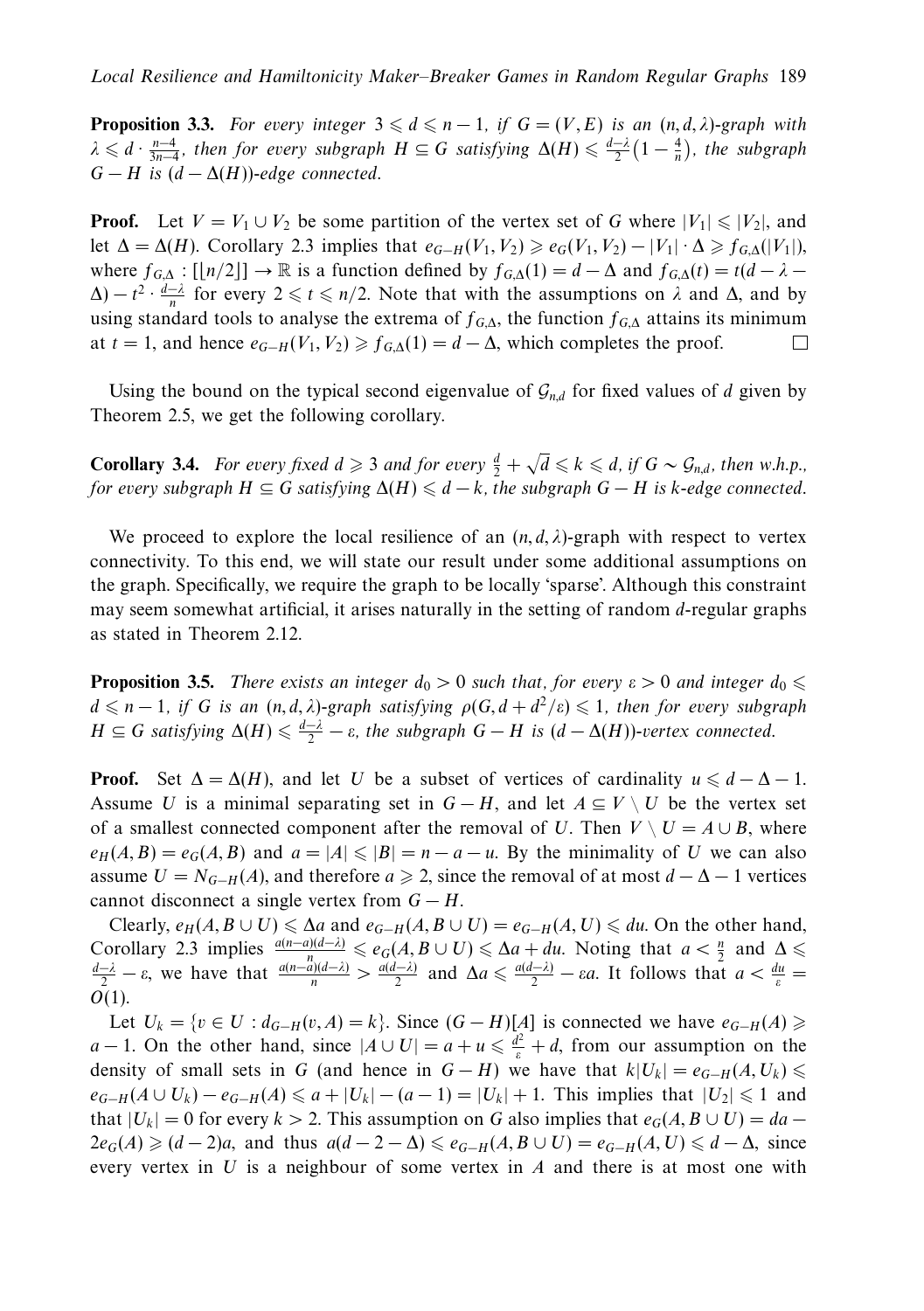

Figure 1. The local resilience of edge connectivity.

two neighbours. Now  $\Delta \leq \frac{d}{2}$ , which in turn implies  $a \leq 1 + \frac{2}{d-2-\Delta} \leq 1 + \frac{4}{d-4} < 2$  for large enough *d*, which is a contradiction.

We use the bound for a typical graph in  $\mathcal{G}_{n,d}$  of Theorem 2.5 and Theorem 2.12 to guarantee that a typical graph in  $\mathcal{G}_{nd}$  satisfies the density requirements of Proposition 3.5, to infer the following.

**Corollary 3.6.** There exists an integer  $d_0 > 0$  such that, for every fixed  $d \geq d_0$  and  $\frac{d}{2} + \frac{d}{2}$  $\sqrt{d}$   $\le$   $k$   $\le$   $d$ , if  $G \sim \mathcal{G}_{n,d}$  then w.h.p. for every subgraph  $H \subseteq G$  satisfying  $\Delta(H) \le d - k$ , the subgraph  $G - H$  is *k*-vertex connected.

We now derive Theorems 1 and 2 from Claim 3.1, Proposition 3.2, and Corollaries 3.4 and 3.5. Clearly, the conjunction of Claim 3.1 and Corollary 3.4 implies Theorem 1(a) and the conjunction of Claim 3.1 and Corollary 3.6 implies Theorem 2(a). Both these items state that for high enough values of *k* the local resilience of *G* with respect to being *k*-edge-connected or *k*-vertex-connected is exactly  $d - k + 1$ . Set  $k_0 = \frac{d}{2} + \sqrt{d}$ . Then, using (3.1) and (3.2), Corollaries 3.4 and 3.6 also provide a lower bound of  $\frac{d}{2} - \sqrt{d}$  for every  $k < k_0$ , hence establishing the lower bound of the other items in Theorems 1 and 2. The upper bound in all these items follows from Claim 3.1 and Proposition 3.2. Both theorems demonstrate an interesting threshold phenomenon for both *k*-connectivity properties that occurs around *d/*2, as is plotted in Figure 1.

#### **3.2. Perfect matching**

Let  $G = (V, E)$  be a graph. We say that a subset of edges  $M \subseteq E$  is a matching if no two edges in *M* share a vertex. *M* is a perfect matching if the edges of *M* cover all of the vertices of *G*. Clearly, in order for *G* to contain a perfect matching, |*V*| must be even.

To derive the lower bound of the local resilience of a typical random *d*-regular graph with respect to containment of a perfect matching, we resort to the following lemma, which states that every (not necessarily regular) graph with an even number of vertices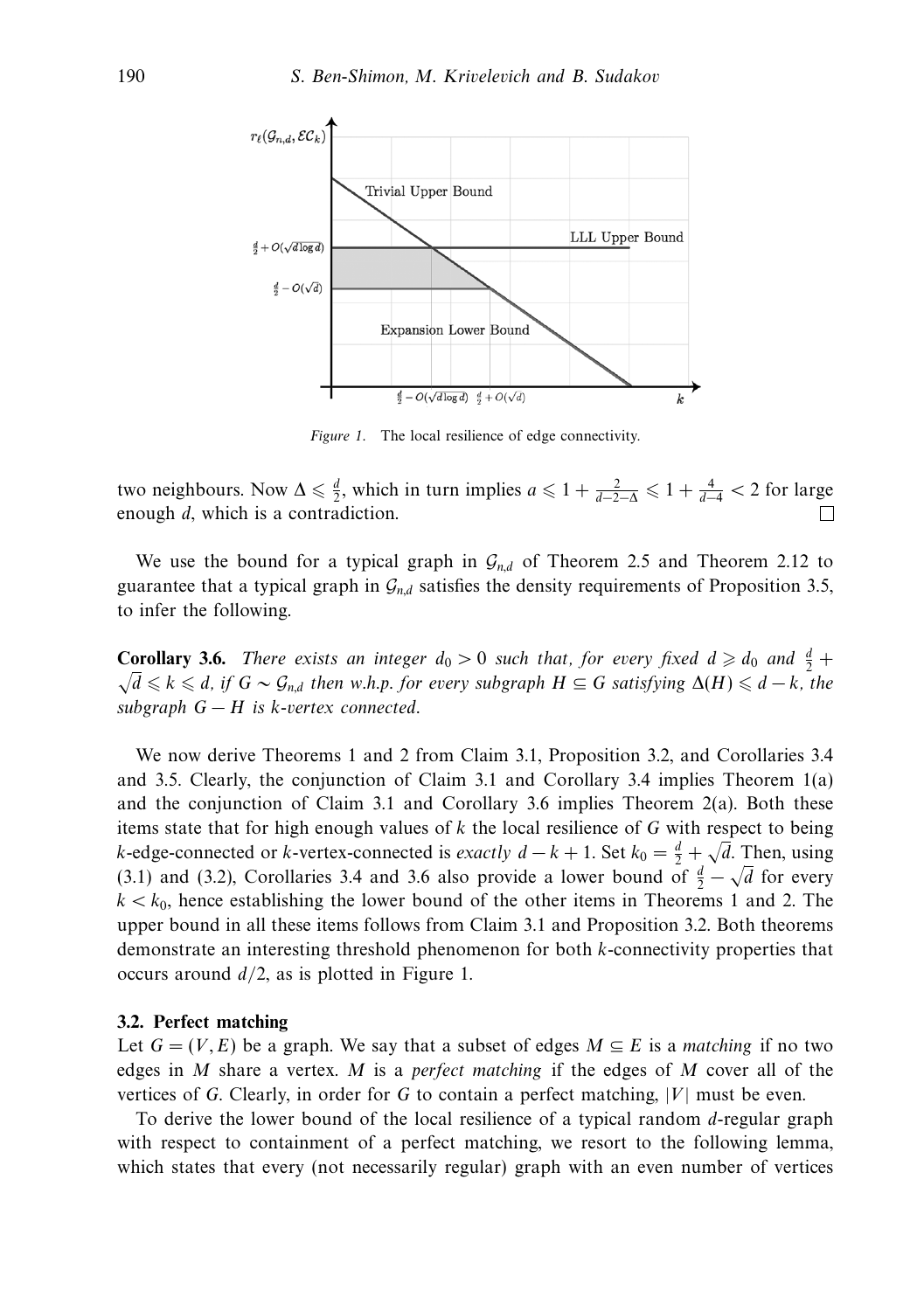and a large enough maximum degree can be partitioned into two equal sets, such that the induced bipartite subgraph between these sets has a minimum degree not much smaller than half the minimum degree of the original graph.

**Lemma 3.7.** For every graph  $G = (V, E)$  on 2n vertices with maximum degree  $\Delta(G) \geq$ 3, there exists a partition of its vertex set  $V = V_1 \cup V_2$  such that  $|V_1| = |V_2| = n$  and  $\delta(G_{V_1, V_2}) \geq \delta(G)/2 - 5\sqrt{\Delta(G) \ln \Delta(G)}}$ .

**Proof.** Fix an arbitrary partition of the vertex set *V* into *n* pairs. Add the vertices of each pair to two opposing sets,  $V_1$  and  $V_2$ , uniformly at random, and let  $H = G_{V_1,V_2}$ . Clearly, for every  $v \in V$ , the random variable  $d_H(v)$  is binomially distributed with expectation  $\frac{d_G(v)}{2} \leq \mathbb{E}[d_H(v)] = \frac{d_G(v)}{2} + \eta_v \leq d_G(v)$ , where  $\eta_v \in \{0, 1/2\}$  depending on whether or not  $\frac{1}{2}$   $\leq$   $\ln \ln(v)$   $\frac{1}{2}$   $\to \eta$   $\leq$   $u_G(v)$ , where  $\eta$ <sup>v</sup>  $\in \{0, 1/2\}$  depending on whether of hot the vertex paired with *v* is a neighbour of *v*. Set  $\delta = \delta(G)$ ,  $\Delta = \Delta(G)$ , and  $\zeta = \sqrt{\Delta \ln \Delta}$ . Then, by Theorem 2.1(b),

$$
\mathbb{P}\big[d_H(v) < \delta/2 - 5\zeta\big] \leqslant \exp\bigg(-\frac{d_G(v)}{4} \cdot \frac{25\zeta^2}{d_G(v)^2}\bigg) \leqslant \exp\bigg(-\frac{25\zeta^2}{4\Delta}\bigg) = \Delta^{-25/4}.
$$

For every vertex *v*, let  $A_v$  denote the event  $d_H(v) \le \delta/2 - 5\zeta$ . The event  $A_v$  depends on at most  $2(\Delta + 1)^2$  other events  $A_u$  (all other vertices of distance at most 2 from *v* or *v'* along with their pairs, where *v'* is the vertex paired with *v*). Recalling that  $\Delta \geq 3$ , we have that  $e \cdot 2(\Delta + 1)^2 \cdot \Delta^{-25/4}$  < 1, and by the symmetric version of the Lovasz local lemma (see, e.g., [1, Corollary 5.1.2]) there exists a partition of the vertex set into two equal parts  $V_1$ and *V*<sub>2</sub> such that  $\delta(G_{V_1,V_2}) \geq \delta(G)/2 - 5\sqrt{\Delta(G) \ln \Delta(G)}$ .  $\Box$ 

By using the expansion properties of  $(n, d, \lambda)$ -graphs, we can use Hall's criterion to deduce a lower bound of the local resilience of these graphs with respect to containment of a perfect matching.

**Proposition 3.8.** If  $d \geq 3$  and G is an  $(2n, d, \lambda)$ -graph, then for every subgraph  $H \subseteq G$ **Example 3.6.**  $\int u \ge 3$  and  $\int u \le 3$  and  $\int u \le 2a$ , the graph  $G - H$  contains a perfect matching.

**Proof.** Fix  $G = (V, E)$  and  $H \subseteq G$  as in the proposition, and let  $G' = G - H$ . Then G' has 2*n* vertices and satisfies  $\delta(G') \ge d/2 + 10\sqrt{d \ln d} + 2\lambda$  and  $3 \le \Delta(G') \le d$ . By Lemma 3.7 there exists a partition of its vertex set  $V = V_1 \cup V_2$  where  $|V_1| = |V_2| = n$  such that  $\delta' = \delta(G'_{V_1, V_2}) \ge d/4 + \lambda.$ 

Let  $m = \lceil \frac{n}{2} \rceil$ , fix an integer  $1 \le s \le m$  and let  $S \subseteq V_1$  (without loss of generality) be a set of cardinality *s*. Let  $T = N_{G'_{V_1, V_2}}(S)$ , and assume that  $|T| = t \le s - 1 < \frac{n}{2}$ . By Lemma 2.2 we have that

$$
s \cdot \delta' \leqslant e_{G'_{V_1, V_2}}(S, T) \leqslant e_G(S, T) \leqslant s\bigg(\frac{td}{2n} + \lambda\sqrt{\frac{t}{s}}\bigg) < s\bigg(\frac{d}{4} + \lambda\bigg),
$$

which is a contradiction. If on the other hand  $s > m$ , then  $t \ge m$ , as otherwise there exists a subset of vertices  $S' \subseteq S$  of cardinality  $s' = m$  such that  $|N_G(S')| \le t < m$ , contradicting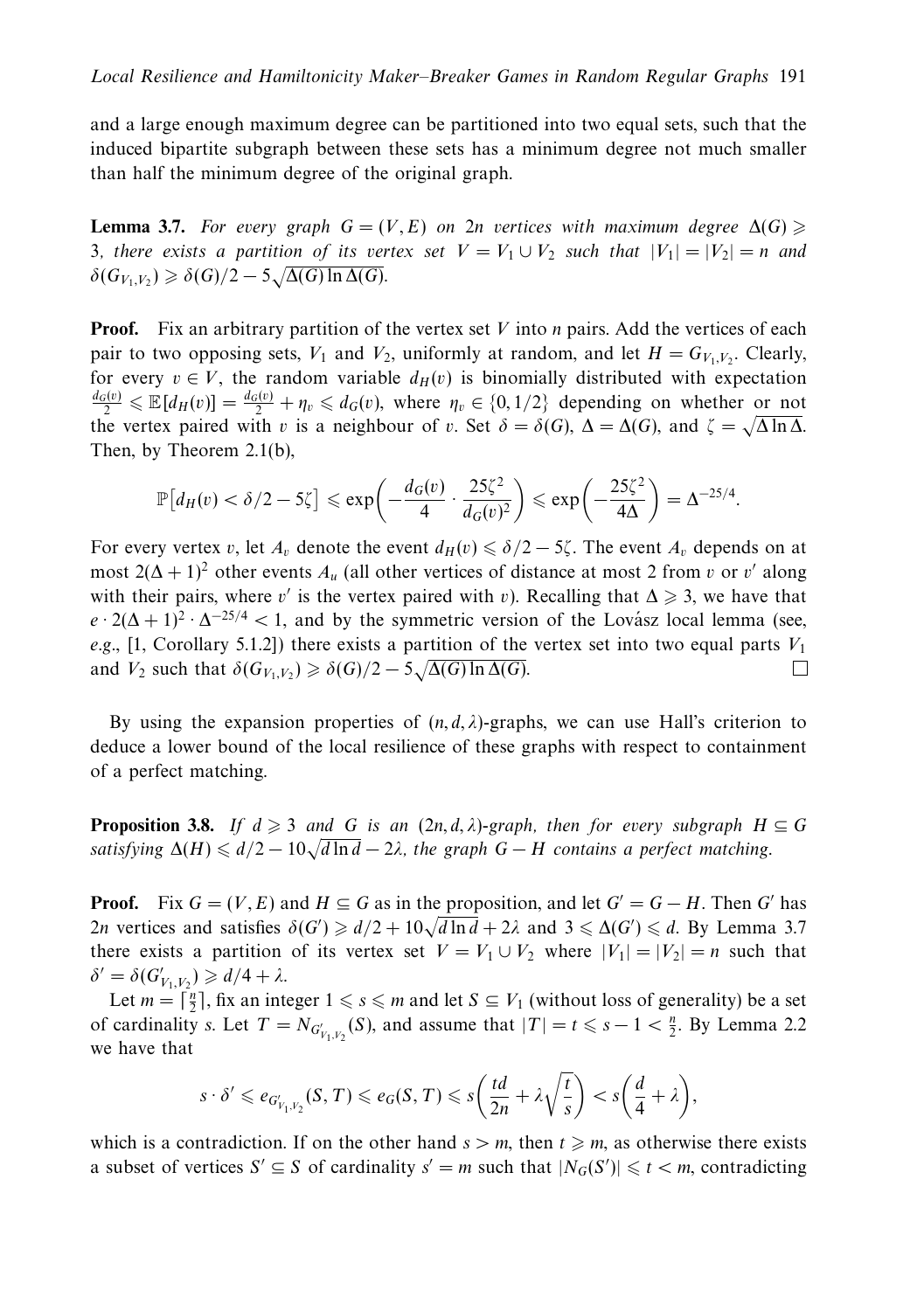the previous case. Now, let  $S' = V_2 \setminus N_G(S)$  and note that  $|S'| = n - t \leq m$  and  $|N_G(S')| \leq$  $|V_1 \setminus S| = n - s$ . By the previous case,  $n - t \leq n - s$ , and thus  $t \geq s$ . The proposition follows from Hall's criterion.  $\Box$ 

Applying Theorem 2.5 to bound the typical value of the second eigenvalue of  $G_{n,d}$ , we deduce the following corollary, which establishes the lower bound of Theorem 3

**Corollary 3.9.** For every fixed  $d \geq 3$ , if  $G \sim \mathcal{G}_{2n,d}$  then w.h.p., for every subgraph  $H \subseteq G$ **Coronary** 3.3. For every fixed  $u \ge 3$ , if  $u \le 2m$ , then w.n.p., for every subgraph  $H \le$  satisfying  $\Delta(H) \le d/2 - 10\sqrt{d \ln d} - 4\sqrt{d}$ , the graph  $G - H$  contains a perfect matching.

The following proposition, which is quite similar to Lemma 3.7, will imply the upper bound of Theorem 3 by considering  $H = G[U]$  as the subgraph removed from G such that *G* − *H* contains no perfect matching, as it contains an independent set with more than half of the vertices.

**Proposition 3.10.** There exists an integer  $d_0 > 0$  such that, for every integer  $d_0 \le d \le 2n - 1$ 1, if  $G = (V, E)$  is a *d*-regular graph on 2*n* vertices, then there exists a subset  $U \subseteq V$  of *n* + 1 vertices such that  $\Delta(G[U]) \le d/2 + 2\sqrt{d \ln d} + 2$ .

**Proof.** Fix an arbitrary partition of the vertex set *V* into *n* pairs. Remove from *G* all edges spanned by these pairs and denote the resulting graph by  $G' = (V, E')$ . Add the vertices uniformly at random to opposing sets,  $V_1$  and  $V_2$ , and let  $H = G'_{V_1, V_2}$ . For any vertex  $v \in V$ ,  $d_H(v)$  is a random variable binomially distributed with expectation  $\mathbb{E}[d_H(v)] = d_G(v)/2$ . Setting  $\varepsilon = \frac{4\sqrt{d \ln d}}{d_G(v)} \leq 1$  for large enough *d*, then by Theorem 2.1(c) and noting that  $(\epsilon + 1) \ln(\epsilon + 1) - \epsilon > \epsilon^2/3$ , we have

$$
\mathbb{P}\bigg[|d_H(v)-d_{G'}(v)/2|>\frac{\varepsilon d_{G'}(v)}{2}\bigg] \leqslant 2\cdot \exp\bigg(-\frac{\varepsilon^2 d_{G'}(v)}{6}\bigg)=2\exp\bigg(-\frac{8\ln d}{3}\bigg)=2\cdot d^{-8/3}.
$$

For every vertex *v*, let  $A_v$  denote the event  $|d_H(v) - d_G(v)/2| > \frac{sd_{G'}(v)}{2}$ . There exists a positive constant *C* such that this event depends on at most  $C \cdot d^2$  other events  $A_u$  (all other vertices of distance at most 2 from *v*, where the original pairs chosen are considered as edges). As  $e \cdot Cd^2 \cdot 2d^{-8/3} < 1$  for large enough *d*, by the symmetric version of the Lovász local lemma (see, e.g., [1, Corollary 5.1.2]), there exists a partition of the vertex set into two equal parts  $V_1$  and  $V_2$  such that, for every  $v \in V$ ,  $|d_H(v) - \frac{d}{2}| \leq 2\sqrt{d \ln d} + 1$ . Now, fix some vertex  $v \in V_2$  and set  $U = V_1 \cup \{v\}$ , implying

$$
\Delta(G[U]) \leqslant \max\{\Delta(G[V_1])+1,d-\Delta(G_{V_1,V_2})\} \leqslant \frac{d}{2}+2\sqrt{d\ln d}+2,
$$

 $\Box$ 

as claimed.

#### **4. Resilience of Hamiltonicity**

In this section we proceed to prove a lower bound on the local resilience of random graphs with respect to being Hamiltonian. We start with a simple proposition, which will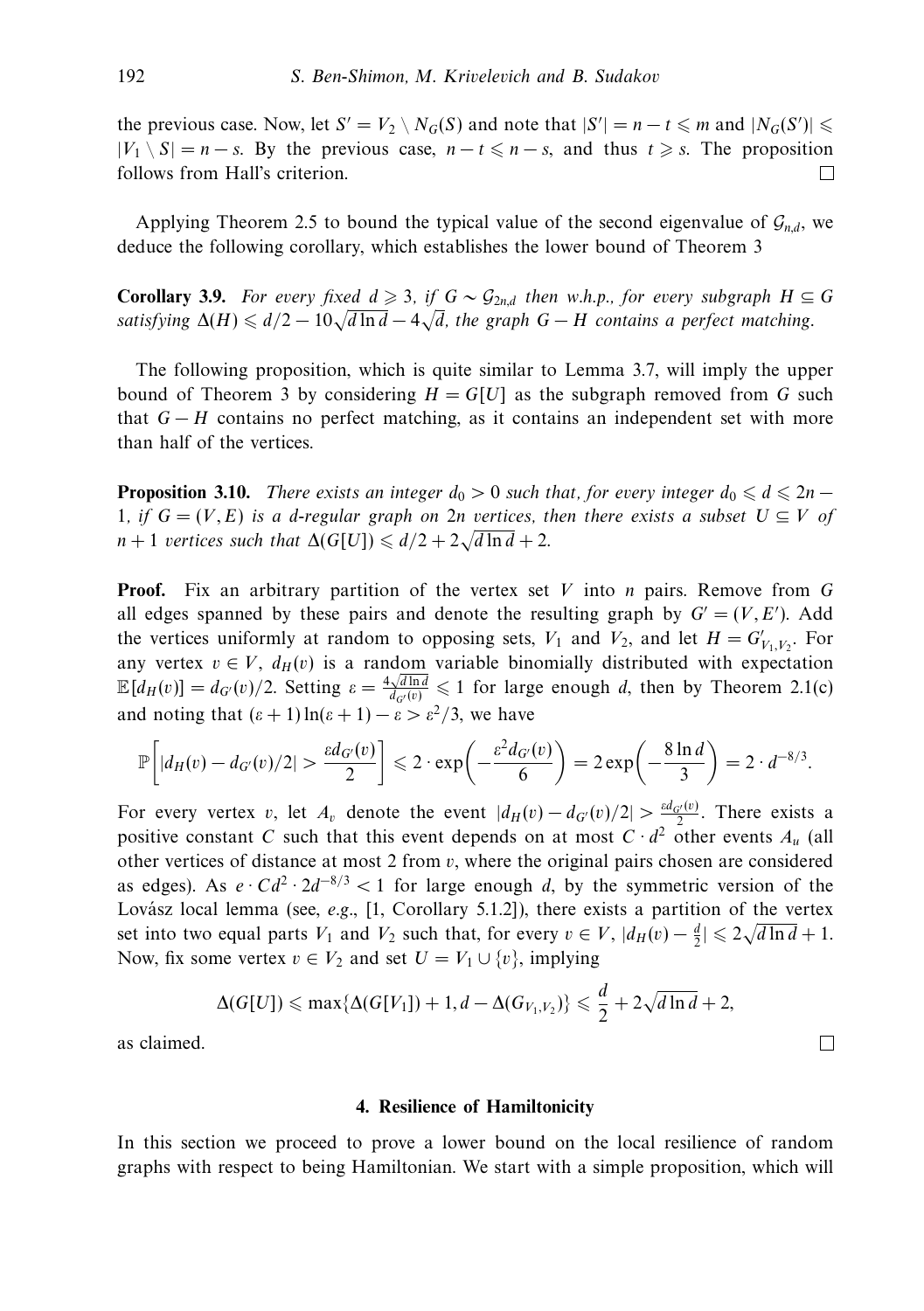lie at the heart of the proof of Theorem 4 (and that of Theorem 5 as well); it motivates several computations in this section.

**Definition 4.1.** For every graph *G* we say that a non-edge  $\{u, v\} \notin E(G)$  is a booster with respect to *G* if  $G + \{u, v\}$  is Hamiltonian or  $\ell(G + \{u, v\}) > \ell(G)$ . Moreover, for any vertex  $v \in V$  we set

$$
B_G(v) = \{ w \notin N_G(v) \cup \{v\} : \{v, w\} \text{ is a booster} \}. \tag{4.1}
$$

**Lemma 4.2.** Let  $r \geq 1$  and let  $G_0$  and  $G_1$  be two graphs on the same vertex set *V* of cardinality  $|V| = n$  such that, for every  $E' \subseteq E(G_1)$  of cardinality  $|E'| \leq n$ , there exists a vertex  $v \in V$  satisfying  $|N_{G_1}(v) \cap B_{G_0 \cup E'}(v)| > r$ . Then, for every  $H \subseteq G_1$  of maximum degree  $\Delta(H) \leq r$ , the graph  $G_0 + (G_1 - H)$  is Hamiltonian.

**Proof.** Fix a subgraph  $H \subseteq G_1$  satisfying  $\Delta(H) \leq r$ , and let *G'* denote the graph  $G_1 - H$ . We will prove that there exists an edge set of  $G'$  such that its addition to  $G_0$  creates a Hamiltonian graph. Start with  $E'_0 = \emptyset$ . Assume that  $E'_i$  is a subset of *i* edges of  $E(G')$ . If the graph  $G_0 \cup E'_i$  is Hamiltonian we are done. Otherwise, by the assumption of the lemma, there exists a vertex  $v_i \in V$  such that  $|N_{G_1}(v_i) \cap B_{G_0 \cup E'_i}(v_i)| > r$ , and hence there exists at least one neighbour of  $v_i$  in  $G_1$ , which we denote by  $w_i$ , such that the pair  $\{v_i, w_i\}$ is still an edge in *G*', and is a booster with respect to  $G_0 \cup E'_i$ . It follows that either the graph  $G_0 + E'_i + \{v_i, w_i\}$  is Hamiltonian or  $\ell(G_0 + E'_i + \{v_i, w_i\}) > \ell(G_0 + E'_i)$ . Finally, set  $E'_{i+1} = E'_{i} \cup \{\{v_i, w_i\}\}\.$  Note that there must exist an integer  $i_0 \le n$  such that  $G_0 + E'_{i_0}$  is Hamiltonian, as the length of a longest path on the vertex set of |*V*| is at most  $n-1$ .  $\Box$ 

**Remark 4.3.** The above is actually a local resilience statement. Fix a graph  $G_0$  and let  $HAM_{G_0}$  denote the property of a graph being Hamiltonian when the edges of  $G_0$  are added to it. Lemma 4.2 states that, for every  $r \geq 1$ , if  $G_1$  is such that for every  $E' \subseteq E(G_1)$ of cardinality  $|E'| \le n$  there exists a vertex  $v \in V$  satisfying  $|N_{G_1}(v) \cap B_{G_0 \cup E'}(v)| > r$ , then  $r_{\ell}(G_1, \mathcal{HAM}_{G_0}) > r.$ 

# **4.1. Posa's rotation–extension technique ´**

In this subsection we describe and apply a crucial technical tool, originally developed by Pósa [34], which lies at the foundation of many Hamiltonicity results for random and pseudo-random graphs. This technique, which has come to be known as Pósa's rotation– extension, relies on the following basic operation on a longest path in a graph. We use the following two definitions.

**Definition 4.4.** Let  $G = (V, E)$  be a graph, and let  $P = (v_0, v_1, \ldots, v_t)$  be a longest path in *G*. If  $\{v_i, v_j\}$  ∈ *E* for some  $0 \le i \le t - 2$ , then an *elementary rotation* of *P* along  $\{v_i, v_j\}$  is the construction of a new longest path

$$
P' = P - \{v_i, v_{i+1}\} + \{v_i, v_t\} = (v_0, v_1, \dots, v_i, v_t, v_{t-1}, \dots, v_{i+1}).
$$

We say that the edge  $\{v_i, v_{i+1}\}$  is *broken* by this rotation.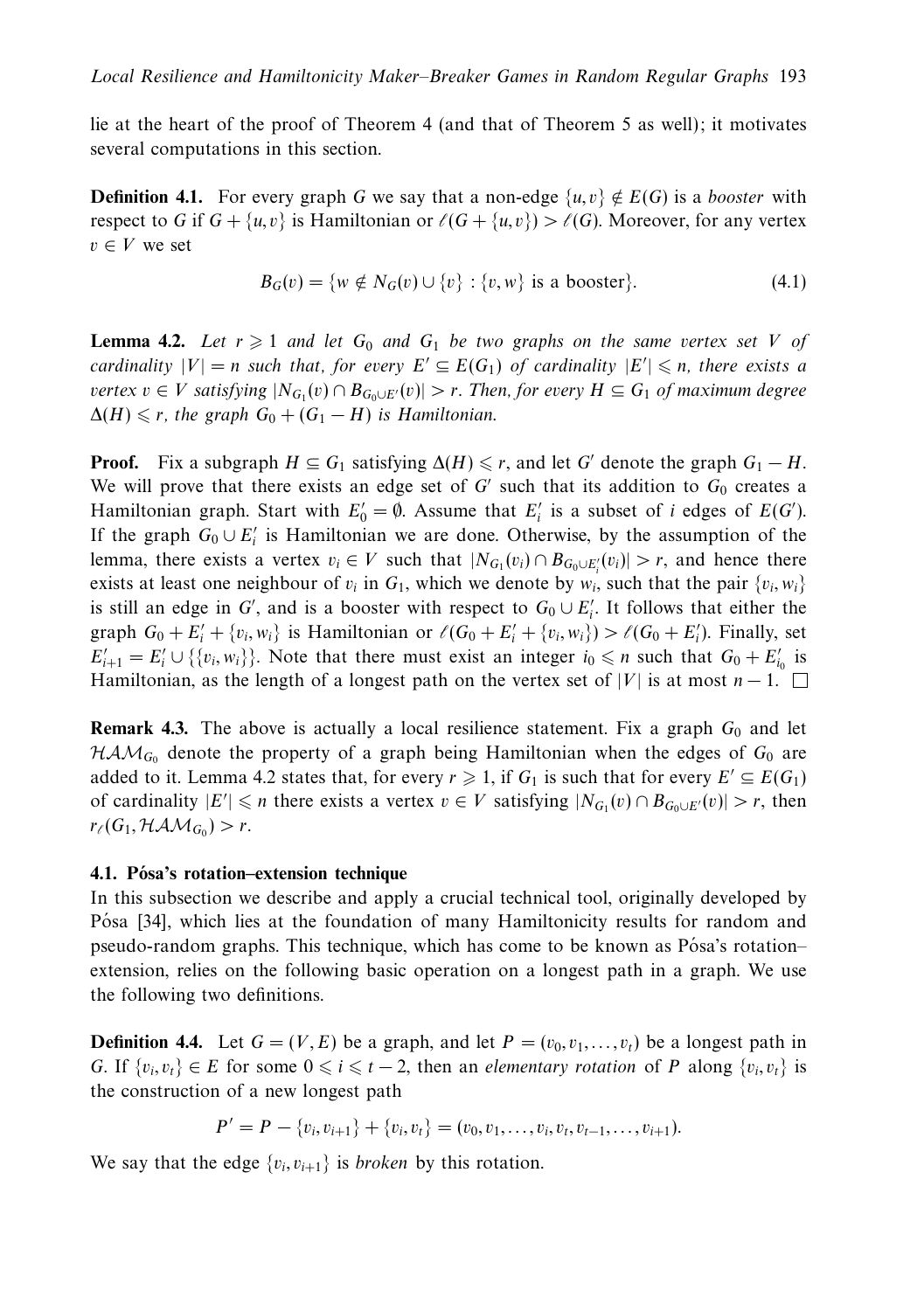**Definition 4.5.** We say that a graph  $G = (V, E)$  on *n* vertices is an  $(n, \varepsilon)$ -expander if:

**Q1** every  $V_0 \subseteq V$  of cardinality  $|V_0| < \varepsilon n$  satisfies  $|N_G(V_0)| \geq 10|V_0|$ , **Q2** every  $V_0 \subseteq V$  of cardinality  $\varepsilon n \le |V_0| \le 2\varepsilon n$  satisfies  $|N_G(V_0)| \ge (1 + 12\varepsilon)n/2$ .

**Remark 4.6.** We note that if  $G = (V, E)$  is an  $(n, \varepsilon)$ -expander, then every  $H = (V, F)$  for  $F \supseteq E$  is also an  $(n, \varepsilon)$ -expander.

Moreover, it is immediate to see that any (*n, ε*)-expander is connected.

**Claim 4.7.** If  $G = (V, E)$  is an  $(n, \varepsilon)$ -expander for some  $\varepsilon > 0$ , then G is connected.

**Proof.** Assume otherwise and let  $U \subseteq V$  be a connected component of cardinality |*U*| *n/*2. Properties **Q1** and **Q2** imply that every subset of vertices of at most 2*εn* vertices has a non-empty neighbour set, hence we can further assume that  $|U| > 2 \varepsilon n$ . Let  $U' \subseteq U$  be of cardinality [ $\epsilon n$ ]. Then, by property **Q2** of *G*,  $|N_G(U')| > n/2$  and hence cannot be contained in *U*, a contradiction.  $\Box$ 

Using these elementary rotations we proceed to show that any  $(n, \varepsilon)$ -expander,  $G$ , must be Hamiltonian or that the subset of vertices *v* with 'large'  $B_G(v)$  must also be large. Our proof uses ideas similar to those found in [18].

**Lemma 4.8.** If  $G = (V, E)$  is an  $(n, \varepsilon)$ -expander for some  $\varepsilon > 0$ , then G is Hamiltonian or  $\textit{must satisfy } |\{v \in V : |B_G(v)| \geqslant n/4 + \varepsilon n\}| \geqslant n/4 + \varepsilon n.$ 

**Proof.** Take a longest path  $P = (v_0, \ldots, v_t)$  in *G*. Since *P* is a longest path,  $N_G(v_0) \cup$ *N<sub>G</sub>*( $v_t$ ) ⊆ *P*. Taking any  $v_i$  ∈ *N<sub>G</sub>*( $v_t$ ), we can perform an elementary rotation along { $v_t$ ,  $v_i$ } keeping  $v_0$  fixed, resulting in a longest path *P'* in *G*. For every  $i \le r = \lceil \log_2(\epsilon n) \rceil$ , let *Si* be a subset of all endpoints of longest paths in *G* obtained by performing a series of *i* elementary rotations starting from  $P$  while keeping  $v_0$  fixed such that, at the *j*th rotation, the non- $v_0$  endpoint is in  $S_j$ . We construct the sequence of sets  $\{S_i\}_{i=0}^r$  such that  $|S_i| = 2^i$ , and prove it inductively.  $S_0 = \{v_t\}$  and hence the base of the induction is satisfied trivially. Now, taking  $i < r$  we assume that the hypothesis is satisfied for all  $j \leq i$ and we prove it for  $i + 1$ . First we note that, by property **Q1** of *G*,  $|N_G(S_i)| \geq 10 \cdot 2^i$ . Let *I* = { $v_k$  ∈  $N_G(S_i)$  :  $v_{k-1}, v_k, v_{k+1} \notin \bigcup_{j=0}^{i} S_j$ }, where each  $v_k$  ∈ *I* is a candidate to be added to *S<sub>i+1</sub>*. Let *v<sub>k</sub>* ∈ *I*, and *x* ∈ *S<sub>i</sub>* such that {*x, v<sub>k</sub>}* ∈ *E*, and let *Q* denote the longest path from  $v_0$  to *x* obtained from *P* by *i* elementary rotations fixing  $v_0$ . By the definition of *I*, none of {*vk*−<sup>1</sup>*, vk, vk*+1} is an endpoint of one of the sequence of longest paths starting from *P* and yielding *Q*, hence neither edge {*vk*−<sup>1</sup>*, vk*} nor {*vk, vk*+1} were broken and both are therefore present in *Q*. Rotating *Q* along the edge  $\{x, v_k\}$  will make one of the vertices  $\{v_{k-1}, v_{k+1}\}$ an endpoint in the resulting path, so we assume without loss of generality that it is  $v_{k-1}$ , and hence add it to the set  $S'_{i+1}$ . Note that the vertex  $v_{k-1}$  can also be added to the set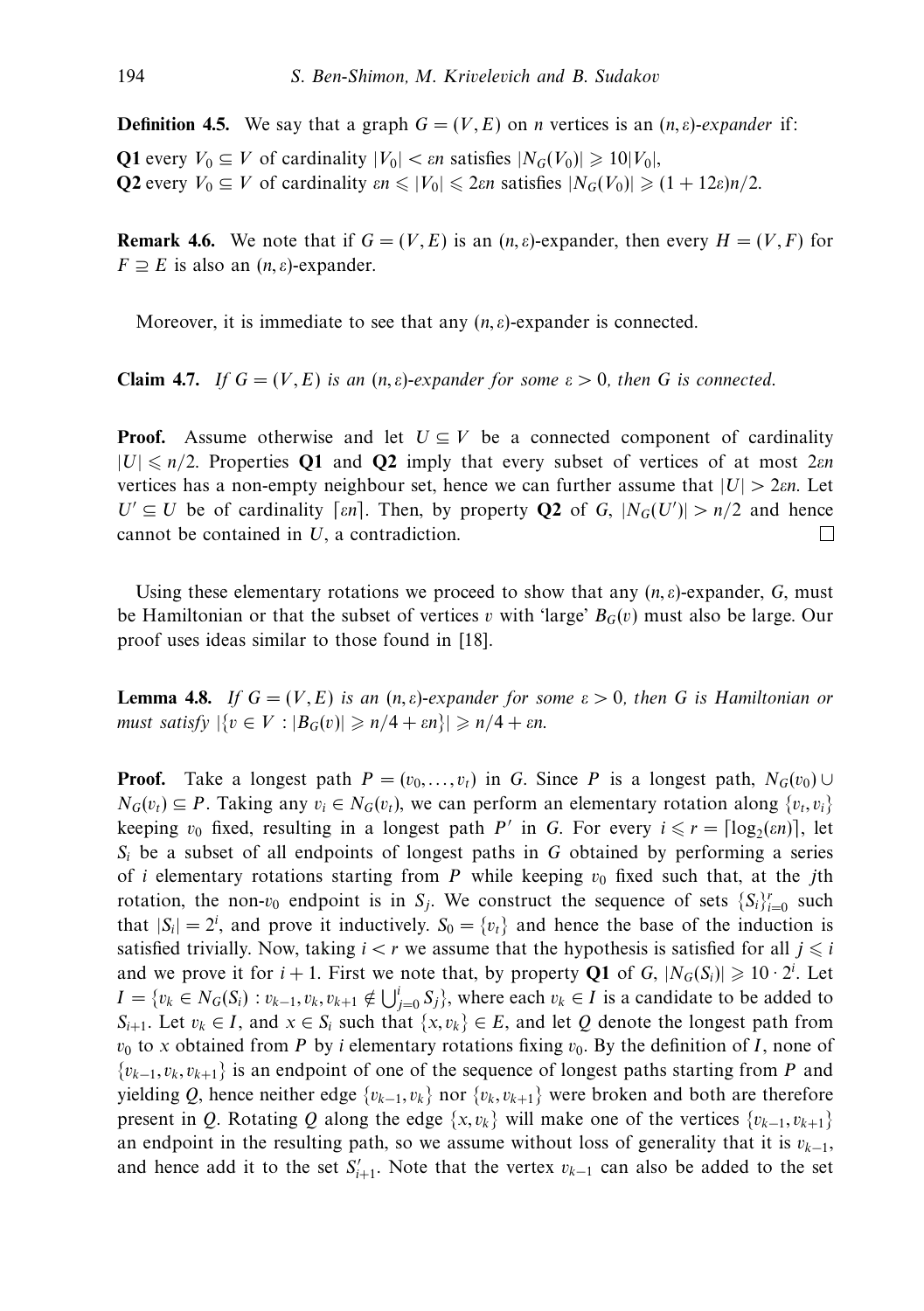$S'_{i+1}$  if the vertex  $v_{k-2}$  in *I*, therefore

$$
|S'_{i+1}| \geq \frac{1}{2}|I| \geq \frac{1}{2} \left( |N_G(S_i)| - 3 \sum_{j=0}^i |S_j| \right) \geq \frac{1}{2} \left( 10 \cdot 2^i - 3(2^{i+1} - 1) \right) = 2^{i+1} + \frac{3}{2}.
$$

We set  $S_{i+1}$  to be any subset of  $S'_{i+1}$  of  $2^{i+1}$  vertices.

We construct similarly the set  $S'_{r+1}$ , where this time we note that  $\epsilon n \leq |S_r| < 2\epsilon n$ , hence by property **Q2** of *G*,  $|N_G(S_r)| \geq (1 + 12\varepsilon)n/2$ :

$$
|S'_{r+1}| \geq \frac{1}{2} \left( |N_G(S_r)| - 3 \sum_{j=0}^r |S_j| \right) \geq \frac{1}{2} \left( \frac{n}{2} (1 + 12\varepsilon) - 6\varepsilon n \right) = \frac{n}{4}.
$$

Let  $\hat{S} = S_r \cup S'_{r+1}$ . Then, as  $S_r$  and  $S'_{r+1}$  are disjoint, we have that  $|\hat{S}| \geq \frac{n}{4} + \varepsilon n$ . Assume  $\hat{S} \cap N_G(v_0) \neq \emptyset$ . Then *G* must contain a cycle of length  $\ell(G)$ . This implies that *G* is Hamiltonian, as otherwise  $\ell(G) < n$ , and since G is connected there is an edge emitting out of this cycle and thus creating a path of length  $\ell(G) + 1$  in *G*, which is a contradiction. This implies that  $\hat{S} \subseteq B_G(v_0)$ . Now, taking any endpoint  $u_0$  in  $\hat{S}$  so obtained and taking a longest path  $P'$  starting from  $u_0$  (which must exist since all vertices of  $\hat{S}$  are endpoints of longest paths starting in  $v_0$ ) and repeat the same argument, while rotating  $P'$  and keeping  $u_0$  fixed. This way we obtain the desired set  $|B_G(u_0)|$  of  $n/4 + \varepsilon n$  endpoints for every  $u_0 \in \hat{S}$ , thus completing the proof.  $\Box$ 

## **4.2. Proof of Theorem 4**

We can now provide the full proof of the main result of this paper, namely the proof of Theorem 4. Our goal is to prove that if  $G \sim \mathcal{G}_{n,d}$  for large enough values of *d*, then the probability that there exists a subgraph  $H \subseteq G$  of maximum degree  $r = r(d)$  such that the graph  $G - H$  is not Hamiltonian is  $o(1)$ , where the optimization of *r* to be  $(1 - \varepsilon)d/6$  is deferred to the end of the proof. First, note that by Theorem 2.8 and Corollary 2*.*11 it is enough to prove this claim for  $G \sim (G_{n,d_1} + G_{n,d_2})$ , where  $d_1, d_2 \ge 3$  and  $d_1 + d_2 = d$ . So, let  $G_1 \sim \mathcal{G}_{nd}$  and  $G_2 \sim \mathcal{G}_{nd}$ , such that *G* is their union as a multigraph (where the same edge can appear in *G* twice). The probability that there exists such a subgraph  $H \subseteq G_1 + G_2$ is clearly upper-bounded by the probability that there exist two subgraphs  $H_1 \subseteq G_1$  and  $H_2 \subseteq G_2$ , both of maximum degree  $\Delta(H_1), \Delta(H_2) \leq r$ , such that  $((G_1 - H_1) + (G_2 - H_2))$ is not Hamiltonian, and that is the event we prove has probability  $o(1)$ . As a first phase we show that w.h.p.  $G_1$  is such that, even after the deletion of the edges of  $H_1$ , the resulting graph,  $G_1 - H_1$ , still retains some expansion properties. Next, we will resort to a 'thinning' of the graph  $G_1 - H_1$ . We will actually prove that not only is  $G_1 - H_1$  a 'good' expander but it also contains a subgraph  $\Gamma \subseteq G_1 - H_1$  with a small fraction of the edges, which is a 'good' expander (where what a 'good' expander is in both cases will be quantitatively measured). Note that the 'thinning' of  $G_1 - H_1$  is a deterministic claim. The ultimate goal of this 'thinning' claim is to enable the application of a union bound argument over a smaller set of possible graphs. We will elaborate on this matter further down the proof. Lastly, we show that w.h.p., no matter what graph Γ we have after the 'thinning', there are enough edges from  $G_2 - H_2$  that will make the graph  $\Gamma + (G_2 - H_2)$ Hamiltonian. Specifically, we will start with the graph  $\Gamma$  and add boosters sequentially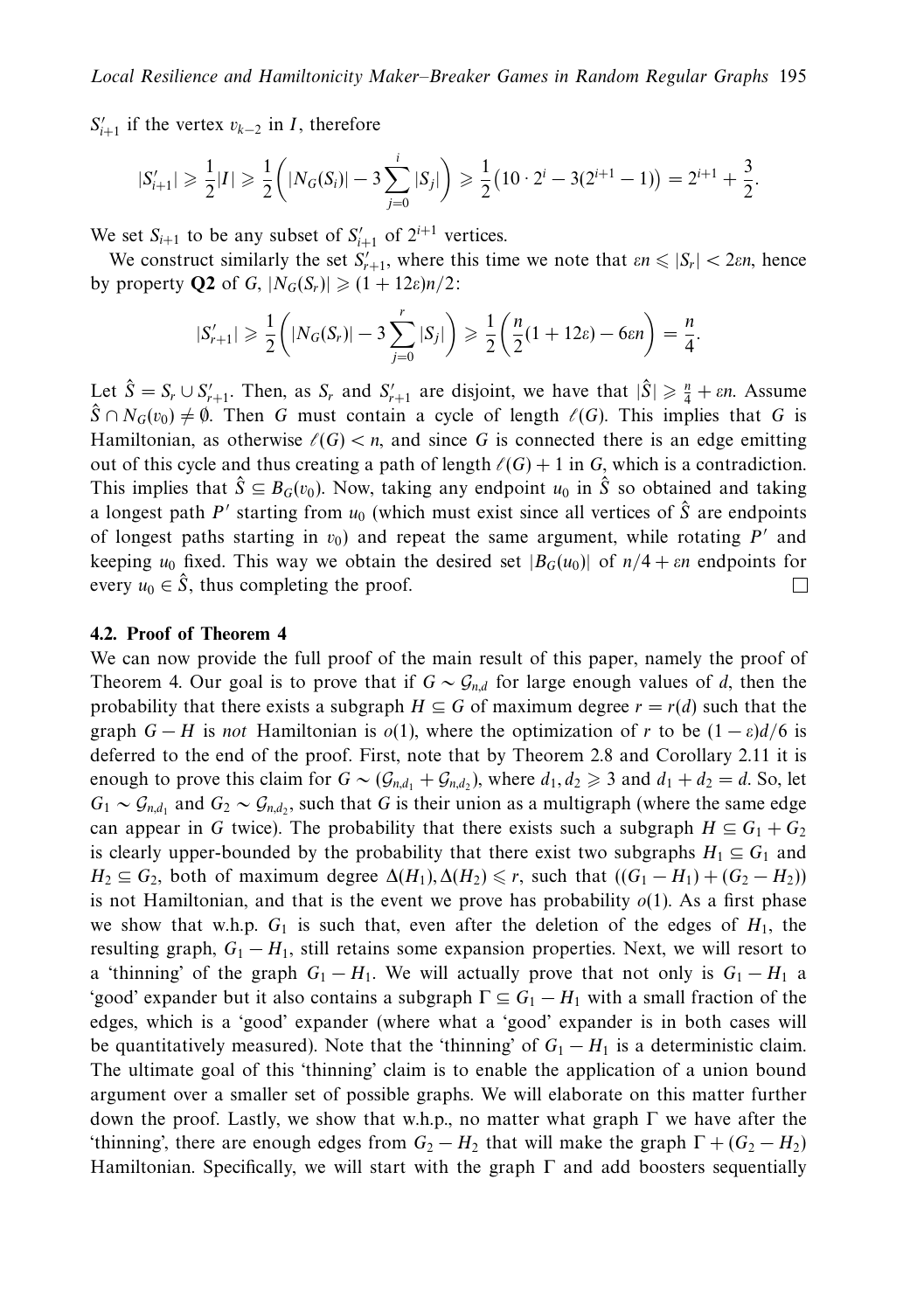until Hamiltonicity is reached, where we will argue that, due to Lemma 4.8, at each step the random graph  $G_2$  contains a booster even after the deletion of  $H_2$ .

In the computations below there will be many dependencies on the value of some arbitrarily small  $\varepsilon > 0$ , so we start by defining two constant values, that depend solely on *ε*, which will remove some clutter in the descriptions below. So, set

$$
\mu = \mu(\varepsilon) = \varepsilon^3 \quad \text{and} \quad \beta = \beta(\varepsilon) = \mu/160. \tag{4.2}
$$

**Definition 4.9.** We say that a graph  $G = (V, E)$  on *n* vertices is  $(n, d, \varepsilon)$ -quasi-random if it satisfies the following properties:

 $P0 d/2 \leq \delta(G) \leq \Delta(G) \leq 2d$ ,

**P1** every  $U \subseteq V$  of cardinality  $|U| < \mu n/14$  satisfies  $e_G(U) \leq \mu d |U|/14$ , **P2** every two disjoint subsets  $U, W \subseteq V$ , where  $\beta n \leq |U| < 2\beta n$  and  $|W| \geq \frac{n}{2}(1 - \frac{\epsilon}{2} - 4\beta)$ , satisfy

$$
e_G(U, W) \geqslant \frac{d(1-\varepsilon/4)}{n} |U||W| - (1-\varepsilon)\frac{d}{2}|U|.
$$

**Remark 4.10.** Although in the proof of Theorem 4 the requirement of **P0** can be replaced by  $\Delta(G) \le d$  (and is more natural), this less strict condition will enable us to re-use this definition in the course of the proof of Theorem 5 of the binomial graph model  $\mathcal{G}(n, p)$ , where in that case  $d = np$ .

The following lemma is a local resilience claim for  $(n, d, \lambda)$ -graphs with large enough spectral gap with respect to being (*n, d, ε*)-quasi-random.

**Lemma 4.11.** For every  $0 < \varepsilon \leq 1$  there exists a constant  $d_0 = d_0(\varepsilon)$  such that if  $G = (V, E)$ an  $(n, d, \lambda)$ -graph for some  $d \geqslant d_0$  with  $\lambda < \mu d/28$ , then for any subgraph  $H \subseteq G$  of maximum degree  $\Delta(H) \leq (1 - \varepsilon)d/2$ , the graph  $G - H$  is  $(n, d, \varepsilon)$ -quasi-random.

**Proof.** PO is satisfied trivially by our assumption on  $\Delta(H)$ . Let  $U \subseteq V$  of cardinality  $|U| \le \mu n/14$ . Corollary 2.4 implies that

$$
e_{G-H}(U) \le e_G(U) \le \frac{d}{n} \binom{|U|}{2} + \lambda |U| \left(1 - \frac{|U|}{2n}\right) \le \mu d |U| / 14,
$$

and hence **P1** is satisfied. Taking two disjoint subsets  $U, W \subseteq V$  of cardinality  $\beta n \leq |U|$  $2\beta n$  and  $|W| \ge \frac{n}{2}(1 - \frac{\epsilon}{2} - 4\beta)$ , **P2** clearly follows from Lemma 2.2, as

$$
e_{G-H}(U, W) \ge e_G(U, W) - \Delta(H) \cdot |U|
$$
  
\n
$$
\ge \frac{d|U||W|}{n} - \frac{\lambda}{n} \sqrt{|U||W|(n - |U|)(n - |W|)} - (1 - \varepsilon)\frac{d}{2}|U|
$$
  
\n
$$
\ge \frac{d|U||W|}{n} \left(1 - \frac{\lambda n}{d\sqrt{|U||W|}}\right) - (1 - \varepsilon)\frac{d}{2}|U|
$$
  
\n
$$
\ge \frac{d(1 - \varepsilon/4)}{n}|U||W| - (1 - \varepsilon)\frac{d}{2}|U|.
$$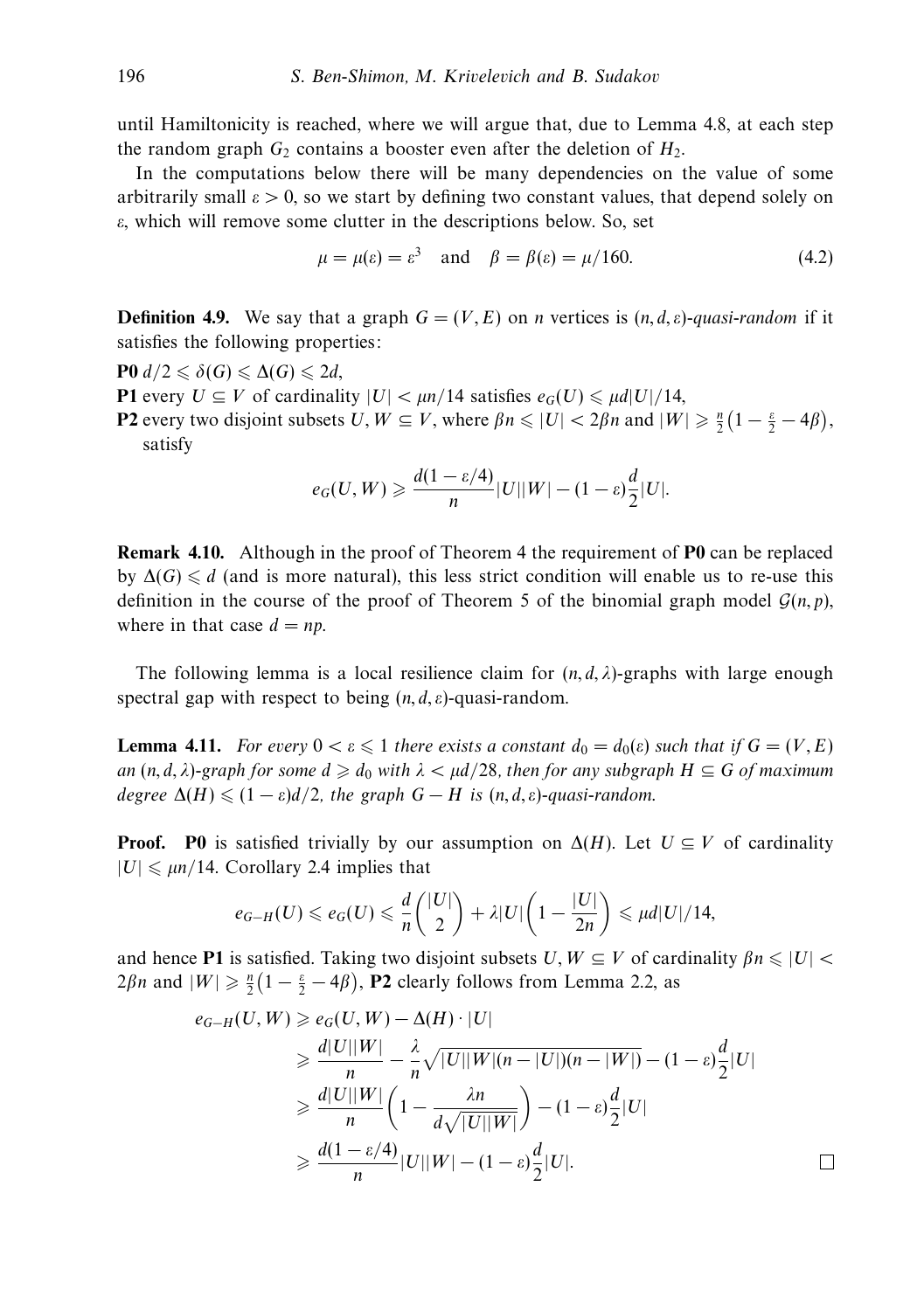Lemma 4.11 in conjunction with Theorem 2.5 implies that w.h.p. for every  $0 < \varepsilon \le 1$ the local resilience of random *d*-regular graphs (for constant but large enough values of *d*) with respect to being  $(n, d, \varepsilon)$ -quasi-random is at least  $(1 - \varepsilon)d/2$ .

**Corollary 4.12.** For every  $0 < \varepsilon \leq 1$  there exists a constant  $d_0 = d_0(\varepsilon)$  such that, if  $G \sim \mathcal{G}_{n,d}$ for some  $d \geqslant d_0$ , then w.h.p., for every subgraph  $H \subseteq G$  of maximum degree  $\Delta(H) \leqslant (1 - 1)$  $\varepsilon$ )*d*/2, the graph *G* − *H* is  $(n, d, \varepsilon)$ -quasi-random.

Corollary 4.12 implies that if we take

$$
r \leqslant (1 - \varepsilon)d_1/2\tag{4.3}
$$

for some  $0 < \varepsilon \leq 1$ , then w.h.p. for every  $H_1 \subseteq G_1$  of maximum degree  $\Delta(H_1) \leq r$  the graph  $G_1 - H_1$  is  $(n, d_1, \varepsilon)$ -quasi-random. If  $G_1$  is such a graph that the above is not satisfied, we say that  $G_1$  is *corrupted*. Assume  $G_1$  is not corrupted and fix a subgraph  $H_1 \subseteq G_1$  as above. Then  $G' = G_1 - H_1$  is an  $(n, d_1, \varepsilon)$ -quasi-random graph. We proceed to show that every  $(n, d_1, \varepsilon)$ -quasi-random graph contains a subgraph which retains strong expansion properties but with an arbitrarily small constant fraction of the edges.

Before proceeding to the next phase, which we call the 'thinning' of *G* , we describe a natural attempt one may try to prove the theorem. Lemma 4.2 can be used to 'eliminate' the need to consider  $H_2$  explicitly, and instead bound the probability that there exists a subgraph  $H_1 \subseteq G_1$  of maximum degree *r* and a set  $E_0 \subseteq E(G_2)$  of cardinality  $|E_0| \le n$  for which every vertex  $v \in V$  satisfies  $|N_{G_2}(v) \cap B_{(G_1 - H_1) \cup E_0}(v)| \le r$ . Then, one may try to use the union bound by going over all possibilities for  $H_1$ , that is, graphs of maximum degree *r*, on the vertex set *V*, and then bounding the probability of the aforementioned event by conditioning on  $H_1 \subseteq G_1$ . Although for every such  $H_1$  the probability is exponentially small, there are also exponentially many such graphs, implying a very weak lower bound on *r*. In what follows, we try and improve on this idea so that we can 'boost' *r* up to almost *d/*6. Basically, we need to do a 'union bound' argument over a much smaller set of graphs.

**Proposition 4.13.** For every  $0 < \varepsilon \leq 1$  there exists an integer  $d_0(\varepsilon) > 0$  such that if *G'* is an  $(n, d_1, \varepsilon)$ -quasi-random graph for some  $d_1 \geqslant d_0$  then *G'* contains an  $(n, \beta)$ -expander subgraph  $Γ$  *satisfying*  $μn d_1/2 ≤ ε(Γ) ≤ μn d_1$  *edges.* 

**Proof.** Let  $G' = (V, E)$  be an  $(n, d_1, \varepsilon)$ -quasi-random graph, and denote by  $\Gamma = (V, E')$ the random subgraph of *G'* generated by selecting for every  $v \in V$  independently and uniformly at random a set  $E_v$  of  $\mu d_1$  incident edges to *v* (and leaving a single copy of a edge if it is chosen by both of its endpoints). Clearly

$$
\mu nd_1/2 \leqslant e(\Gamma) \leqslant \mu nd_1. \tag{4.4}
$$

To prove the proposition it is enough to show that  $\Gamma$  is an  $(n, \beta)$ -expander with positive probability. We will in fact show that it is such with high probability.

We start by proving that  $\Gamma$  satisfies **Q1**, namely that every  $U \subseteq V$  of cardinality  $|U| < \beta n$  satisfies  $|N_{\Gamma}(U)| \ge 10|U|$ . Let  $U \subseteq V$  be some subset of cardinality  $|U| <$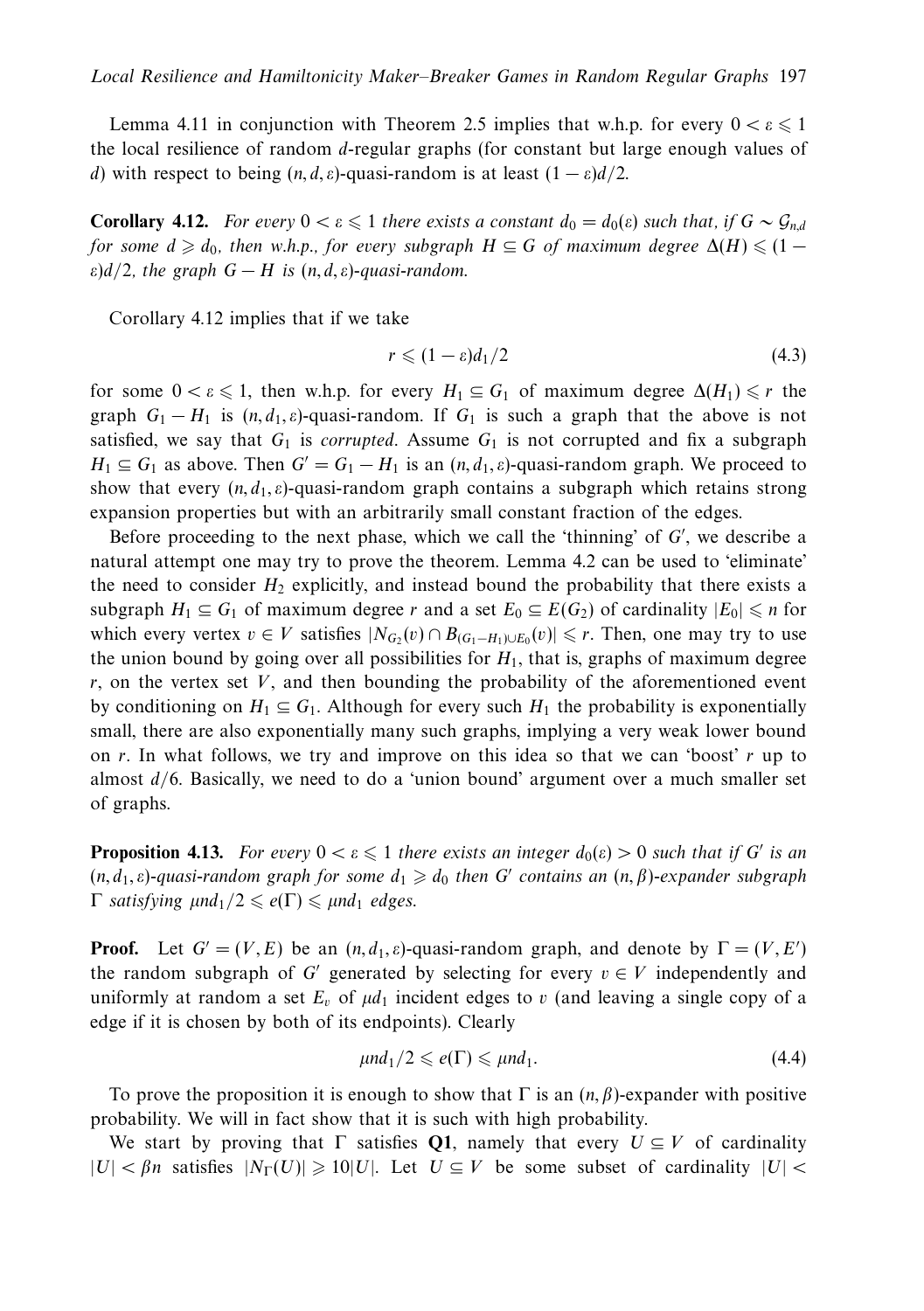*βn*, and assume that  $|N_{\Gamma}(U)| < 10|U|$ . By P1 it follows that  $e_{G}(U) \leq \mu d_1 |U|/14$ , and therefore  $e_{\Gamma}(U, N_{\Gamma}(U)) \ge \mu d_1 |U| - 2e_{\Gamma}(U) \ge \mu d_1 |U| - 2e_G(U) \ge 6\mu d_1 |U|/7$ . On the other hand, set  $W = U \cup N_{\Gamma}(U)$ . Then  $|W| < 11|U| < \mu n/14$ . By **P1**  $e_{\Gamma}(U, N_{\Gamma}(U)) \leq e_{G}(W)$  $11\mu d_1|U|/14$ , which is a contradiction.

We proceed to show that w.h.p. **Q2** is satisfied. Fix a subset of vertices  $U \subseteq V$  of cardinality  $\beta n \leq |U| < 2\beta n$ , set  $t = \frac{d_1 \beta}{2} \left( \frac{\varepsilon}{4} - 4\beta \right)$  and let  $Z = \{v \in V \setminus U : d_{G'}(v, U) < t\}.$ Assume  $|Z| > \frac{n}{2} \left(1 - \frac{\varepsilon}{2} - 4\beta\right)$ , then on one hand,  $e_G(U, Z) < t|Z| \leq \frac{|U|t}{\beta}$ , and on the other, by **P2** it follows that

$$
e_{G'}(U,Z) \geqslant \frac{d_1(1-\varepsilon/4)}{n}|Z||U|-(1-\varepsilon)\frac{d_1}{2}|U| \geqslant \frac{d_1|U|}{2}\bigg(\frac{\varepsilon}{4}-4\beta\bigg)=\frac{|U|t}{\beta},
$$

a contradiction. It therefore follows that

$$
|Z| + |U| \leqslant n/2(1 - \varepsilon/2). \tag{4.5}
$$

Set  $W = V \setminus (Z \cup U) = \{v \in V \setminus U : d_{G}(v, U) \ge t\}$ , and note that by (4.5)  $|W| \ge n/2(1 +$ *ε/*2). For every  $w \in W$ , let  $A_w$  be the event that  $E_w$  has no endpoint in *U*. Recalling that  $d_{G}(w) \leq 2d_1$  and that  $d_1$  is large enough, property **P0** of *G'* implies

$$
\mathbb{P}\left[A_w\right] = \frac{\binom{d_{G'}(w) - d_{G'}(w,U)}{\mu d_1}}{\binom{d_{G'}(w)}{\mu d_1}} \leqslant \left(\frac{d_{G'}(w) - \mu d_1}{d_{G'}(w)}\right)^t \leqslant \left(1 - \frac{\mu}{2}\right)^t \leqslant \exp\left(-\frac{\mu t}{2}\right) \leqslant \varepsilon/100,
$$

where the first inequality follows from the fact that  $\binom{a}{c} \geqslant \binom{a-b}{c} \cdot \left(\frac{a}{a-c}\right)^b$  (see, *e.g.*, [5, Chapter I.1]) for every three integers  $a \ge b$  and  $c \le a - b$ , and that  $t \le d_{G'}(w, U)$ . Let  $X =$  $\{w \in W : A_w \text{ holds}\};\$  then its cardinality  $|X| = \sum_{w \in W} 1_{A_w}$  is the sum of  $|W|$  independent indicator random variables, each of expectation  $\mathbb{E}[\mathbf{1}_{A_w}] \leq \varepsilon/100$ , and |X| is therefore stochastically dominated by a random variable with distribution **Bin**(*n, ε/*100). It follows by Theorem 2.1(a) that

$$
\mathbb{P}\big[|X| > \varepsilon n/5\big] \leqslant \exp\bigg(-\frac{(20\ln 20 - 19)\varepsilon n}{100}\bigg) < \exp(-\varepsilon n/5).
$$

As the graph  $\Gamma$  contains the edges of  $E_u$ , for all  $u \in U$  we have that  $N_{\Gamma}(U) \supseteq$  $N_{\Gamma}(U) \cap W \supseteq W \setminus X$ , and by the above we know that with probability at least exp(−*εn/5*) the set  $W \setminus X$  has cardinality greater than  $\frac{n}{2}(1 + \frac{\varepsilon}{2}) - \frac{\varepsilon n}{5} = \frac{n}{2}(1 + \frac{\varepsilon}{10}) > \frac{n}{2}(1 + 12\beta)$ . Recall that  $\beta = \varepsilon^3/160 \le \varepsilon/160$ . Then, applying the union bound over all relevant subsets *U*, we can upper-bound the probability that  $\Gamma$  does not satisfy property **Q2**, as follows:

$$
\sum_{u=\beta n}^{2\beta n} \binom{n}{u} e^{-\varepsilon n/5} \leqslant \sum_{u=\beta n}^{2\beta n} \exp\left(u\ln\frac{en}{u} - \varepsilon n/5\right) \leqslant n \cdot \exp(\varepsilon n/10 - \varepsilon n/5) = o(1),
$$

 $\Box$ 

which completes the proof.

Returning to the context of the proof, Proposition 4.13 implies that, if  $G_1$  is not corrupted, then for every  $H_1 \subseteq G_1$  satisfying  $\Delta(H_1) \le r \le (1 - \varepsilon)d_1/2$ , the graph  $G_1 - H_1$ contains an (*n, β*)-expander subgraph.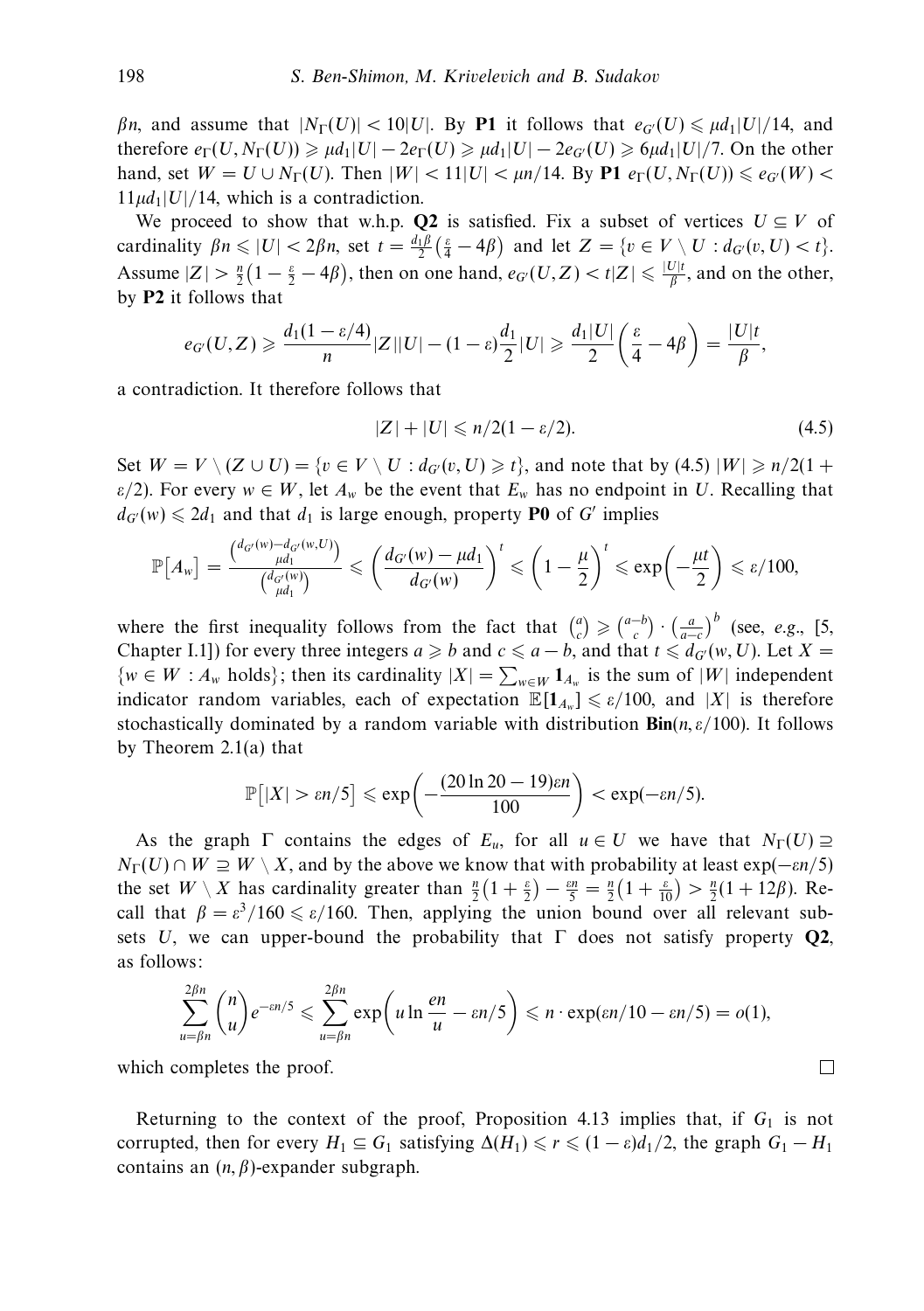Recall that in Remark 4.3 we defined that a graph satisfies the property  $HAM_\Gamma$  if the addition of the edge set of  $\Gamma$  to the graph results in a Hamiltonian graph. We continue to the next phase of our proof, namely, showing that for every fixed (*n, β*)-expander graph, Γ, and every  $ε > 0$ , if  $d_2 = d_2(ε)$  is large enough then  $r_\ell(\mathcal{G}_{n,d_2}, \mathcal{HAM}_\Gamma) > (1 - ε)d_2/4$  with probability exponentially close to 1.

**Lemma 4.14.** For every  $0 < \varepsilon \leq 1$  there exists a large enough constant  $d_0 = d_0(\varepsilon)$  such that, if  $G_2 \sim \mathcal{G}_{n,d_2}$  for some  $d_2 \geq d_0$  and  $\Gamma$  is an  $(n,\beta)$ -expander on the same vertex set, then the probability that there exists a set of edges  $E_0 \subseteq E(G_2)$  of cardinality  $|E_0| \le n$  for which  $every \ v \in V \ satisfies \ |N_{G_2}(v) \cap B_{\Gamma \cup E_0}(v)| \leqslant (1 - \varepsilon)d_2/4 \ is \ at \ most \ e^{-\Theta(\varepsilon^2nd_2)}.$ 

**Proof.** We will assume that  $\varepsilon$  is small enough and  $d_2$  is large enough (as a function of  $\varepsilon$ ), without giving explicit bounds on them. Fix a choice of at most *n* pairs of vertices  $E_0 \subseteq {V \choose 2}$ , and set  $\Gamma_2 = \Gamma \cup E_0$ . Our goal is to bound the probability that  $G_2 \sim \mathcal{G}_{n,d_2}$  contains the edges of  $E_0$  and that for every vertex  $v \in V$  we have  $|N_{G_2}(v) \cap B_{\Gamma_2}(v)| \leq (1 - \varepsilon)d_2/4$ , in which case we say that  $E_0$  ruins  $G_2$ . This clearly implies that it suffices to consider only choices of  $E_0$  such that the graph  $F = (V, E_0)$  satisfies  $\Delta(F) \leq d_2$ , and hence we proceed with this assumption. Furthermore, if  $E_0 \subseteq E(G_2)$ , then the graph  $\hat{G} = G_2 - F$  is distributed according to  $\mathcal{G}_{n,d}$  with degree sequence  $\mathbf{d} = \{d_2 - d_F(v)\}_{v \in V}$ , conditioned on the event that there are no overlapping edges with  $E_0$ . Recalling Remark 4.6 we have that  $\Gamma_2$  is an  $(n, \beta)$ -expander, and by Lemma 4.8 the set  $A = \{v \in V : |B_{\Gamma_2}(v)| \geq \frac{n}{4}(1 + 4\beta)\}\$  must satisfy  $|A| \geq \frac{n}{4}(1+4\beta)$ . As  $|E_0| \leq n$ , the set  $U = \{v \in V : d_F(v) \geq \frac{4}{\beta}\}$  satisfies  $|U| \leq \beta n/2$ . Let  $A' = A \setminus U$ ; then  $|A'| \ge n(\frac{1}{4} + \frac{\beta}{2})$  and, moreover, for every  $v \in A'$  the set  $B'(v) = B_{\Gamma_2}(v) \setminus U$ satisfies  $|B'(v)| \ge n\left(\frac{1}{4} + \frac{\beta}{2}\right)$ .

For every  $v \in A'$ , let  $X_v$  be the random variable equal to  $|N_{\mathcal{G}_{n,d}}(v) \cap B'(v)|$ . Then, by Proposition 2.14,

$$
\mathbb{E}[X_v] \geqslant |B'(v)| \cdot (1 - o(1)) \frac{(d_2 - 4/\beta)(d_2 - 4/\beta - 2)}{nd_2 + d_2^2 - 4d_2} \geqslant \frac{d_2}{4},
$$

where the last inequality follows by taking  $d_2$  to be large enough as a function of  $\beta(\varepsilon)$ . Now, set *X* to be the random variable  $\sum_{v \in A'} X_v$ . Then the difference in the value of *X* of any two graphs in  $G_{n,d}$  on the same vertex set that differ by a single switch can be at most 4 (every endpoint can contribute 1), and we can therefore apply Theorem 2.16 to derive that

$$
\mathbb{P}\bigg[X(\mathcal{G}_{n,\mathbf{d}})\leqslant (1-\varepsilon)|A'|\frac{d_2}{4}\bigg]\leqslant e^{-\Theta(\varepsilon^2 nd_2)}.
$$

Hence, with probability exponentially close to 1, the random variable *X* does not deviate much from its expectation. We now estimate  $X = X(\hat{G})$  for  $\hat{G} \sim \mathcal{G}_{n,d}$  conditioned on the event that  $\hat{G}$  shares no edge with *F*. Recalling that  $\Delta(F) \leq d_2$ , Theorem 2.10 guarantees that conditioning on this event can affect the probability that  $X(\hat{G})$  is too small by only a constant factor (that depends on  $d_2$ ). It follows that

$$
\mathbb{P}\bigg[X(\hat{G})\leqslant (1-\varepsilon)|A'|\frac{d_2}{4}\;\bigg|\;E(\hat{G})\cap E_0=\emptyset\bigg]\leqslant \frac{\mathbb{P}\big[X(\mathcal{G}_{n,\mathbf{d}})\leqslant (1-\varepsilon)|A'|\frac{d_2}{4}\big]}{\mathbb{P}\big[E(\mathcal{G}_{n,\mathbf{d}})\cap E_0=\emptyset\big]}\leqslant e^{-\Theta(\varepsilon^2 nd_2)}.
$$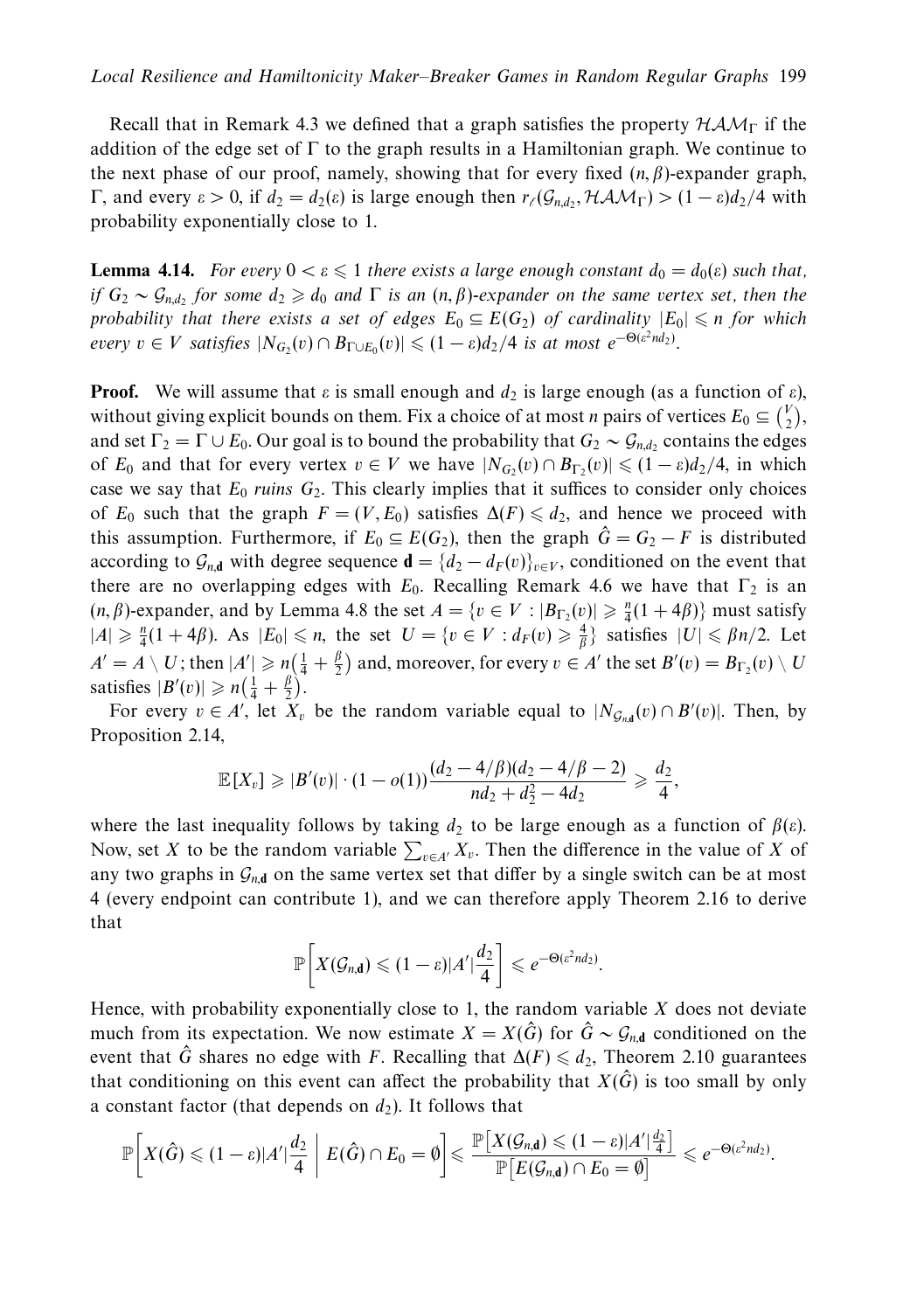We now apply the union bound by going over all possible choices of  $E_0$  and bounding the probability that it is contained in  $\mathcal{G}_{n,d}$ , using Corollary 2.15. So, recalling that  $d_2$  is large enough as a function of  $\varepsilon$ , the probability that  $G_2$  contains a subset  $E_0$  that ruins it is upper-bounded by

$$
\sum_{m=1}^n \binom{\binom{n}{2}}{m} \left(\frac{Cd_2}{n}\right)^m e^{-\Theta(\varepsilon^2 nd_2)} \leq \sum_{m=1}^n \exp\left(m \ln \frac{eCnd_2}{2m} - \Theta(\varepsilon^2 nd_2)\right) = \exp(-\Theta(\varepsilon^2 nd_2)). \quad \Box
$$

Lemmas 4.2 and 4.14 imply the following corollary.

**Corollary 4.15.** For every  $\varepsilon > 0$  there exists a positive integer  $d_0(\varepsilon)$  such that if  $d_2 \geqslant d_0$  and  $\Gamma$  is a fixed  $(n, \beta)$ -expander, then  $\mathbb{P}\big[r_{\ell}(\mathcal{G}_{n,d_2}, \mathcal{HAM}_{\Gamma}) < (1 - \varepsilon)d_2/4\big] \leqslant e^{-\Theta(\varepsilon^2 nd_2)}.$ 

Lemma 4.14 implies our second constraint on the value of *r*,

$$
r \leqslant (1 - \varepsilon)d_2/4. \tag{4.6}
$$

After having proved all of the above, we have all the building blocks needed to complete the proof of Theorem 4. Since by Corollary 4.12 the probability that  $G_1$  is corrupted is  $o(1)$ , we can and will condition on the event that  $G_1$  is not corrupted. A simple, yet crucial, observation is that if  $(G_1 - H_1) + (G_2 - H_2)$  is not Hamiltonian then  $\Gamma + (G_2 - H_2)$  is not Hamiltonian for every subgraph  $\Gamma \subseteq G_1 - H_1$ . So, in particular, if there exists such a pair *H*<sub>1</sub> and *H*<sub>2</sub>, then by Proposition 4.13 there must exist an  $(n, β)$ -expander Γ which spans at most  $\mu nd_1$  edges (recalling that  $G_1 - H_1$  is  $(n, d_1, \varepsilon)$ -quasi-random by our assumption on *G*<sub>1</sub>) for which  $\Gamma + (G_2 - H_2)$  is not Hamiltonian. Now we apply Lemma 4.2, and we can upper-bound the probability of the existence of  $H_1$  and  $H_2$  by the probability that there exists an  $(n, \beta)$ -expander  $\Gamma \subseteq G_1$  which spans at most *μnd*<sub>1</sub> edges, for which there exists a set  $E_0 \subseteq E(G_2)$  ( $E_0$  may depend on  $\Gamma$ ) of cardinality  $|E_0| \leq n$ , for which every vertex *v* ∈ *V* satisfies  $|N_G(v)| \cap B_{\Gamma \cup E_0}(v)| \le r$ . The crux of the proof lies in the fact that now we can apply a union bound argument over a much smaller set of graphs, as the graphs we need to go over are much sparser (and hence there are much fewer of them). As a last note before proceeding to the actual computations we optimize the value of *r*. By (4.3) and (4.6), *r* can be taken to be any constant strictly less than  $\min\{d_1/2, d_2/4\}$ . Since  $d_1 + d_2 = d$  we choose  $d_1 = d/3$  and  $d_2 = 2d/3$ , which validates the value of  $\frac{d}{6}(1 - \varepsilon)$  in the statement of the theorem.

Let S denote the set of all (*n, β*)-expanders on the vertex set *V* which have between *μnd/*6 and  $\mu$ nd/3 edges. We only need to recall that the edges of  $G_1$  and  $G_2$  are independent. Then, putting everything together implies that  $\mathbb{P}\left[r_{\ell}(\mathcal{G}_{n,d}, \mathcal{HAM}) \leq (1 - \varepsilon)d/6\right]$  is upper-bounded by

$$
\mathbb{P}\big[G_1 \text{ is corrupted}\big] + \mathbb{P}\bigg[\exists \Gamma \in S, \ \Gamma \subseteq G_1 \land r_{\ell}(G_2, \mathcal{HAM}_{\Gamma}) \leq (1-\varepsilon)\frac{d}{6} \bigg| G_1 \text{ not corrupted}\bigg].
$$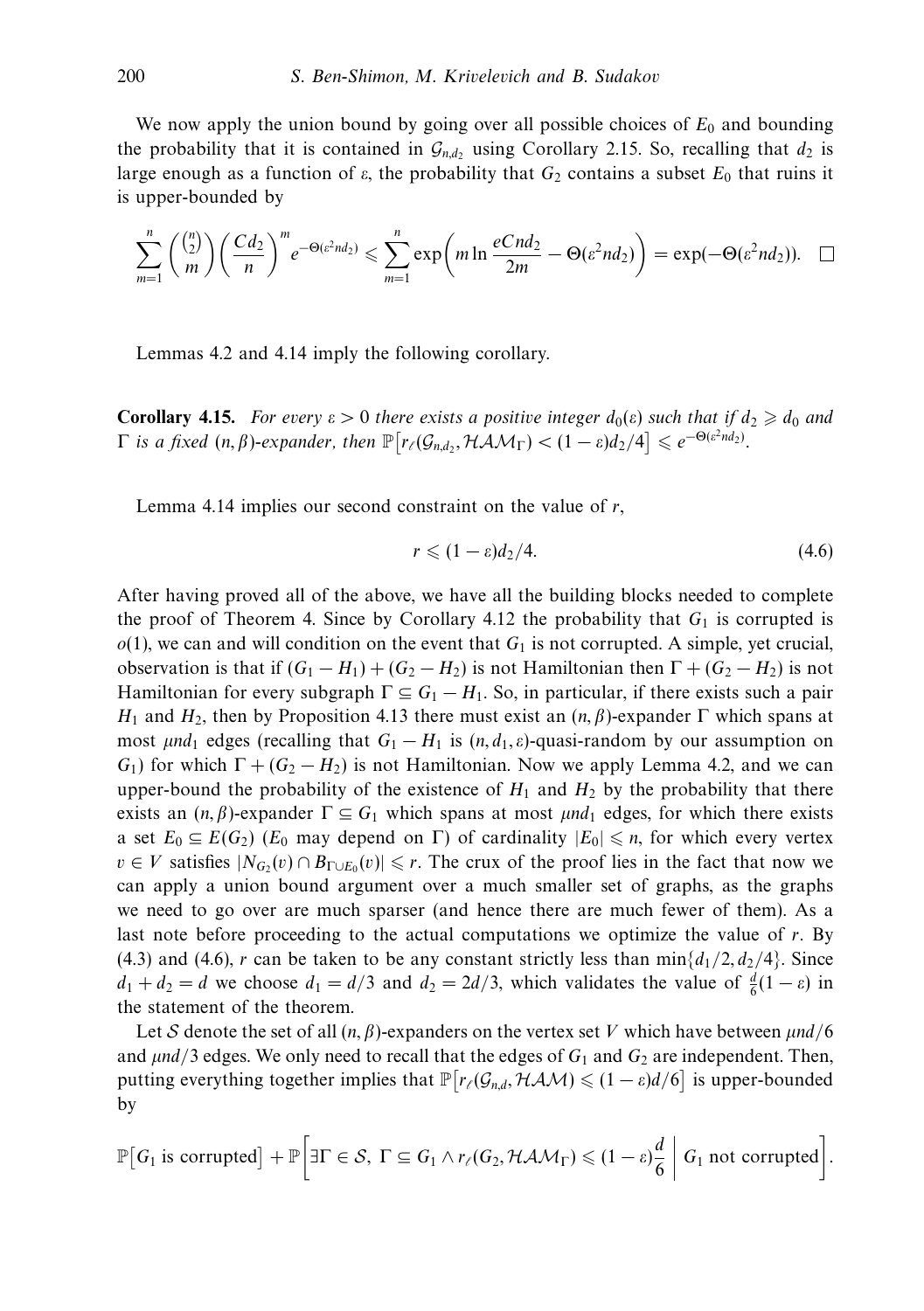Applying the union bound over all possible  $\Gamma \in S$  and using the fact that the edges of  $G_1$ and  $G_2$  are independent, the above is upper-bounded by

$$
o(1) + \sum_{\Gamma \in S} \mathbb{P} \Big[ \Gamma \subseteq G_1 \mid G_1 \text{ not corrupted} \Big] \cdot \mathbb{P} \Big[ r_{\ell}(G_2, \mathcal{HAM}_{\Gamma}) \leq (1 - \varepsilon) \frac{d}{6} \Big] \leq o(1) + \sum_{\Gamma \in S} \frac{\mathbb{P} \Big[ \Gamma \subseteq G_1 \Big]}{\mathbb{P} \Big[ G_1 \text{ not corrupted} \Big]} \cdot \mathbb{P} \Big[ r_{\ell}(G_2, \mathcal{HAM}_{\Gamma}) \leq (1 - \varepsilon) \frac{d}{6} \Big].
$$
 (4.7)

Using Corollary 2.15 we bound the probability that a fixed graph  $\Gamma$  spanning  $m \le \mu nd$ edges is contained in  $\mathcal{G}_{n,d/3}$  by  $\left(\frac{Cd}{3n}\right)^m$ . The probability that  $G_1$  is not corrupted is  $1 - o(1)$ , and lastly, we use Corollary 4.15 to bound the right multiplicand in the sum of (4.7) as follows:

$$
o(1) + (1 + o(1)) \sum_{m=\mu nd/6}^{\mu nd/3} \binom{\binom{n}{2}}{m} \cdot \left(\frac{Cd}{3n}\right)^m \cdot \exp(-\Theta(\varepsilon^2 nd))
$$
  
\$\leqslant o(1) + (1 + o(1)) \sum\_{m=\mu nd/6}^{\mu nd/3} \left(\frac{Cend}{6m}\right)^m \cdot \exp(-\Theta(\varepsilon^2 nd))\$  
\$\leqslant o(1) + \exp\left(\Theta\left(\mu nd \cdot \ln \frac{1}{\mu}\right) - \Theta(\varepsilon^2 nd)\right) = o(1)\$

which completes the proof of the theorem.

# **5.** The Hamiltonicity game played on  $G_{n,d}$

As a closing note for this paper we describe in this short section a new result for the Hamiltonicity game played on the edge set of a random regular graph of constant degree. This can be viewed as a different type of resilience of the random regular graph with respect to being Hamiltonian. We will need a new definition and some additional structural statements of a typical random regular graph.

**Definition 5.1.** For every positive  $k, \ell$  we say that graph  $G = (V, E)$  is a  $(k, \ell)$ -magnifier if every subset of vertices  $U \subseteq V$  of cardinality  $|U| \leq k$  satisfies  $|N_G(U)| \geq \ell \cdot |U|$ .

Much as in Remark 4.6, we note that if  $G = (V, E)$  is a  $(k, \ell)$ -magnifier, then every *H* = (*V*, *F*) for *F* ≥ *E* is also a (*k,*  $\ell$ )-magnifier. Recalling Definition 4.1 of boosters, we have the following well-known property of (*k,* 2)-magnifiers (see, e.g., [14]).

**Lemma 5.2.** Let *G* be a connected non-Hamiltonian (*k,* 2)-magnifier. Then *G* has at least  $k^2/2$  boosters.

Next, we continue with some structural properties of random regular graphs. The following two lemmas will follow immediately from Lemma 2.2 and Corollaries 2.3 and 2.4.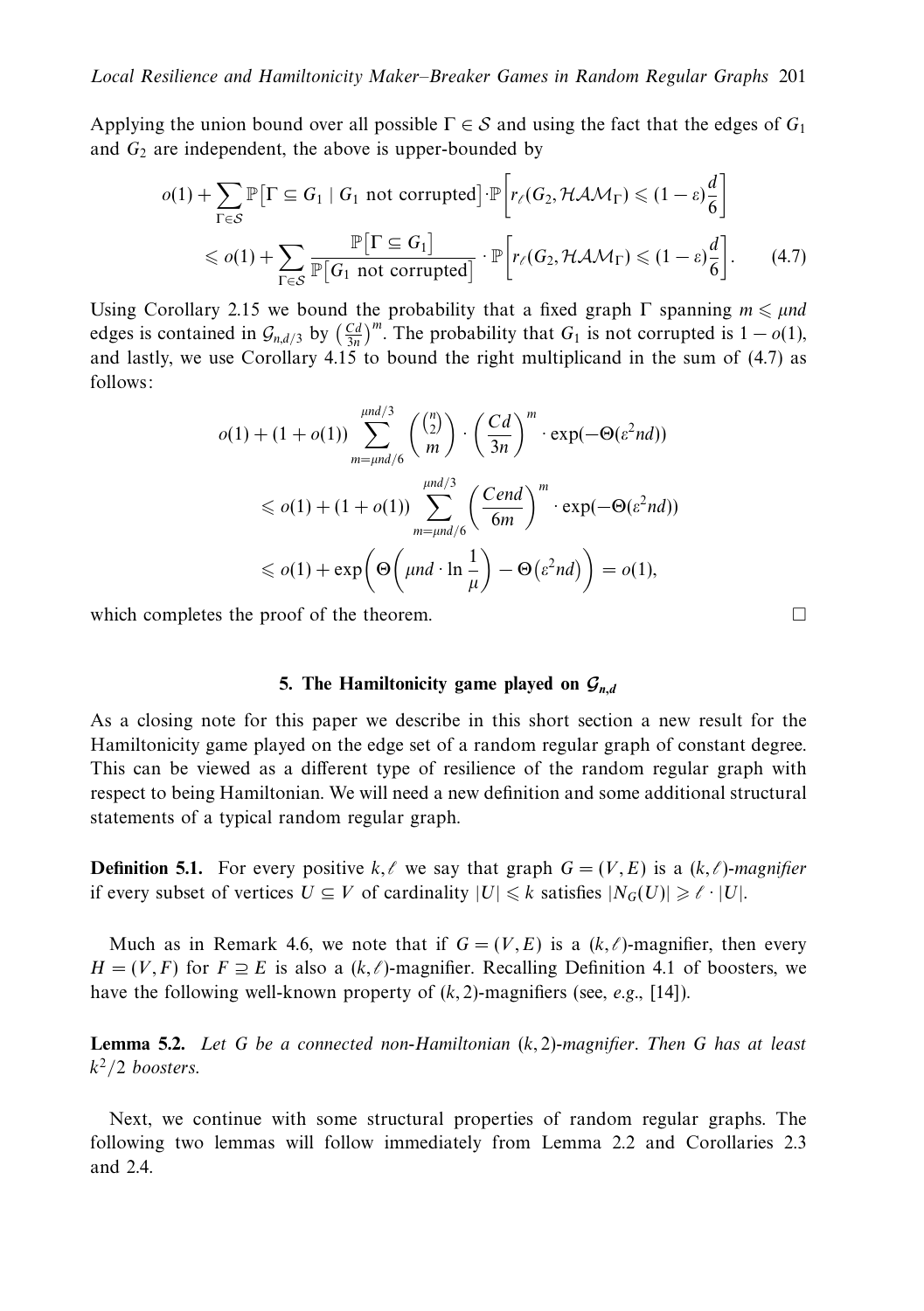**Lemma 5.3.** There exists a positive integer  $d_0 > 0$  such that if  $G \sim \mathcal{G}_{n,d_1}$  for some  $d_1 \geq d_0$ and *H* is a subgraph of *G* of minimum degree  $\delta(H) \geq d_1/5$ , then w.h.p. *H* is an  $(n/100, 2)$ magnifier.

**Proof.** By Theorem 2.5 we know that if  $d_1$  is large enough then w.h.p.  $\lambda(G) \leq \frac{d_1}{60}$ , and we hence assume that this holds. Let  $U \subseteq V$  be a subset of  $|U| \le \frac{n}{100}$  vertices, and assume that  $|N_H(U)| < 2|U|$ . Let  $W = U \cup N_H(U)$ . Then our assumption on the minimum degree of *H* implies that  $e_H(W) \ge \frac{d_1|U|}{10}$ . On the other hand, Corollary 2.4 implies that

$$
e_H(W) \leqslant e_G(W) \leqslant \frac{d_1}{n} \binom{3|U|}{2} + \lambda \cdot 3|U| \leqslant d_1|U| \left( \frac{9|U|}{2n} + \frac{1}{20} \right) < \frac{d_1|U|}{10},
$$

a contradiction, which completes the proof of the the lemma.

For every graph *G*, let B*<sup>G</sup>* denote the set of boosters with respect to *G*. Given a graph *H* on the vertex set of *G*, we say that the set of edges  $E_0 \subseteq E(G)$  (*H*,  $\alpha$ )-destroys *G* if  $H \cup E_0$ is non-Hamiltonian and  $|E(G) \cap B_{H \cup E_0}| < \alpha \cdot |E(G)|$ . The following lemma is reminiscent of Lemma 4.14 and can be proved in quite a similar manner.

**Lemma 5.4.** There exists an integer  $d_0 > 0$  such that if  $G_2 \sim \mathcal{G}_{n,d_2}$  for some fixed  $d_2 \geq d_0$ and  $\Gamma$  is a connected non-Hamiltonian  $\left(\frac{n}{100},2\right)$ -magnifier on the same vertex set *V*, then the probability that there exists a set of at most *n* edges  $E_0 \subseteq E(G_2)$  that  $(\Gamma, \frac{2}{107})$ -destroys  $G_2$ is at most  $e^{-\frac{nd_2}{10^{15}}}$ .

**Proof.** We will assume throughout that  $d_2$  is large enough (but constant) without computing it explicitly. Fix a choice of at most *n* pairs of vertices  $E_0 \n\t\subseteq \n\t\begin{pmatrix} V \\ 2 \end{pmatrix}$  such that the graph  $\Gamma_2 = \Gamma \cup E_0$  is non-Hamiltonian. Our goal is to bound the probability that  $G_2 \sim \mathcal{G}_{n,d_2}$  contains the edges of  $E_0$  and that  $|E(G_2) \cap \mathcal{B}_{\Gamma_2}| < \frac{2}{10^7} \cdot |E(G_2)| = \frac{nd_2}{10^7}$ . This clearly implies that it suffices to consider only choices of  $E_0$  such that the graph  $F =$  $(V, E_0)$  satisfies  $\Delta(F) \leq d_2$ , and hence we proceed with this assumption. Furthermore, if  $E_0 \subseteq E(G_2)$ , then the random graph  $\hat{G} = G_2 - F$  is distributed according to  $\mathcal{G}_{n,d}$  with degree sequence  $\mathbf{d} = \{d_2 - d_F(v)\}_{v \in V}$ , conditioned on the event that there are no overlapping edges with  $E_0$ . Lastly we recall that  $\Gamma_2$  is a connected non-Hamiltonian  $\left(\frac{n}{100}, 2\right)$ -magnifier. Let  $X = X(\hat{G})$  be the random variable equal to  $|E(\hat{G}) \cap \mathcal{B}_{\Gamma_2}|$ . As  $|E_0| \le n$ , the set  $U = \{v \in \mathcal{B} \mid \hat{G}_v \le n\}$  $V: d_F(v) \geq \frac{d_2}{2}$  satisfies  $|U| \leq \frac{4|E_0|}{d_2} \leq \frac{4n}{d_2}$ , and hence the set  $\mathcal{B}' = \mathcal{B}_{\Gamma_2} \cap \{\{u, v\} : u, v \notin U\}$ of boosters with no endpoint in *U* satisfies  $|B'| \ge \frac{n^2}{20000} - \frac{4n^2}{d_2} > n^2/10^5$  by Lemma 5.2. Note that the average degree in  $\hat{G}$  clearly satisfies  $\bar{d} \leq d_2$ . Let  $u, v \notin U$  be a pair of distinct vertices, by Proposition 2.14:

$$
\mathbb{P}[\{u, v\} \in E(\hat{G})] \geq (1 - o(1)) \frac{d_{\hat{G}}(u) \cdot d_{\hat{G}}(v) - d_{\hat{G}}(u) - d_{\hat{G}}(v)}{d\eta + d_{\hat{G}}(u) \cdot d_{\hat{G}}(v) - 2d_{\hat{G}}(u) - 2d_{\hat{G}}(v)} \geq \frac{\frac{a_2}{5}}{2nd_2} = \frac{d_2}{10n}.
$$

*d*2

 $\Box$ 

We can hence lower-bound the expectation of *X* as follows:

$$
\mathbb{E}[X] \geq |\mathcal{B}'| \cdot \frac{d_2}{10n} \geq \frac{n^2}{10^5} \cdot \frac{d_2}{10n} = \frac{nd_2}{10^6}.
$$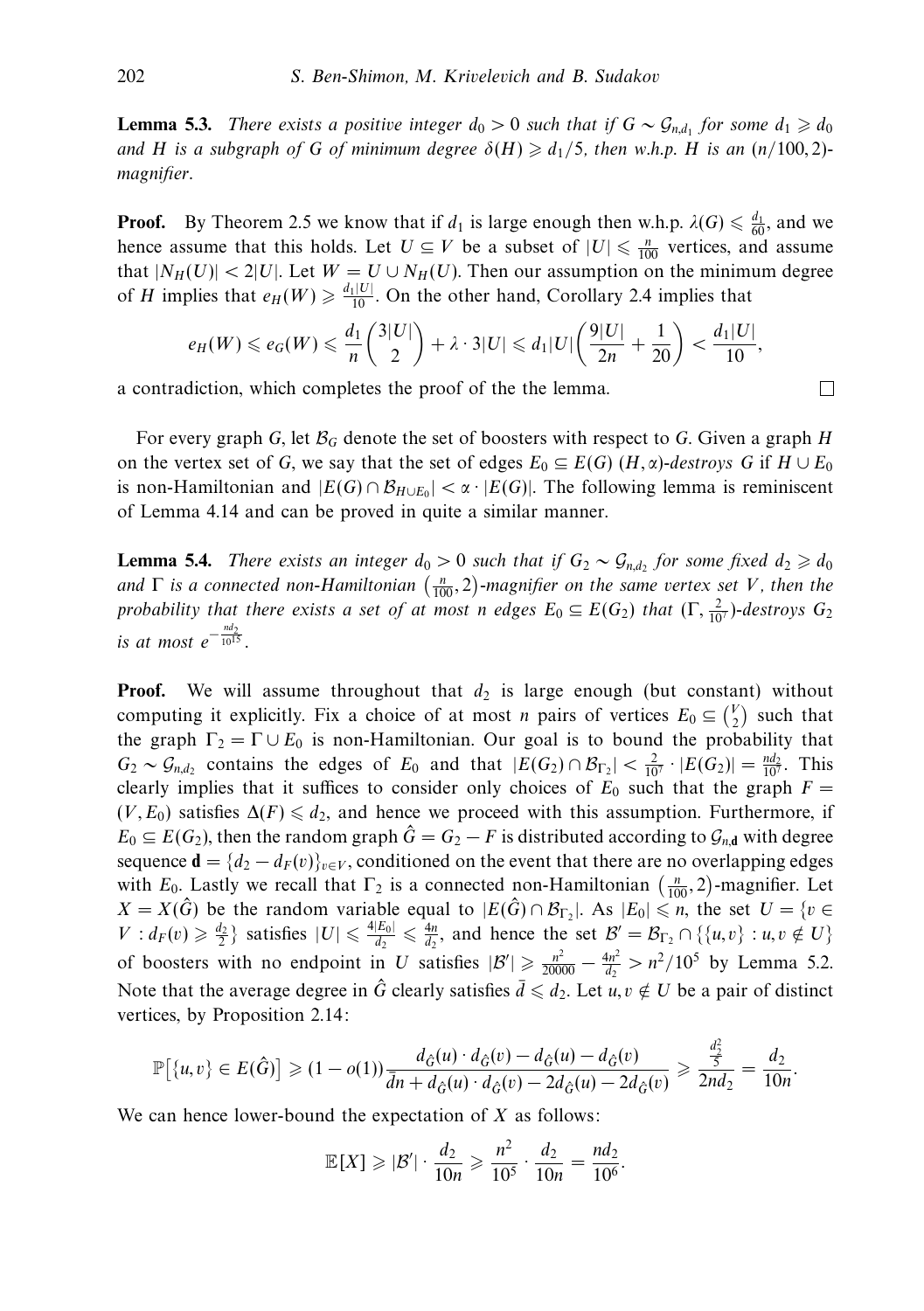Note that the difference in the value of *X* for any two graphs with degree sequence **d** on the same vertex set that differ by a single switch can be at most 2, and we can therefore apply Theorem 2.16 to derive that

$$
\mathbb{P}\bigg[X(\mathcal{G}_{n,d}) < \frac{nd_2}{10^7}\bigg] \leqslant \mathbb{P}\bigg[X(\mathcal{G}_{n,d}) < \frac{\mathbb{E}[X]}{10}\bigg] \\
\leqslant \exp\bigg(-\frac{\left(\frac{9}{10}\right)^2 \mathbb{E}[X]^2}{4nd_2} + \frac{d_2^2 - 1}{4} + o(1)\bigg) \leqslant \exp\bigg(-\frac{nd_2}{10^{13}}\bigg).
$$

Hence, with probability exponentially close to 1, the random variable *X* does not deviate much from its expectation. We now estimate  $X = X(\hat{G})$  for  $\hat{G} \sim \mathcal{G}_{n,d}$  conditioned on the event that  $\hat{G}$  shares no edge with *F*. Recalling that  $\Delta(F) \leq d_2$ , Theorem 2.10 guarantees that  $\mathbb{P}[E(\mathcal{G}_{n,d}) \cap E_0 = \emptyset] = O(1)$  (as  $\gamma = O(1)$  and  $\gamma = O(1)$ ), and therefore conditioning on this event can affect the probability that  $X(\hat{G})$  is too small by only a constant factor as follows:

$$
\mathbb{P}\bigg[X(\hat{G}) < \frac{nd_2}{10^7} \;\bigg|\; E(\hat{G}) \cap E_0 = \emptyset\bigg] \leqslant \frac{\mathbb{P}\big[X(\mathcal{G}_{n,\mathbf{d}}) < \frac{nd_2}{10^7}\big]}{\mathbb{P}\big[E(\mathcal{G}_{n,\mathbf{d}}) \cap E_0 = \emptyset\big]} \leqslant \exp\bigg(-\frac{nd_2}{10^{14}}\bigg).
$$

To complete the proof we apply the union bound by going over all possible choices for the set  $E_0$  and bounding the probability that it is contained in  $G_2$  using Corollary 2.15. Note that although some restrictions are set on  $E_0$  (*i.e.*, creating a non-Hamiltonian  $\Gamma_2$ and satisfying  $\Delta(F) \leq d_2$ , these are not taken into account in the union bound, where we simply go over all possible subsets of at most *n* pairs of vertices from *V*. So, given a fixed Γ as above, the probability that *G*<sup>2</sup> contains a subset of at most *n* edges that  $(\Gamma, \frac{2}{10^7})$ -destroys it is upper-bounded by

$$
\sum_{m=1}^n \binom{\binom{n}{2}}{m} \left(\frac{Cd_2}{n}\right)^m \cdot \exp\left(-\frac{nd_2}{10^{14}}\right) \leqslant \sum_{m=1}^n \exp\left(m \ln \frac{eCnd_2}{2m} - \frac{nd_2}{10^{14}}\right) \leqslant \exp\left(-\frac{nd_2}{10^{15}}\right). \quad \Box
$$

**Corollary 5.5.** There exists an integer  $d_0 > 0$  such that if  $G_1 \sim \mathcal{G}_{n,d_1}$  and  $G_2 \sim \mathcal{G}_{n,d_2}$  (sampled on the same vertex set) for some fixed  $d_1$  and  $d_2$  and where  $d_0 \leq d_1 \ll d_2$ , then w.h.p.  $G_1$  does not contain a connected non-Hamiltonian  $\left(\frac{n}{100},2\right)$ -magnifier subgraph  $\Gamma$  satisfying  $e(\Gamma) \leq \frac{n(d_1+1)}{5}$  for which there exists a set of at most *n* edges  $E_0 \subseteq E(G_2)$  that  $(\Gamma, \frac{2}{10^7})$ destroys  $G_2$ .

**Remark 5.6.** In the above lemma, by  $d_1 \ll d_2$  we mean that we can choose those two values such that the (constant) ratio  $d_2/d_1$  is chosen to be large enough for the argument to go through.

**Proof.** We note that there are at most  $\binom{n}{m}$  graphs on this vertex set that span *m* edges, and if  $m \leq \frac{n(d_1+1)}{5}$ , by Corollary 2.15 the probability that each of these graphs is contained in  $G_1$  is at most  $\left(\frac{Cd_1}{n}\right)^m$ . To get the above-mentioned result we apply the union bound over all the possible connected non-Hamiltonian  $\left(\frac{n}{100}, 2\right)$ -magnifier graphs on the specified vertex set with the specified number of edges (in our computation below we will actually just go over all possible choices of  $m \le \frac{n(d_1+1)}{5}$  pairs of vertices from *V*). For every such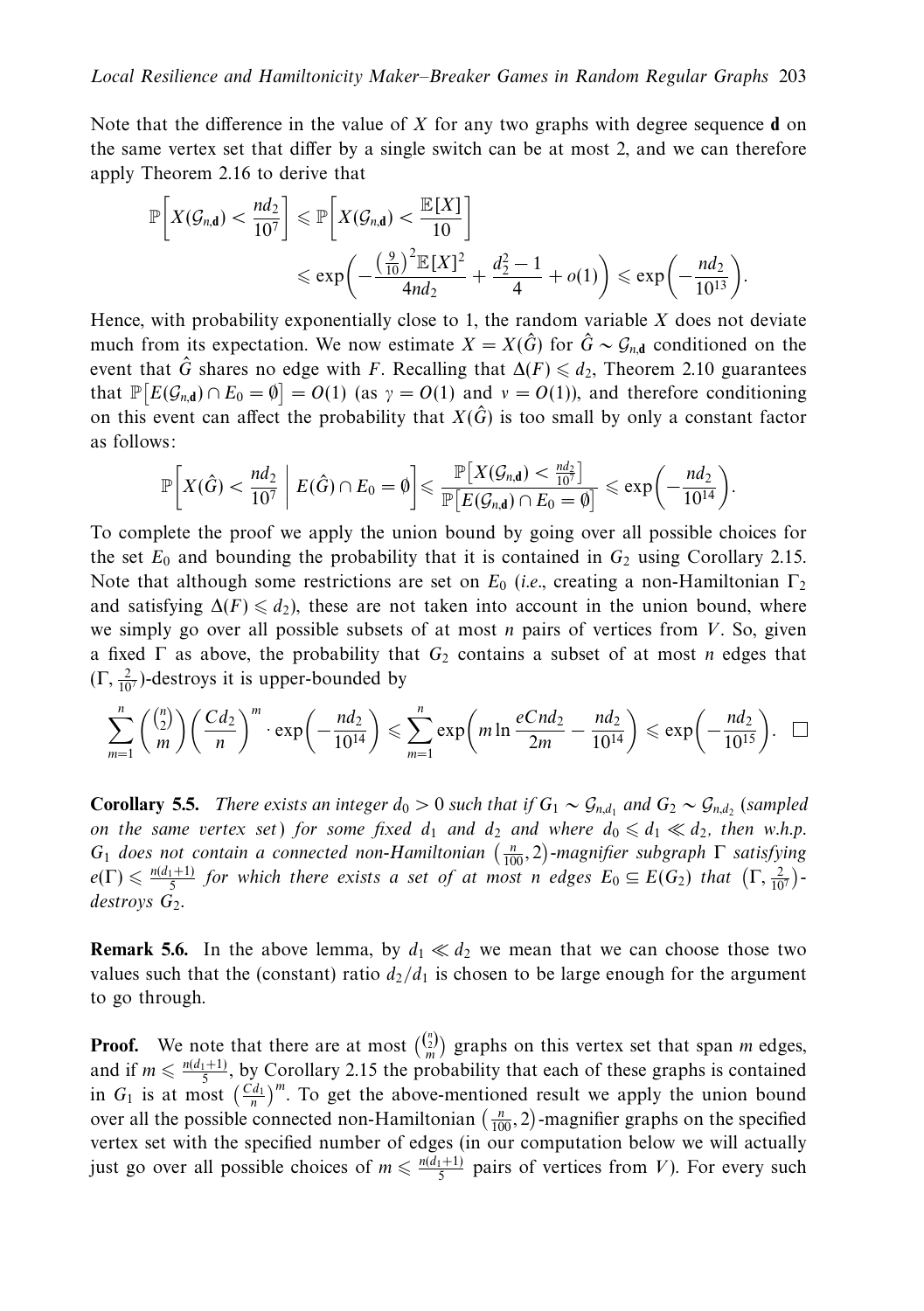graph,  $\Gamma$ , we upper-bound the probability that it is both contained in  $G_1$  and that there exists some  $E_0$  of at most *n* edges that  $(\Gamma, \frac{2}{10^7})$ -destroys  $G_2$ . The latter probability is upper-bounded using Lemma 5.4, and we note that the above two events are independent (due to the independence of the edges of  $G_1$  and  $G_2$ ). So, recalling that  $d_2 \gg d_1$ , the probability that the conditions of the lemma are not satisfied is upper-bounded by

$$
\sum_{m=1}^{\frac{md_1+1}{5}} \binom{\binom{n}{2}}{m} \cdot \left(\frac{Cd_1}{n}\right)^m \cdot \exp\left(-\frac{nd_2}{10^{15}}\right) \leqslant \sum_{m=1}^{\frac{md_1+1}{5}} \exp\left(m \ln \frac{eCnd_1}{2m} - \frac{nd_2}{10^{15}}\right) = o(1),
$$
\nFind.

\n
$$
\Box
$$

as claimed.

Before we proceed to the proof of Theorem 6 we quote the following results in the context of Maker–Breaker games. Denote by  $\delta_k$  the graph property of having minimum degree at least *k*.

**Lemma 5.7 (Hefetz, Krivelevich, Stojaković and Szabó [16], Lemma 10).** For any positive integer *k* and graph *G* on *n* vertices, if  $\delta(G) \geq 4k$  then  $G \in \mathcal{M}_{\delta_k}$ . Moreover, Maker can win this game in at most *kn* moves.

**Theorem 5.8 (Lehman [30]).** For every graph *G*, it holds that  $G \in \mathcal{M}_{\mathcal{VC}_1}$  if and only if *G* admits two edge-disjoint spanning trees.

Having acquired all the necessary building blocks, we move on to describe the proof of Theorem 6.

**Proof of Theorem 6.** We assume *d* is large enough and set  $\varepsilon = 10^{-7}$ . Let  $d_0$  denote the constant from Corollary 5.5 and let  $d_1 - 4 \ge d_0$  be such that  $d_2 = d - d_1 > \frac{d_1 + 6}{5\varepsilon}$ . Let  $G \sim \mathcal{G}_{n,d_1} \oplus \mathcal{G}_{n,d_2} \approx \mathcal{G}_{n,4} \oplus \mathcal{G}_{n,d_1-4} \oplus \mathcal{G}_{n,d_2}$  and recall that Theorem 2.8 implies that it suffices to prove the statement in this probability space. We can assume that *G* can be decomposed into two graphs  $G = G_1 + G_2$ , with disjoint edge sets such that  $G_1$  and  $G_2$ are  $d_1$ -regular and  $d_2$ -regular graphs, respectively, that satisfy the property described by Corollary 5.5. Moreover, we can also assume, using Theorems 2.8 and 2.9, that in turn  $G_1$  can be decomposed into two graphs  $G_1 = G_{1,1} + G_{1,2}$ , where  $G_{1,1}$  is 4-regular and is composed of two disjoint Hamilton cycles and  $G_{1,2}$  is  $(d_1 - 4)$ -regular and satisfies the property described by Lemma 5.3.

Maker's strategy is thus quite natural. Let *ei* denote the edge selected by Maker in the *i*th turn and let  $M_i = (V, \{e_1, \ldots, e_i\})$  be the graph Maker possesses after *i* turns. For the first  $t_1 \le n(d_1 - 4)/5 + n = n(d_1 + 1)/5$  turns of the game, Maker plays solely on the edges of *G*1. During this phase, Maker plays two games in parallel, one on the edge set of  $G_{1,1}$  and the other on the edge set of  $G_{1,2}$ , *i.e.*, if Breaker takes an edge from  $G_{1,x}$  in turn  $i \leq t_1$ , then Maker responds by taking an edge from the same graph, and if Breaker takes an edge from  $G_2$  then Maker responds by taking an edge from  $G_1$ , which advances him to his goal in either of the games. The goal of Maker playing on *G*<sup>1</sup>*,*<sup>1</sup> is to create a connected graph. As *G*<sup>1</sup>*,*<sup>1</sup> is composed of two edge-disjoint Hamilton cycles, by Theorem 5.8 Maker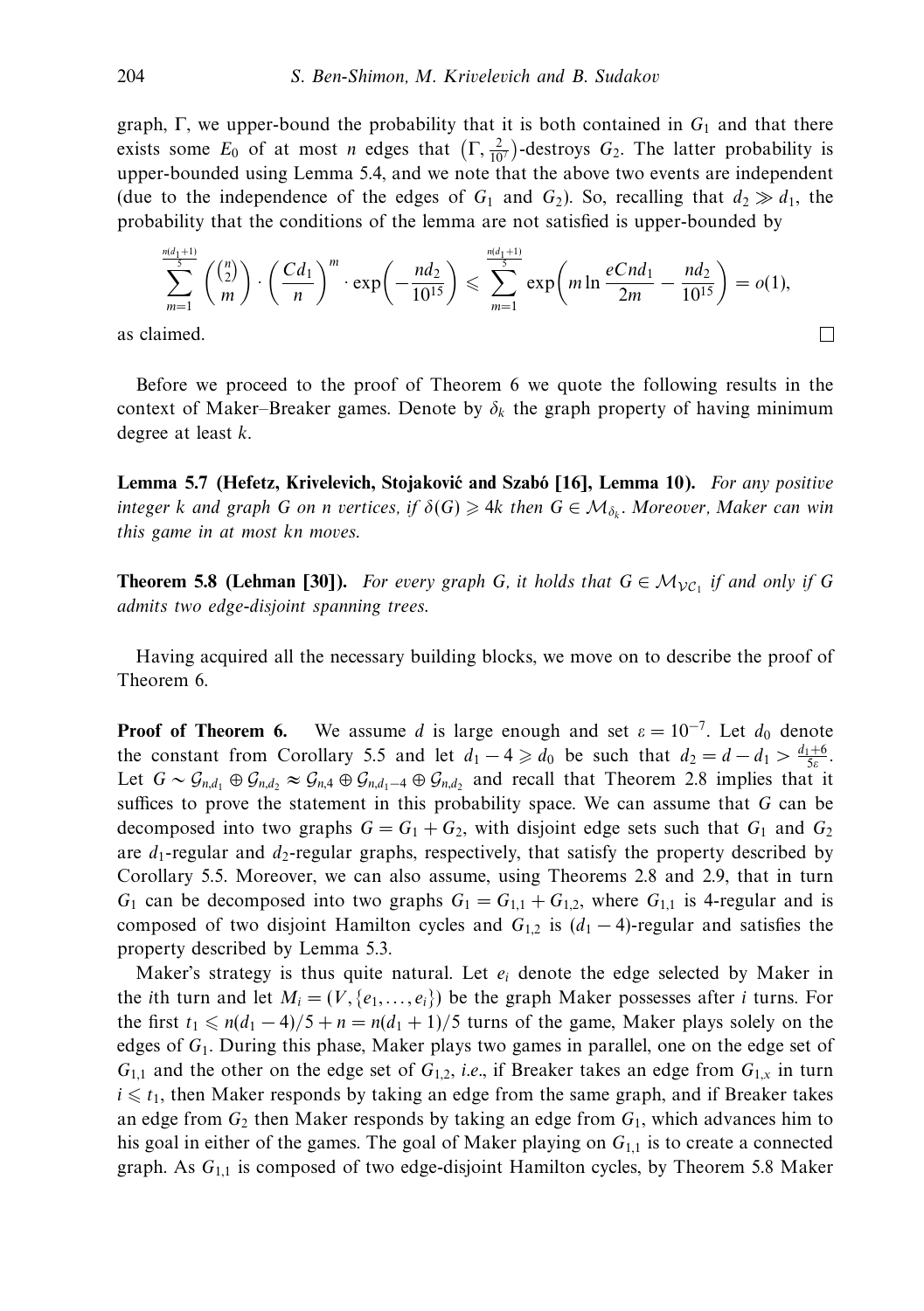can win this game using at most *n* moves. The goal of Maker playing on  $G_{12}$  is to build a graph *H* of minimum degree  $\delta(H) \geq (d_1 - 4)/5$ , and using Lemma 5.7 Maker can win this game using at most  $n(d_1 - 4)/5$  moves. By Lemma 5.3 Maker obtains in this way a  $\left(\frac{n}{100}, 2\right)$ -magnifier. It follows by the properties of *G*<sub>1</sub> that the graph *M*<sub>t<sub>1</sub> (which contains</sub> the union of the graph in Maker's possession after having won the two games) is both connected and an  $\left(\frac{n}{100}, 2\right)$ -magnifier.

After having completed the construction of  $M_{t_1}$ , Maker moves to the second phase of his strategy. For the next  $t_2 \leq n$  turns Maker will select edges from  $G_2$  which are boosters with respect to the graph he possesses at each turn. Let  $t_1 < i \leq t_1 + t_2$ , and let  $E_i = \{e_{t_1+1}, \ldots, e_{i-1}\} \subseteq E(G_2)$  denote the set of edges chosen by Maker in the  $i - 1 - t_1$ rounds of the second phase. By this turn Breaker (who moves first) has taken  $i \leq t_1 + n \leq t_2$  $n(d_1 + 6)/5 < \varepsilon nd_2$  edges from  $G_2$ . The assumption that  $G_2$  satisfies the condition of Corollary 5.5 implies that the set  $E_i$  does not  $(M_{t_1}, 2\varepsilon)$ -destroy  $G_2$ , and hence the graph  $M_i$ has at least  $2\varepsilon \cdot e(G_2) = \varepsilon nd_2$  boosters among the edges of  $G_2$ . As Breaker could not have taken them all by this turn, Maker can freely choose a booster in the *i*th turn. This implies that either  $M_i$  is Hamiltonian or that  $\ell(M_i) > \ell(M_{i-1})$ . Maker can continue playing this second phase for at least *n* turns, and hence will finish by creating a Hamilton cycle before Breaker can stop him.  $\Box$ 

# **6. Discussion and concluding remarks**

In this paper we have considered the local resilience of the typical random regular graph of fixed degree with respect to several graph properties, and studied the Hamiltonicity game played on the edges of a random *d*-regular graph. The ideological similarities of the local resilience of the Hamiltonicity property and the Maker–Breaker game played for this property enabled us to tackle both using similar techniques. The following are some additional related issues, extensions, and open problems we believe would be interesting to study further in this context.

**(1)** A natural way to extend Theorem 4 would be to not restrict *d* to be constant but to let it grow with *n*. In [37] Sudakov and Vu proved that if *G* is an  $(n, d, \lambda)$ -graph with  $d/\lambda \geqslant \log^{1+\delta} n$  for any  $\delta > 0$ , then  $r_{\ell}(G, HAM) \leqslant (1/2 - \varepsilon)n$  for any  $\varepsilon > 0$ . Although this spectral gap cannot be attained for  $d = O(\log^{2(1+o(1))} n)$  by the Alon–Boppana theorem [33], when  $d = \Omega(\log^{2+\delta} n)$  for any  $\delta > 0$  this (quite moderate) condition on the second eigenvalue in a typical graph of  $G_{n,d}^2$  is satisfied. We believe that techniques similar to those applied in the current paper can be used to show that in the missing range  $1 \ll d \ll \log^{2(1+o(1))} n$  the local resilience of  $\mathcal{G}_{n,d}$  is w.h.p. at least  $(1-\varepsilon)d/6$ .

**(2)** It would be interesting to further investigate the local resilience of the typical graph in both  $\mathcal{G}_{n,d}$  for constant values of *d* and  $\mathcal{G}(n, p)$  with  $p = \frac{K \ln n}{n}$ . We believe, as was previously

<sup>2</sup> See [6] and [29] to cover most of this range of *d*. The range not covered by the previous citations can be dealt with using standard techniques for bounding eigenvalues of random graphs (see, e.g., [27]).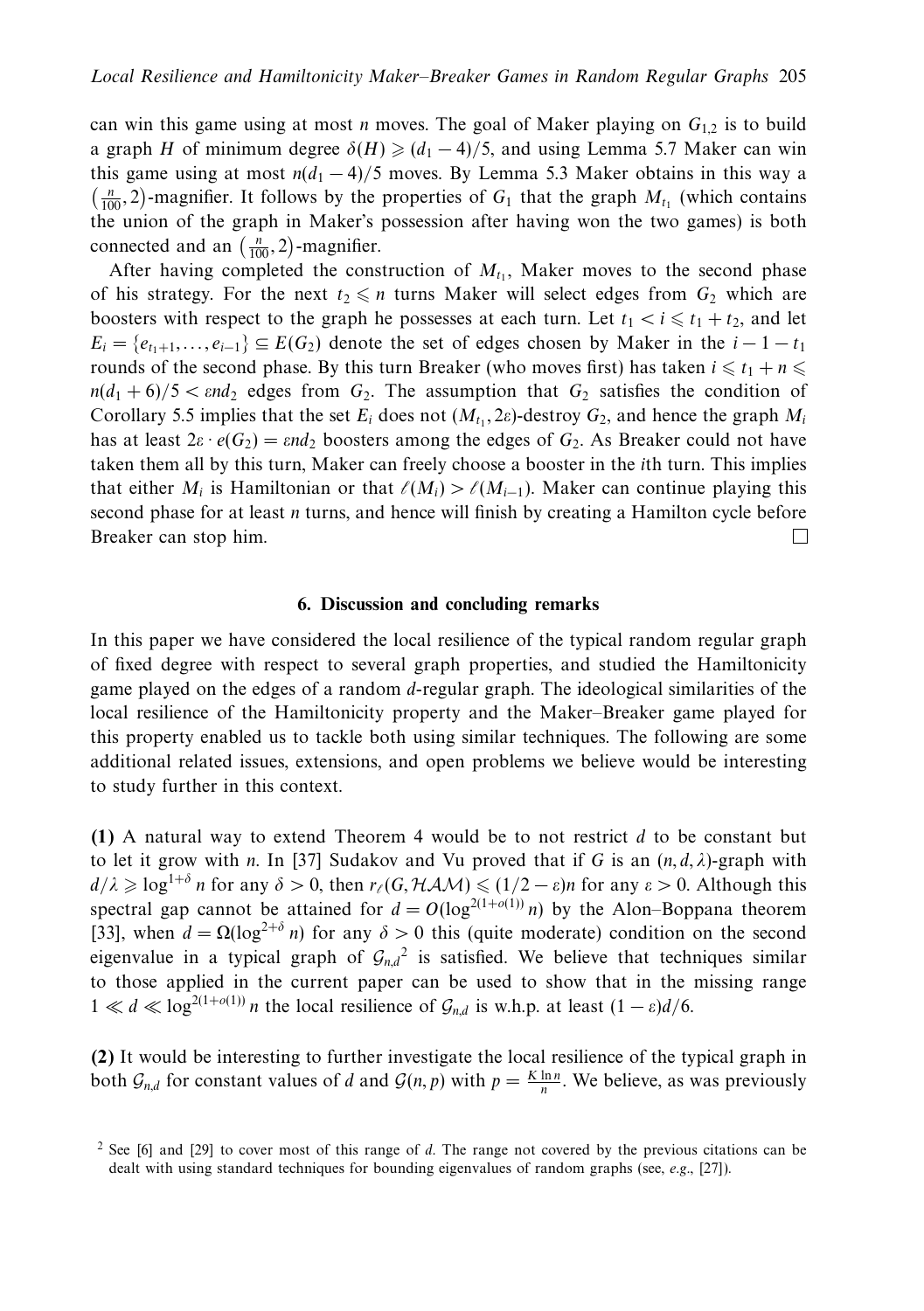conjectured by Sudakov and Vu for the  $G(n, p)$  case in [37], that the true order of this parameter is closer to the upper bound than to the lower bound.

**Conjecture 6.1.** For every  $\epsilon > 0$  there exists an integer  $d_0(\epsilon) > 0$  such that, for every fixed  $integer d \geqslant d_0$ , w.h.p.

$$
\left|r_{\ell}(\mathcal{G}_{n,d},\mathcal{HAM})-\frac{d}{2}\right|\leqslant \varepsilon d.
$$

**Conjecture 6.2.** For every  $\varepsilon > 0$  there exists an integer  $K(\varepsilon) > 0$  such that, for every  $p \geqslant$  $\frac{K \ln n}{n}$ , w.h.p.

$$
\left|r_{\ell}(\mathcal{G}(n,p), \mathcal{HAM}) - \frac{np}{2}\right| \leqslant \varepsilon np.
$$

**(3)** Theorem 6 does not find the minimal value of *d* for which it is true that w.h.p.  $\mathcal{G}_{nd} \in \mathcal{M}_{HAM}$ . It follows from a result of Hefetz, Krivelevich, Stojaković and Szabó [17] that *d* is at least 5 (while recalling that  $G_{n,d} \in HAM$  for all fixed  $d \ge 3$ ), but computing this minimal value exactly seems to require new ideas.

**(4)** The positional game result in this work deals specifically with the Hamiltonicity game, but there are quite some other natural properties for which one could ask the same question: for example, edge and vertex connectivity. One of the first and fundamental results about the  $\mathcal{G}_{nd}$  model is that of Bollobás [3], and Wormald [39] states that for fixed  $d \geq 3$  w.h.p.  $\mathcal{G}_{n,d} \in \mathcal{VC}_d$ . Theorem 6 clearly implies that for large enough values of fixed *d* w.h.p.  $\mathcal{G}_{n,d} \in \mathcal{M}_{\mathcal{VC}}$ , although this is far from being optimal. An interesting question is as follows.

**Problem 6.3.** Determine the maximal  $k = k(d)$  for which w.h.p.  $\mathcal{G}_{nd} \in \mathcal{M}_{\mathcal{VC}_k}$ .

Using techniques somewhat similar to the proof of Theorem 6 (i.e., splitting the base graph into two random graphs and playing on the first one to get some expansion properties which guarantee that small sets have large enough neighbourhoods, and playing on the second one to guarantee linear size sets have large enough neighbourhoods) should imply that  $k \geq c d$  for some universal constant  $c > 0$ , but finding the optimal value of k may require some further research.

# **Acknowledgement**

We would like to thank the referees for their valuable comments and remarks.

# Appendix: Local resilience of  $\mathcal{G}(n, p)$ ; proof of Theorem 5

This subsection is devoted to demonstrating how to establish a lower bound on the local resilience with respect to Hamiltonicity in the case of  $\mathcal{G}(n, p)$ . The proof of this case follows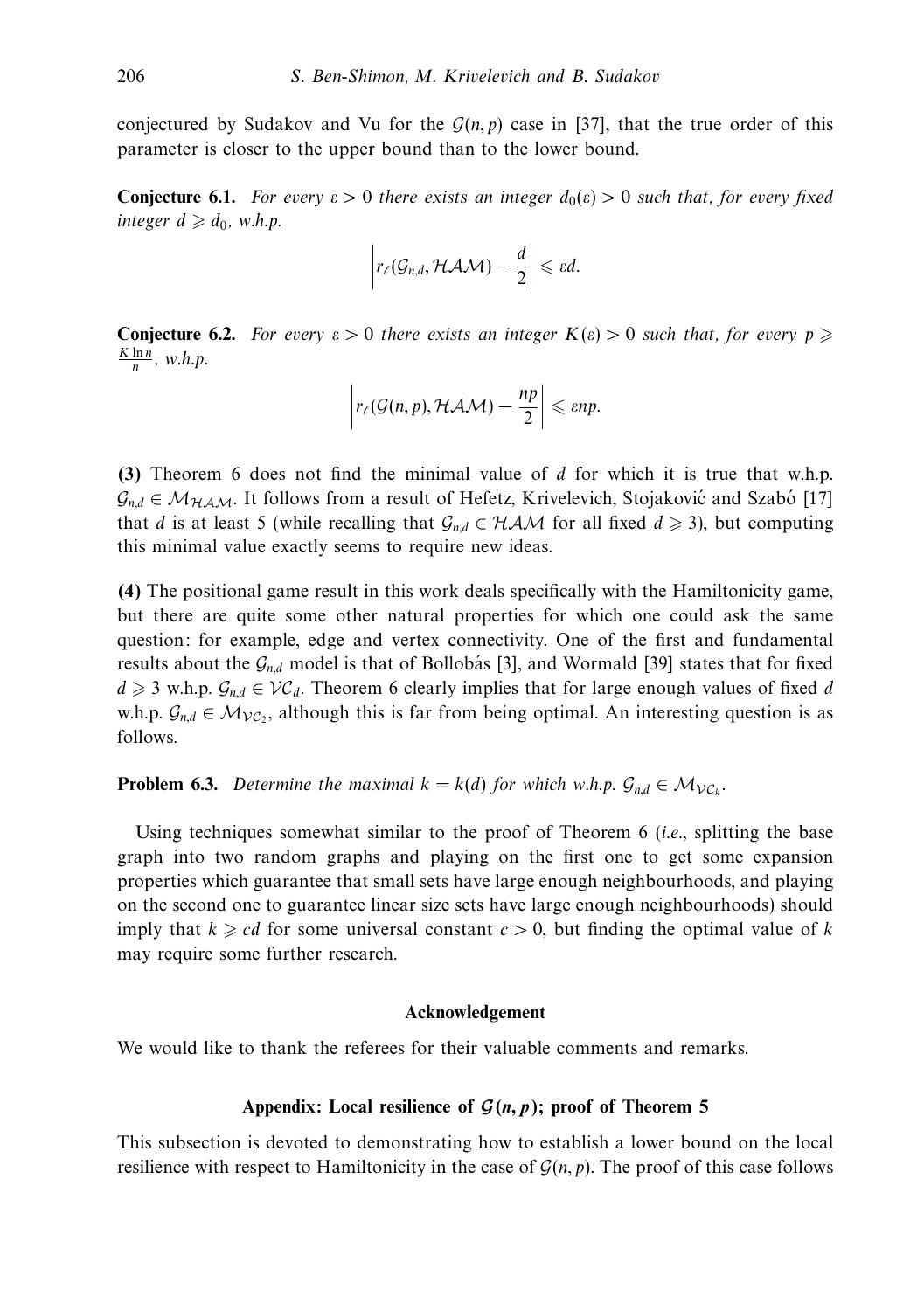closely the steps of the proof of Theorem 4. We will be using the same notation as in the proof of Theorem 4 and our focus will be on the adaptations needed for the  $\mathcal{G}(n, p)$  case. So, we may be somewhat brief in the explanation of the arguments to avoid repetition. We start by proving some expansion properties that a typical graph in  $\mathcal{G}(n, p)$  satisfies.

**Lemma A.1.** For every  $0 < \varepsilon \leq 1$  there exists a constant  $K = K(\varepsilon)$  such that, if  $G \sim \mathcal{G}(n, p_1)$ for some  $p_1 \geqslant K \ln n/n$ , then w.h.p. for any subgraph  $H \subseteq G$  of maximum degree  $\Delta(H) \leqslant$  $(1 - \varepsilon)$ *np*<sub>1</sub>/2, the graph  $G - H$  is  $(n, np_1, \varepsilon)$ -quasi-random.

**Proof.** The lemma will follow from the following series of claims.

**Claim A.2.** With high probability,  $\delta(G - H) \geq (1 - \varepsilon)np_1/2$ .

**Proof.** For every  $v \in V$ ,  $d_G(v) \sim \text{Bin}(n-1, p_1)$ . Clearly, by Chernoff (Theorem 2.1(b))

$$
\mathbb{P}\big[d_{G-H}(v) < (1-\varepsilon)np_1/2\big] \leq \mathbb{P}\big[d_G(v) < (1-\varepsilon)np_1\big] = o(1/n),
$$

and using the union bound over all vertices completes the proof.

**Claim A.3.** With high probability,  $\Delta(G) \leq (1 + \varepsilon)np_1$ .

**Proof.** Similarly, for every  $v \in V$ ,  $d_G(v) \sim \text{Bin}(n-1, p_1)$ . Again, by Chernoff

$$
\mathbb{P}\big[d_G(v) < (1+\varepsilon)np_1\big] = o(1/n),
$$

and using the union bound over all vertices completes the proof.

**Claim A.4.** With high probability, every  $U \subseteq V$  of cardinality  $|U| < \mu n/14$  satisfies

 $e_{G-H}(U) \le \mu |U| np_1/14$ .

**Proof.** Fixing such a subset of vertices *U*, we have that  $e_G(U) \sim Bin(\binom{|U|}{2}, p_1)$ , and hence by Theorem 2.1(a) we get that

$$
\mathbb{P}\big[e_{G-H}(U) > \mu |U| \eta p_1/14\big] \leq \mathbb{P}\big[e_G(U) > \mu |U| \eta p_1/14\big] \leq e^{-\Theta(\mu |U| \eta p_1)}.
$$

To upper-bound the probability of the existence of a subset of vertices for which the assertion of the claim does not hold, we use the union bound (and recall that *K* is large enough):

$$
\sum_{t=1}^{\mu n/14} \binom{n}{t} e^{-\Theta(\mu t n p_1)} \leqslant \sum_{t=1}^{\mu n/14} \exp\left(t \left(\ln \frac{e n}{t} - \Theta(\mu n p_1)\right)\right)
$$
  
 
$$
\leqslant \mu n/14 \cdot \exp\left(\mu n/14 \left(\ln \frac{14e}{\mu} - \Theta(\mu n p_1)\right)\right) = o(1).
$$

**Claim A.5.** With high probability, every two disjoint subsets  $U, W \subseteq V$ , where  $\beta n \leq |U|$  $2\beta n$  and  $|W| \geq n/3$  satisfy  $e_{G-H}(U, W) \geq (1 - \varepsilon/4)p_1|U||W| - (1 - \varepsilon)\frac{np_1}{2}|U|.$ 

 $\Box$ 

 $\Box$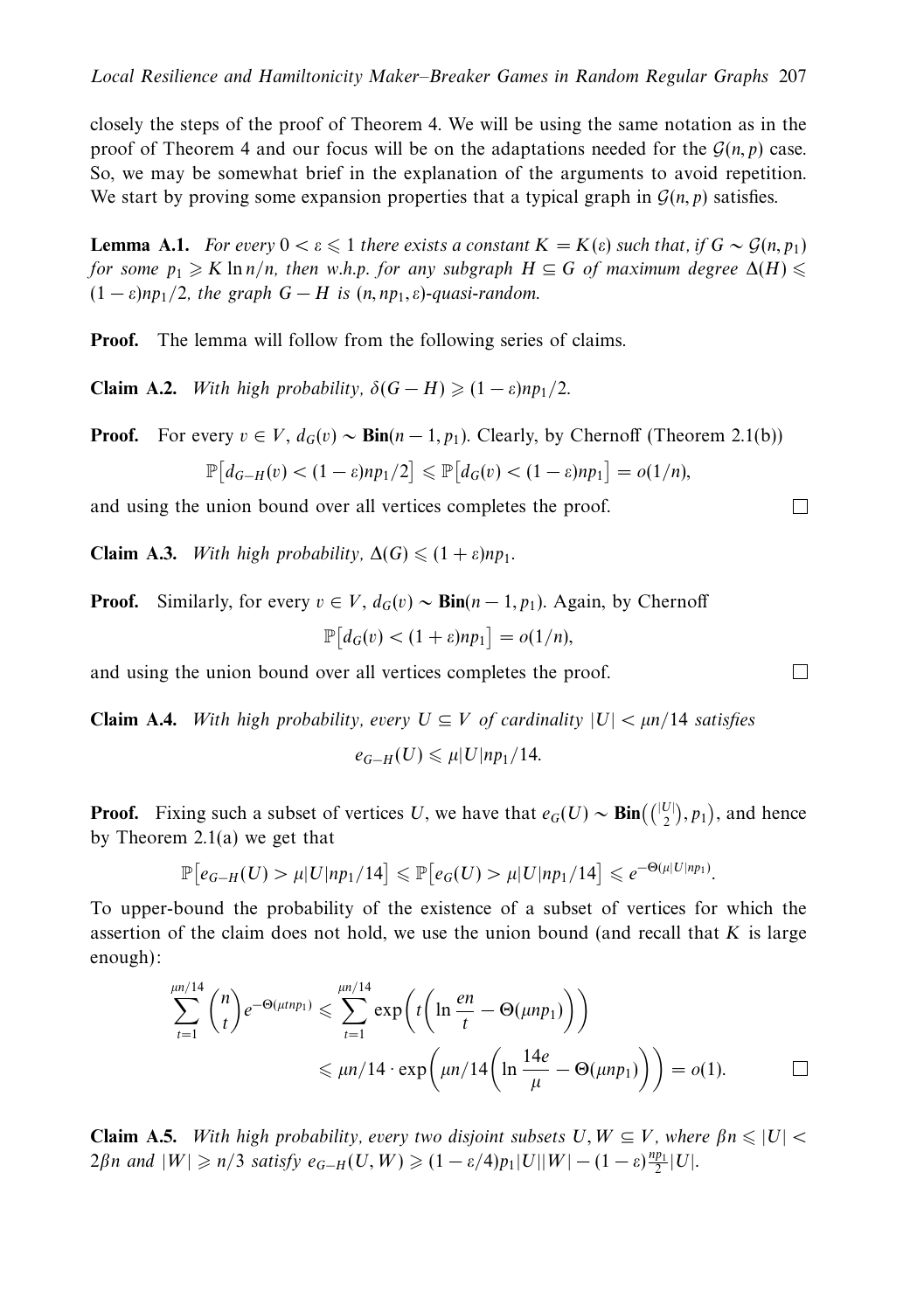**Proof.** Fixing two such subsets of vertices *U* and *W*, we have  $e_G(U, W) \sim Bin(|U||W|, p_1)$ and hence by Chernoff (Theorem 2.1(b)) we get that

$$
\mathbb{P}\big[e_G(U,W) < (1-\varepsilon/4)|U||W|p_1\big] \leqslant e^{-\Theta(\varepsilon^2|U||W|p_1)} = e^{-\Theta(\varepsilon^2\mu n^2 p_1)} = o(4^{-n}),
$$

and as  $e_{G-H}(U, W) \ge e_G(U, W) - \Delta(H) \cdot |U|$ , applying the union bound completes the proof.  $\Box$ 

 $\Box$ 

Recalling Definition 4.9 completes the proof of the lemma.

If  $G_1 \sim \mathcal{G}(n, p_1)$  does not satisfy the statement of the Lemma A.1 we say that  $G_1$  is corrupted. Recalling the definitions of  $\mu(\varepsilon)$  and  $\beta(\varepsilon)$  in (4.2), Proposition 4.13 implies that if  $G_1$  is not corrupted, then for every  $H_1 \subseteq G_1$  of maximum degree  $\Delta(H_1) \leq (1 - \varepsilon)np_1/2$ the graph  $G_1 - H_1$  contains an  $(n, \beta)$ -expander subgraph that spans at most  $\mu n^2 p_1$  edges. We continue to the next phase of our proof, namely, showing that, for large enough values of  $p_2$ , adding on top of a fixed  $(n, \beta)$ -expander the edges of  $\mathcal{G}(n, p_2)$ , the resulting graph will be Hamiltonian with probability exponentially close to 1.

**Lemma A.6.** For every  $0 < \varepsilon \leq 1$  there exists a large enough constant  $K = K(\varepsilon)$  such that, if *p*<sup>2</sup> - *K* ln *n/n* and Γ is a fixed (*n, β*)-expander on the same vertex set, then

$$
\mathbb{P}\big[r_{\ell}(\mathcal{G}(n,p_2),\mathcal{H}\mathcal{A}\mathcal{M}_{\Gamma})<(1-\varepsilon)np_2/4\big]\leqslant e^{-\Theta(\varepsilon^2n^2p_2)}.
$$

**Proof.** Throughout we assume that  $\varepsilon$  is small enough and  $K$  is large enough (as a function of *ε*), without giving explicit bounds on them. Fix a choice of at most *n* pairs of vertices  $E_0 \subseteq {V \choose 2}$ , and let  $G_2 \sim \mathcal{G}(n, p_2)$ . By setting  $d_2 = np_2$ , we say that  $E_0$ ruins  $G_2$  as defined in Lemma 4.14. Let  $\Gamma_2 = \Gamma \cup E_0$ . Then by Lemma 4.8 the set  $A_0 = \{v \in V : |B_{\Gamma_2}(v)| \ge n/4\}$  must satisfy  $|A_0| \ge n/4$ , and hence the random variable  $X = \sum_{v \in A} |N_{G_2}(v) \cap B_{\Gamma_2}(v)|$  satisfies  $\mathbb{E}[X] \ge \frac{n^2 p_2}{16}$ . Note that for any two graphs on the vertex set *V* that differ by a single edge, their value of *X* can change by at most 2 (1) for every endpoint of the edge), and hence we can apply the Azuma–Hoeffding inequality for martingales of bounded variance (see, e.g., [1, Theorem 7.4.3]), to prove that *X* is concentrated around its expectation. In the process of 'exposing' the edges of the graph, it suffices to expose only the edges from vertices in  $v \in A_0$  to their respective sets  $B_{\Gamma_2}(v)$ . This implies that the total variance of the martingale is upper-bounded by  $\frac{n^2}{16}p_2(1-p_2)$ , and hence

$$
\mathbb{P}\bigg[X(G_2)\leqslant (1-\varepsilon)\frac{n^2p_2}{16}\bigg]\leqslant \exp\bigl(-\Theta(\varepsilon^2n^2p_2)\bigr).
$$

We stress the fact that after fixing  $E_0$ , the value of  $X(G_2)$  and the event that  $E_0 \subseteq E(G_2)$ are independent. We conclude by applying the union bound over all possible choices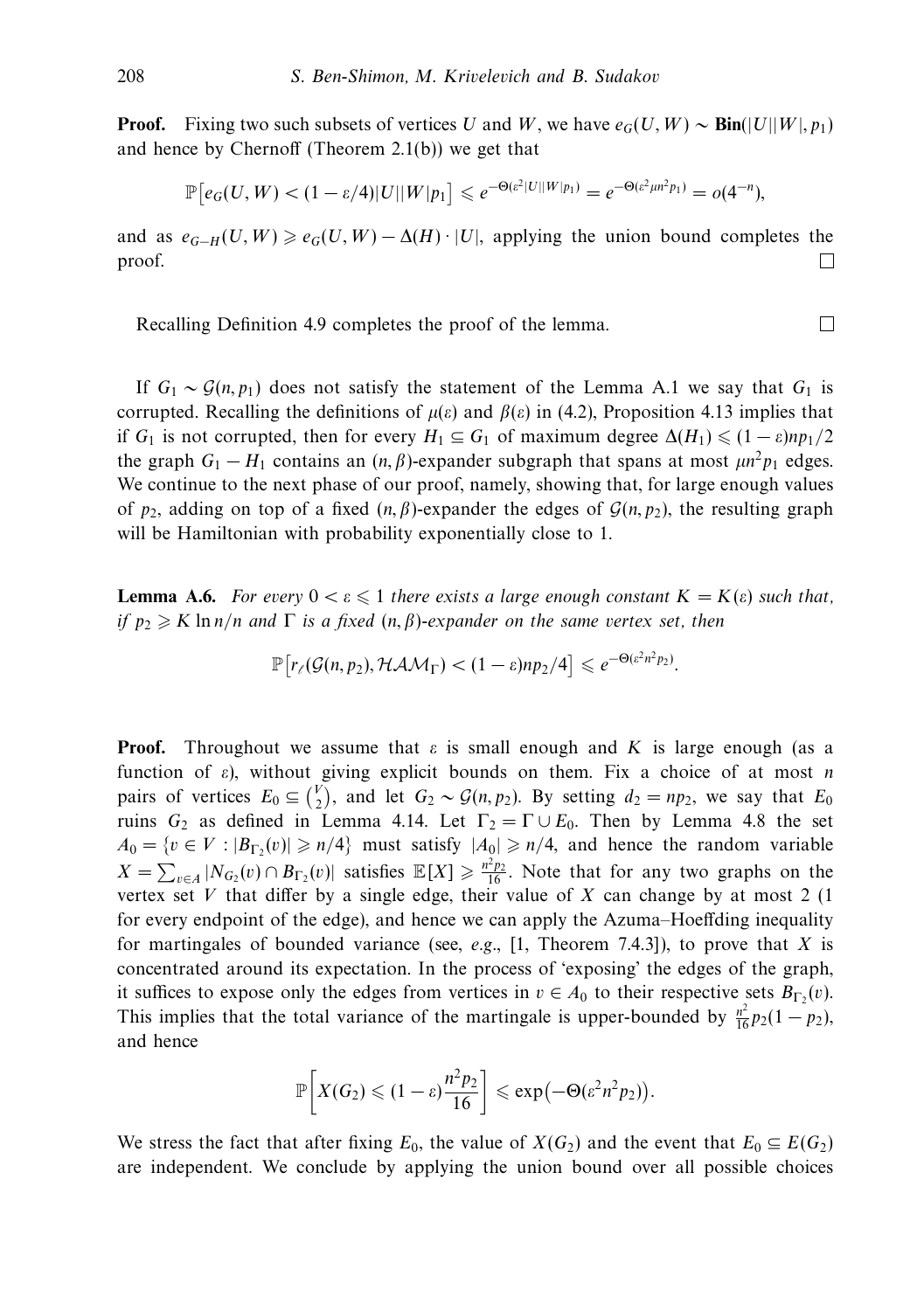of  $E_0$ ,

$$
\mathbb{P}\left[\exists E_0 \text{ runs } G_2\right] \leqslant \sum_{E_0} \mathbb{P}\left[E_0 \subseteq E(G_2)\right] \cdot \mathbb{P}\left[X(G_2) \leqslant (1-\varepsilon)\frac{n^2 p_2}{16}\right]
$$
\n
$$
\leqslant \sum_{m=1}^n \binom{\binom{n}{2}}{m} \cdot p_2^m \cdot e^{-\Theta(\varepsilon^2 n^2 p_2)} \leqslant \sum_{m=1}^n \exp\left(m \ln \frac{en^2 p_2}{2m} - \Theta(\varepsilon^2 n^2 p_2)\right)
$$
\n
$$
= \exp(-\Theta(\varepsilon^2 n^2 p_2)),
$$

 $\Box$ 

and Lemma 4.2 completes the proof.

We conclude this section by providing the proof of Theorem 5, which we restate here for clarity.

**Theorem A.7.** For every  $\varepsilon > 0$  there exists a large enough constant  $K = K(\varepsilon)$  such that if  $G = (V, E)$  is a graph sampled from  $G(n, p)$  for some  $p \geq K \ln n/n$ , then w.h.p., for every subgraph  $H \subseteq G$  satisfying  $\Delta(H) \leq (1 - \varepsilon) np/6$ , the graph  $G - H$  is Hamiltonian.

**Proof.** It is immediate to see that the graph *G* can be generated from the  $\mathcal{G}(n, p)$ distribution as follows. Let  $1 - p = (1 - p_1)(1 - p_2)$ , and for every pair of vertices  $\{u, v\}$ select it to be in the graph  $G_1$  with probability  $p_1$  and independently in the graph  $p_2$  with probability *p*<sub>2</sub>. Clearly,  $G_1 \sim \mathcal{G}(n, p_1)$  and  $G_2 \sim \mathcal{G}(n, p_2)$  and taking  $G = G_1 + G_2$  (where the edge set is taken as a union of sets, i.e., parallel edges are taken as one edge) we get a graph distributed according to  $\mathcal{G}(n, p)$ . It thus suffices to prove the claim under these settings. Much as in the proof of Theorem 4 we optimize the values of  $p_2 = 2p_1$ , and we get  $p = 3p_1(1 + o(1))$ . Let S denote the set of all  $(n, \beta)$ -expanders on the vertex set *V* which have at most  $\mu n^2 p_1$  edges. Lastly, we stress that the edges of  $G_1$  and  $G_2$  are independent. Combining all of the above, we have that  $\mathbb{P}\big[r_{\ell}(\mathcal{G}(n, p), \mathcal{HAM}) \leq (1 - \varepsilon)np/6\big]$ is upper-bounded by

$$
\mathbb{P}\left[G_{1} \text{ is corrupted}\right] + \sum_{\Gamma \in S} \mathbb{P}\left[\Gamma \subseteq G_{1} \land r_{\ell}(G_{2}, \mathcal{HAM}_{\Gamma}) \leq (1 - \varepsilon) \frac{np_{2}}{4} \middle| G \text{ not corrupted}\right]
$$
\n
$$
= o(1) + \sum_{\Gamma \in S} \mathbb{P}\left[\Gamma \subseteq G_{1} \middle| G \text{ not corrupted}\right] \cdot \mathbb{P}\left[r_{\ell}(G_{2}, \mathcal{HAM}_{\Gamma}) \leq (1 - \varepsilon) \frac{np_{2}}{4}\right]
$$
\n
$$
\leq o(1) + \sum_{\Gamma \in S} \frac{\mathbb{P}\left[\Gamma \subseteq G_{1}\right]}{\mathbb{P}\left[G_{1} \text{ not corrupted}\right]} \cdot \mathbb{P}\left[r_{\ell}(G_{2}, \mathcal{HAM}_{\Gamma}) \leq (1 - \varepsilon) \frac{np_{2}}{4}\right]
$$
\n
$$
\leq o(1) + (1 + o(1)) \sum_{m=1}^{\mu n^{2} p_{1}} \binom{\binom{n}{2}}{m} \cdot p_{1}^{m} \cdot \exp(-\Theta(\varepsilon^{2} n^{2} p_{2}))
$$
\n
$$
\leq o(1) + (1 + o(1)) \sum_{m=1}^{\mu n^{2} p_{1}} \left(\frac{en^{2} p_{1}}{2m}\right)^{m} \cdot \exp(-\Theta(\varepsilon^{2} n^{2} p_{2}))
$$
\n
$$
\leq o(1) + \exp\left(\Theta(\mu n^{2} p_{1} \ln \frac{1}{\mu}) - \Theta(\varepsilon^{2} n^{2} p_{2})\right) = o(1).
$$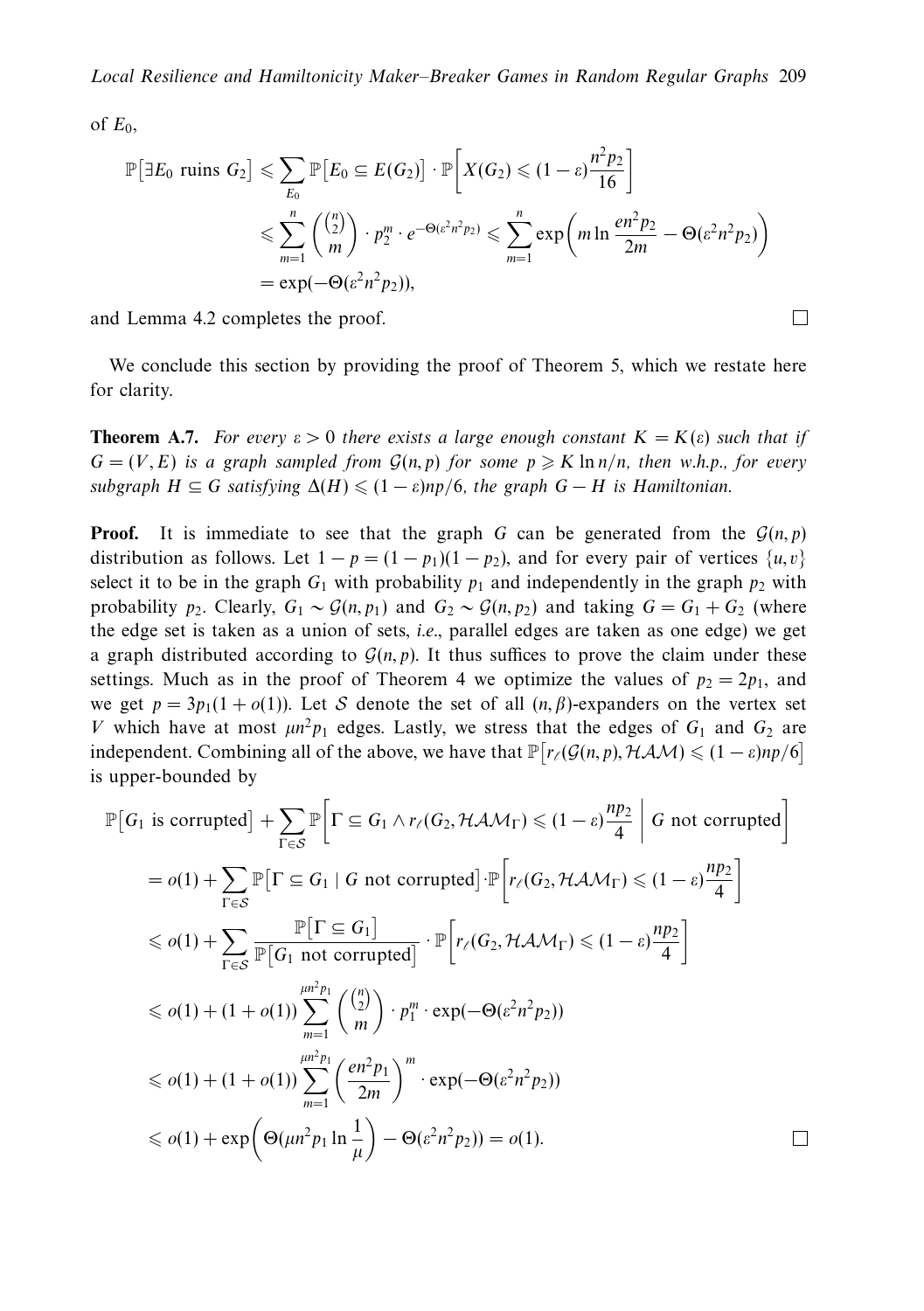#### **References**

- [1] Alon, N. and Spencer, J. H. (2008) The Probabilistic Method, third edition, Wiley-Interscience Series in Discrete Mathematics and Optimization, Wiley.
- [2] Beck, J. (2008) Combinatorial Games: Tic-Tac-Toe Theory, Cambridge University Press.
- [3] Bollobás, B. (1981) Random graphs. In *Combinatorics* (H. N. V. Temperley, ed.), Vol. 52 of London Mathematical Society Lecture Notes, Cambridge University Press, pp. 80–102.
- [4] Bollobás, B. (1983) Almost all regular graphs are Hamiltonian. *Europ. J. Combin.* **4** 94–106.
- [5] Bollobás, B. (2001) Random Graphs, Cambridge University Press.
- [6] Broder, A., Frieze, A., Suen, S. and Upfal, E. (1999) Optimal construction of edge-disjoint paths in random graphs. SIAM J. Comput. **28** 541–573.
- [7] Chung, F. (2004) Discrete isoperimetric inequalities. In Surveys in Differential Geometry: Eigenvalues of Laplacians and Other Geometric Operators (A. Grigor'yan and S. T. Yau, eds), Vol. IX, International Press.
- [8] Chvátal, V. and Erdős, P. (1978) Biased positional games. Ann. Discrete Math. 2 221–228.
- [9] Dellamonica, D., Kohayakawa, Y., Marciniszyn, M. and Steger, A. (2008) On the resilience of long cycles in random graphs. Electron. J. Combin. **15** R32.
- [10] Diestel, R. (2005) Graph Theory, third edition, Vol. 173 of Graduate Texts in Mathematics, Springer.
- [11] Fenner, T. and Frieze, A. (1984) Hamiltonian cycles in random regular graphs. J. Combin. Theory Ser. B **37** 103–198.
- [12] Friedman, J. (2008) A proof of Alon's second eigenvalue conjecture and related problems. Mem. Amer. Math. Soc. **195** (910).
- [13] Frieze, A. (1988) Finding Hamilton cycles in sparse random graphs. J. Combin. Theory Ser. B **44** 230–250.
- [14] Frieze, A. and Krivelevich, M. (2008) On two Hamiltonian cycle problems in random graphs. Israel J. Math. **166** 221–234.
- [15] Greenhill, C., Kim, J. H., Janson, S. and Wormald, N. C. (2002) Permutation pseudographs and contiguity. Combin. Probab. Comput. **11** 273–298.
- [16] Hefetz, D., Krivelevich, M., Stojaković, M. and Szabó, T. (2009) A sharp threshold for the Hamilton cycle Maker–Breaker game. Random Struct. Alg. **34** 112–122.
- [17] Hefetz, D., Krivelevich, M., Stojaković, M. and Szabó, T. Global Maker-Breaker games on sparse graphs. Europ. J. Combin., to appear.
- [18] Hefetz, D., Krivelevich, M. and Szabó, T. (2009) Hamilton cycles in highly connected and expanding graphs. Combinatorica **29** 547–568.
- [19] Hefetz, D. and Stich, S. (2009) On two problems regarding the Hamilton cycle game. Electron. J. Combin. **16** R28.
- [20] Janson, S. (1995) Random regular graphs: Asymptotic distributions and contiguity. Combin. Probab. Comput. **4** 369–405.
- [21] Janson, S., Łuczak, T. and Ruciński, A. (2000) Random Graphs, Wiley-Interscience Series in Discrete Mathematics and Optimization, Wiley.
- [22] Kim, J. H., Sudakov, B. and Vu, V. H. (2002) On the asymmetry of random regular graphs. Random Struct. Alg. **21** 216–224.
- [23] Kim, J. H., Sudakov, B. and Vu, V. H. (2007) Small subgraphs of random regular graphs. Discrete Math. **307** 1961–1967.
- [24] Kim, J. H. and Vu, V. H. (2004) Sandwiching random graphs. Adv. Math. **188** 444–469.
- [25] Kim, J. H. and Wormald, N. C. (2001) Random matchings which induce Hamilton cycles, and Hamiltonian decompositions of random regular graphs. J. Combin. Theory Ser. B **81** 20–44.
- [26] Krivelevich, M., Lee, C. and Sudakov, B. (2010) Resilient pancyclicity of random and pseudorandom graphs. SIAM J. Discrete Math. **24** 1–16.
- [27] Krivelevich, M. and Sudakov, B. (2003) Sparse pseudo-random graphs are Hamiltonian. J. Graph Theory **42** 17–33.